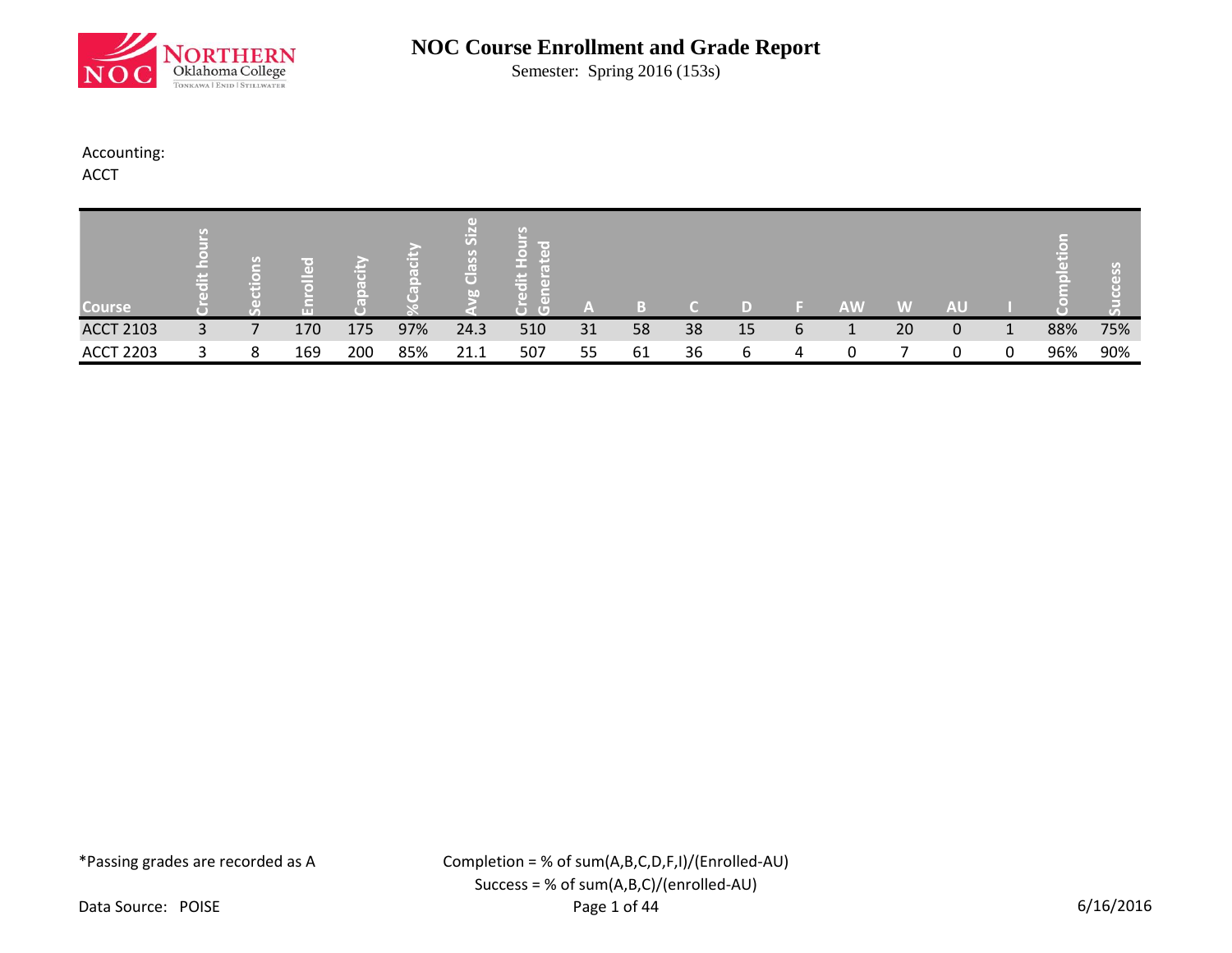

Semester: Spring 2016 (153s)

## Agriculture:

AGRI

| <b>Course</b>    | 高              | W.<br>н | <b>TELE</b> |    |      | 5<br>ငြိ<br>bn | ir es<br>$\ddot{a}$<br>$\overline{a}$<br>▀<br>$\overline{(\Box)}$<br>ে | A  |   |   |              | <b>AW</b> | W           | <b>AU</b>   |             |      |     |
|------------------|----------------|---------|-------------|----|------|----------------|------------------------------------------------------------------------|----|---|---|--------------|-----------|-------------|-------------|-------------|------|-----|
| <b>AGRI 2124</b> | $\overline{4}$ |         | 12          | 20 | 60%  | 12.0           | 48                                                                     |    | 3 | 0 | 0            | 0         |             | 0           | 0           | 92%  | 83% |
| <b>AGRI 2431</b> |                |         |             | 20 | 5%   | 1.0            |                                                                        | 0  | 0 | 0 | 0            | 0         |             | 0           | $\mathbf 0$ | 0%   | 0%  |
| <b>AGRI 2523</b> | 3              |         | 9           | 8  | 113% | 9.0            | 27                                                                     | 5. | 3 | 0 | $\mathbf{0}$ | 0         | $\mathbf 0$ | $\mathbf 0$ | 0           | 100% | 89% |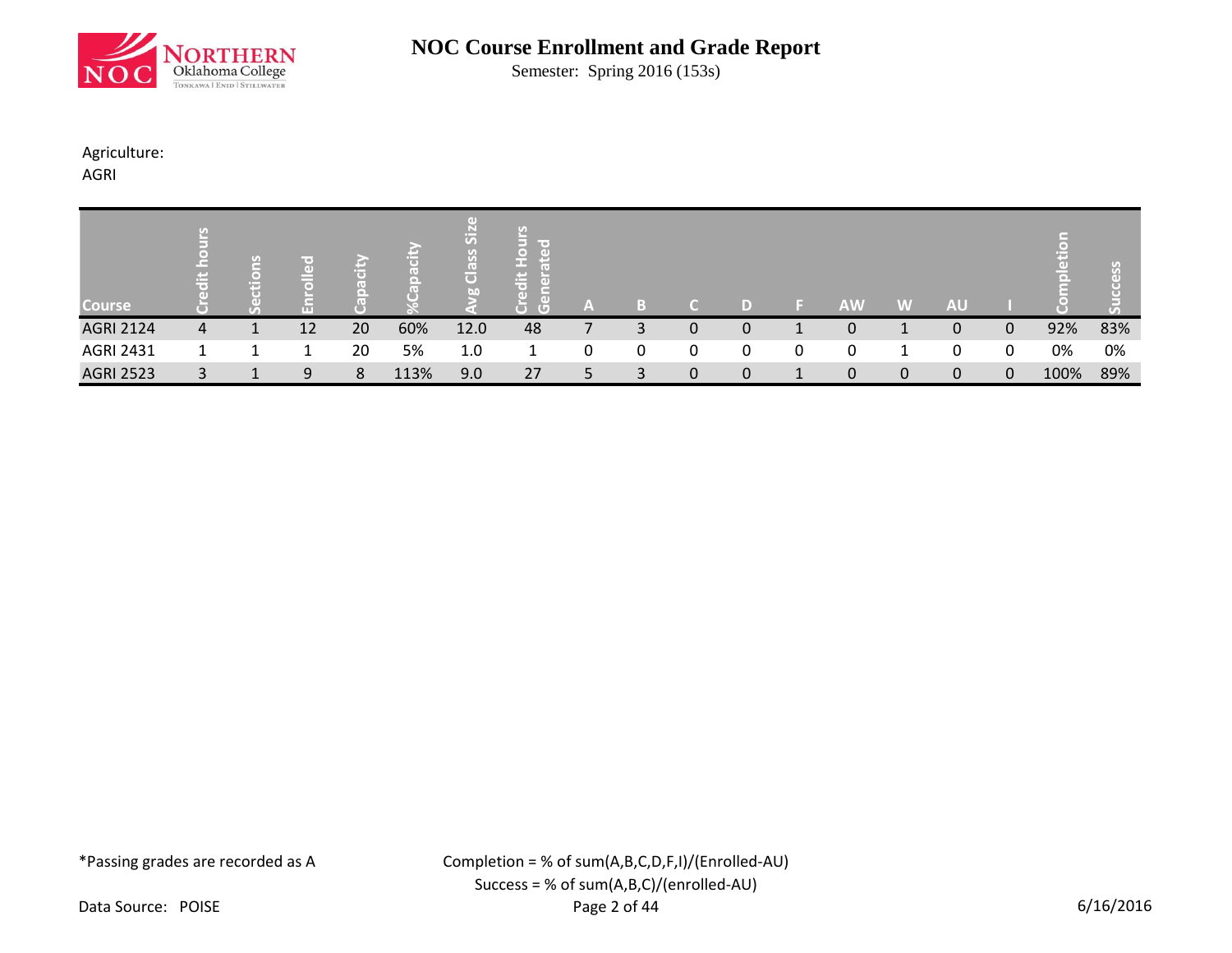

Semester: Spring 2016 (153s)

## Anthropology:

ANTH

| <b>Course</b>    |              | $\mathbf{G}$<br>m        |    |    |     | 迈<br>$\overline{\mathbf{C}}$<br><b>DO</b> | <b>Contract</b><br>ir o 1<br>m<br>GD)<br>G) | 'm |   |        |   | <b>AW</b>     | <b>W</b> | <b>AU</b> |          |     |     |
|------------------|--------------|--------------------------|----|----|-----|-------------------------------------------|---------------------------------------------|----|---|--------|---|---------------|----------|-----------|----------|-----|-----|
| <b>ANTH 2363</b> | $\mathbf{P}$ | $\overline{\phantom{a}}$ | 28 | 35 | 80% | 28.0                                      | 84                                          | ь  | 8 | Ω<br>Ο | n | <u>. на т</u> |          | 0         | $\Omega$ | 79% | 79% |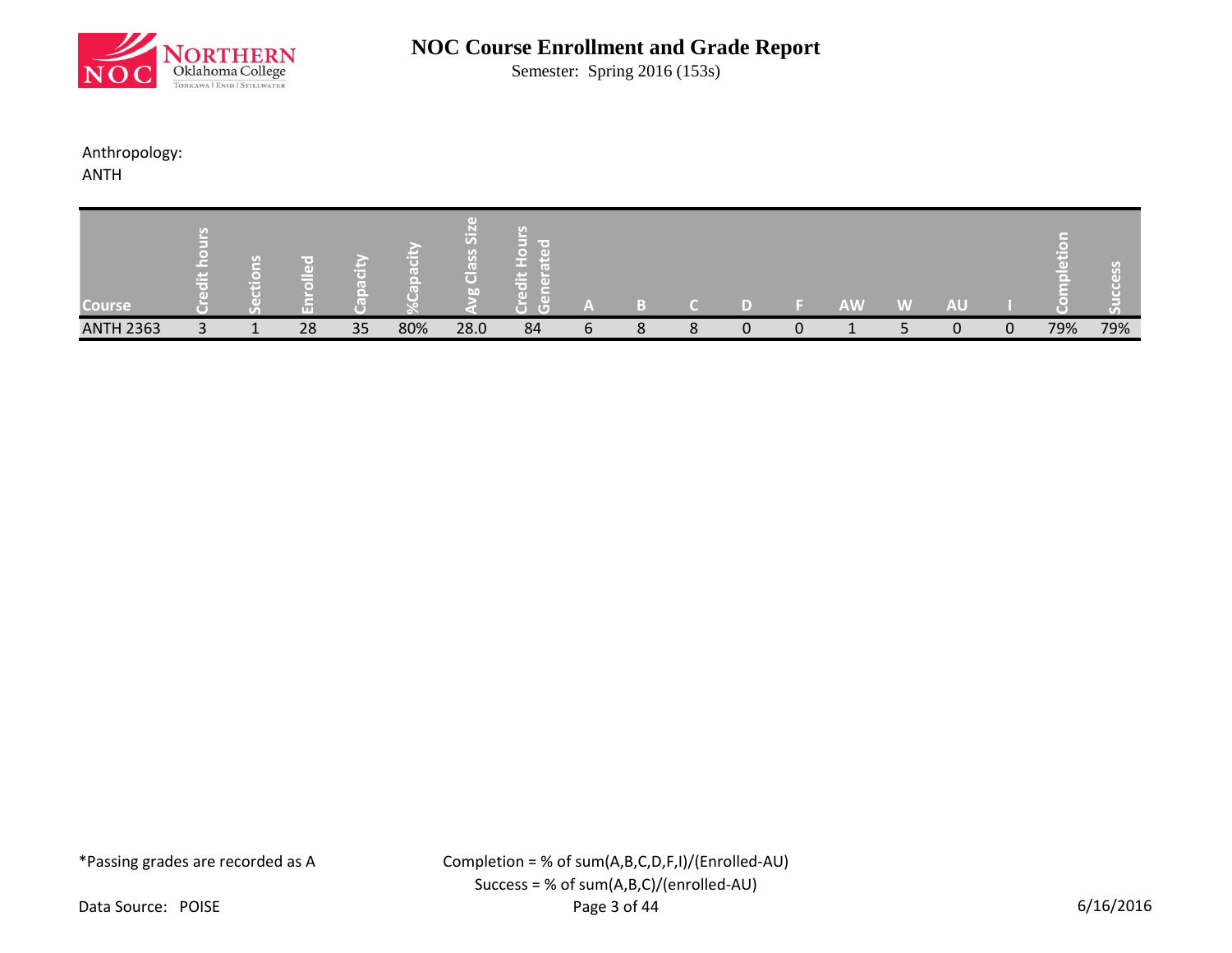

Semester: Spring 2016 (153s)

## Art:

ART

| <b>Course</b>   | SJIN<br>Ħ      | ctions<br>قی | re i<br>문      | Capacity | $\odot$ | $\ddot{\bm{5}}$<br>Class<br>ğ | $rac{1}{2}$<br><b>Pated</b><br><b>Credit</b><br>$\overline{\mathbf{d}}$<br>ã<br>$\overline{G}$ | A  | B              | C.             | D  | s.           | <b>AW</b>    | W              | <b>AU</b> |                |      | SSS  |
|-----------------|----------------|--------------|----------------|----------|---------|-------------------------------|------------------------------------------------------------------------------------------------|----|----------------|----------------|----|--------------|--------------|----------------|-----------|----------------|------|------|
| ART 1103        | 3              | $\mathbf{1}$ | 31             | 30       | 103%    | 31.0                          | 93                                                                                             | 18 | $\overline{7}$ | 6              | 0  | $\mathbf{0}$ | $\pmb{0}$    | $\pmb{0}$      | 0         | 0              | 100% | 100% |
| ART 1113        | 3              | 6            | 144            | 160      | 90%     | 24.0                          | 432                                                                                            | 21 | 44             | 27             | 14 | 10           | 0            | 26             | 0         | $\overline{2}$ | 82%  | 64%  |
| ART 1303        | 3              | $\mathbf{1}$ | $\overline{2}$ | 20       | 10%     | 2.0                           | 6                                                                                              | 0  | 0              | 0              | 0  | $\mathbf{0}$ | $\pmb{0}$    | $\overline{2}$ | 0         | $\pmb{0}$      | 0%   | 0%   |
| ART 1313        | 3              | 1            | 2              | 20       | 10%     | 2.0                           | 6                                                                                              | 1  | 1              | 0              | 0  | $\Omega$     | 0            | 0              | 0         | 0              | 100% | 100% |
| ART 2193        | 3 <sup>1</sup> | $\mathbf{1}$ | $\overline{4}$ | 15       | 27%     | 4.0                           | 12                                                                                             | 3  | $\mathbf 0$    | $\mathbf 0$    | 0  | $\mathbf{1}$ | $\pmb{0}$    | $\pmb{0}$      | 0         | $\mathbf 0$    | 100% | 75%  |
| ART 2333        | 3              | 1            | 6              | 20       | 30%     | 6.0                           | 18                                                                                             | 3  | 1              | $\overline{2}$ | 0  | 0            | 0            | 0              | 0         | 0              | 100% | 100% |
| ART 2631*       | $\mathbf{1}$   | $\mathbf{1}$ | 17             | 25       | 68%     | 17.0                          | 17                                                                                             | 16 | $\mathbf 0$    | $\pmb{0}$      | 0  | $\mathbf{0}$ | $\pmb{0}$    | $\mathbf{1}$   | 0         | $\pmb{0}$      | 94%  | 94%  |
| ART 2651*       | 1              | 1            | 24             | 25       | 96%     | 24.0                          | 24                                                                                             | 21 | 0              | 0              | 0  | 0            | $\mathbf{1}$ | 2              | 0         | 0              | 88%  | 88%  |
| ART 2661*       | $\mathbf{1}$   | $\mathbf{1}$ | 23             | 25       | 92%     | 23.0                          | 23                                                                                             | 23 | $\mathbf 0$    | $\mathbf 0$    | 0  | $\mathbf{0}$ | $\mathbf 0$  | $\pmb{0}$      | 0         | $\mathbf 0$    | 100% | 100% |
| <b>ART 2853</b> | 3              | 1            | 1              | 20       | 5%      | 1.0                           | 3                                                                                              | 1  | 0              | 0              | 0  | 0            | 0            | 0              | 0         | 0              | 100% | 100% |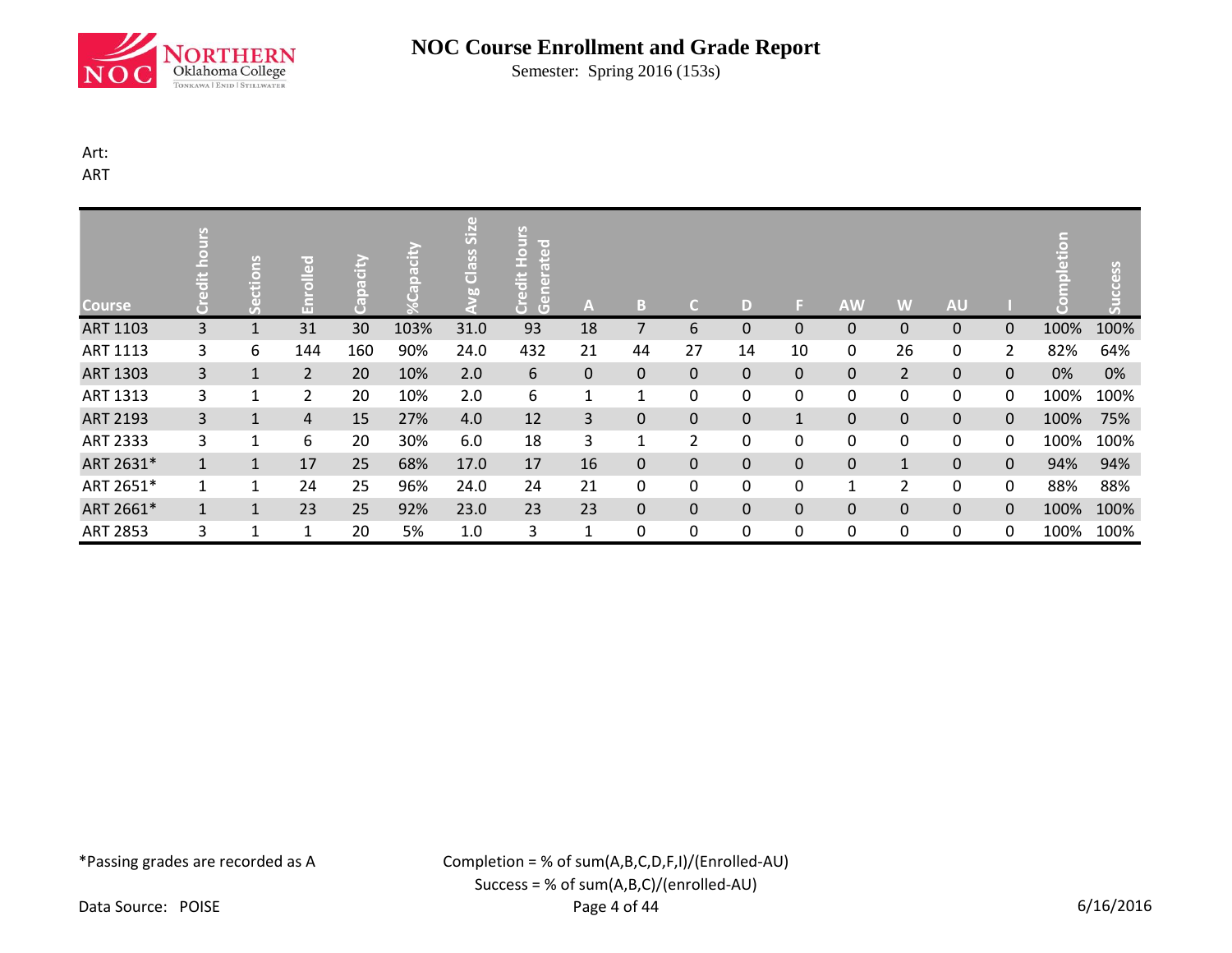

Semester: Spring 2016 (153s)

### Astronomy:

ASTR

| <b>Course</b>    | <b>Contract</b><br>高 | н |                |    |     | $\overline{5}$<br>$\vec{\bm{\sigma}}$<br>bn | lir ai<br>吉<br>$\Box$<br>ਾ | ľΔ |              |   | D | <b>AW</b> | W            | <b>AU</b>   |             |      |     |
|------------------|----------------------|---|----------------|----|-----|---------------------------------------------|----------------------------|----|--------------|---|---|-----------|--------------|-------------|-------------|------|-----|
| <b>ASTR 1014</b> | 4                    |   | 39             | 40 | 98% | 39.0                                        | 156                        | 24 | 9            |   | 3 | 0         | 0            | 0           | 0           | 100% | 90% |
| <b>ASTR 1523</b> |                      |   | 22             | 30 | 73% | 22.0                                        | 66                         | 17 |              | 0 | 3 |           | 0            | 0           | 0           | 95%  | 82% |
| <b>ASTR 2513</b> | 3                    |   | $\mathfrak{D}$ | 20 | 10% | 2.0                                         | 6                          |    | $\mathbf{0}$ | 0 | 0 | 1         | $\mathbf{0}$ | $\mathbf 0$ | $\mathbf 0$ | 50%  | 50% |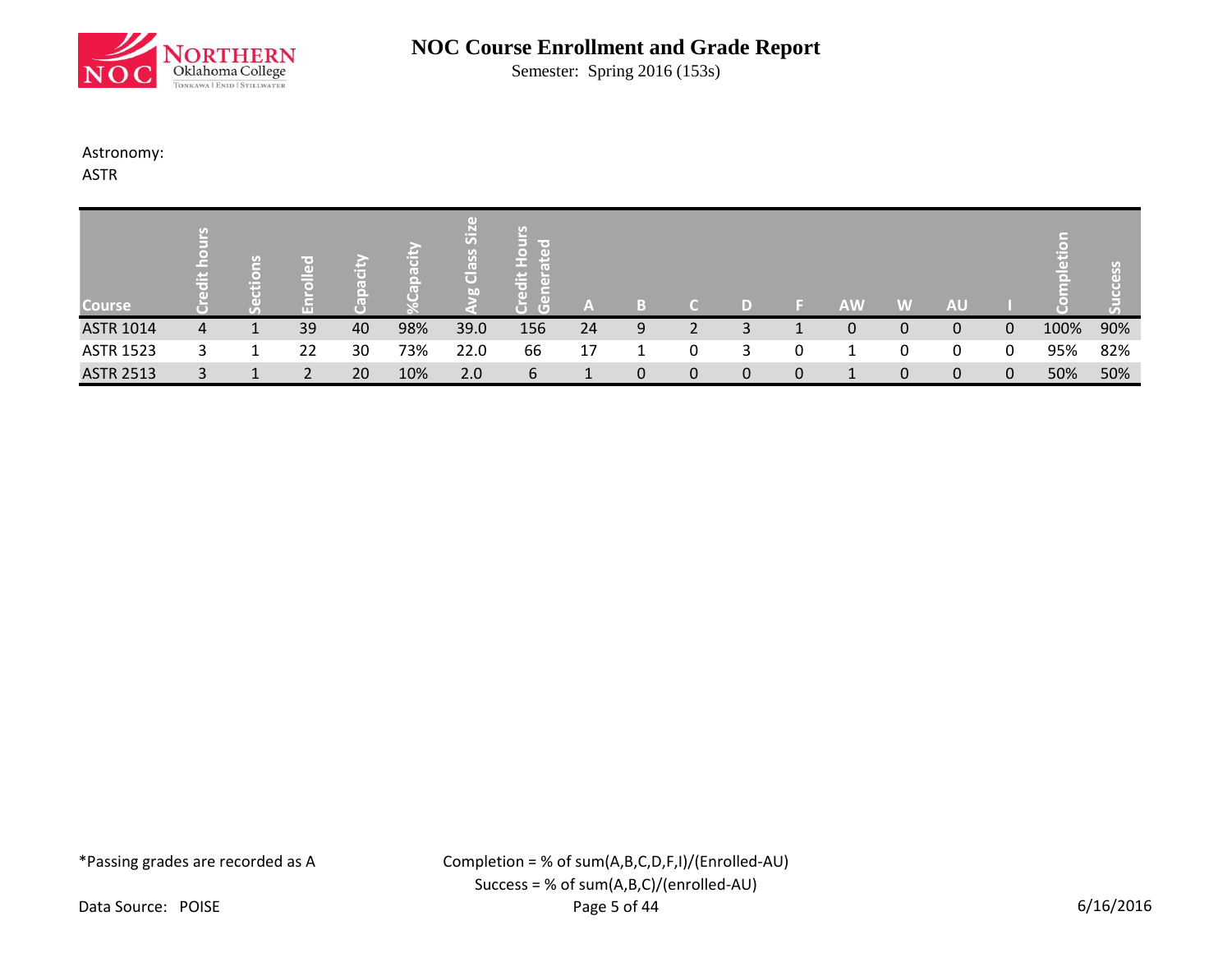

Semester: Spring 2016 (153s)

## Biology:

BISI

| <b>Course</b>    |                | <b>SUO</b><br>Ħ<br>$\left($ d | ᄝ<br>'nΤ | 高<br>$\overline{\mathbf{c}}$<br>$\bullet$ | E<br>$\overline{(\cdot)}$<br>$\circ$ | $\left( 1 \right)$<br>SiZ<br>Class<br><b>bo</b> | $rac{1}{2}$<br>ated<br>ä<br>$\tilde{\mathsf{s}}$<br>ă<br>$\overline{G}$ | A              | B              | C.           | D              | ы            | <b>AW</b>      | W              | <b>AU</b> |              |     | ess<br>$\overline{V_{\Delta}}$ |
|------------------|----------------|-------------------------------|----------|-------------------------------------------|--------------------------------------|-------------------------------------------------|-------------------------------------------------------------------------|----------------|----------------|--------------|----------------|--------------|----------------|----------------|-----------|--------------|-----|--------------------------------|
| <b>BISI 1114</b> | 4              | 17                            | 502      | 581                                       | 86%                                  | 29.5                                            | 2008                                                                    | 79             | 132            | 120          | 58             | 22           | 13             | 78             | 0         | $\mathbf{0}$ | 82% | 66%                            |
| <b>BISI 1124</b> | 4              | 2                             | 27       | 40                                        | 68%                                  | 13.5                                            | 108                                                                     | 4              | 6              | 5            | 3              | 3            | 1              | 5              | 0         | 0            | 78% | 56%                            |
| <b>BISI 1214</b> | $\overline{4}$ | $\overline{4}$                | 72       | 80                                        | 90%                                  | 18.0                                            | 288                                                                     | 18             | 22             | 13           | $\overline{2}$ | 3            | 1              | 13             | 0         | $\mathbf 0$  | 81% | 74%                            |
| <b>BISI 1414</b> | 4              | $\overline{2}$                | 32       | 40                                        | 80%                                  | 16.0                                            | 128                                                                     | $\overline{7}$ | 8              | 5            | 2              | 1            | 0              | 9              | 0         | 0            | 72% | 63%                            |
| <b>BISI 2104</b> | $\overline{4}$ | $\overline{2}$                | 37       | 40                                        | 93%                                  | 18.5                                            | 148                                                                     | 11             | 15             | 5            | 3              | $\mathbf{1}$ | $\mathbf{0}$   | $\overline{2}$ | 0         | $\mathbf{0}$ | 95% | 84%                            |
| <b>BISI 2124</b> | 4              | 4                             | 88       | 94                                        | 94%                                  | 22.0                                            | 352                                                                     | 23             | 32             | 24           | $\mathbf{1}$   | 1            | $\overline{2}$ | 5              | 0         | 0            | 92% | 90%                            |
| <b>BISI 2204</b> | 4              | $\overline{2}$                | 75       | 76                                        | 99%                                  | 37.5                                            | 300                                                                     | 17             | 30             | 13           | 6              | $\mathbf{1}$ | $\overline{2}$ | 6              | $\pmb{0}$ | $\mathbf 0$  | 89% | 80%                            |
| <b>BISI 2214</b> | 4              | 4                             | 88       | 102                                       | 86%                                  | 22.0                                            | 352                                                                     | 17             | 18             | 27           | 6              | 2            | 3              | 15             | 0         | 0            | 80% | 70%                            |
| <b>BISI 2403</b> | 3              | $\mathbf{1}$                  | 4        | 20                                        | 20%                                  | 4.0                                             | 12                                                                      | $\mathbf{0}$   | $\overline{2}$ | $\mathbf{1}$ | 0              | 0            | $\mathbf 0$    | $\mathbf{1}$   | 0         | $\mathbf 0$  | 75% | 75%                            |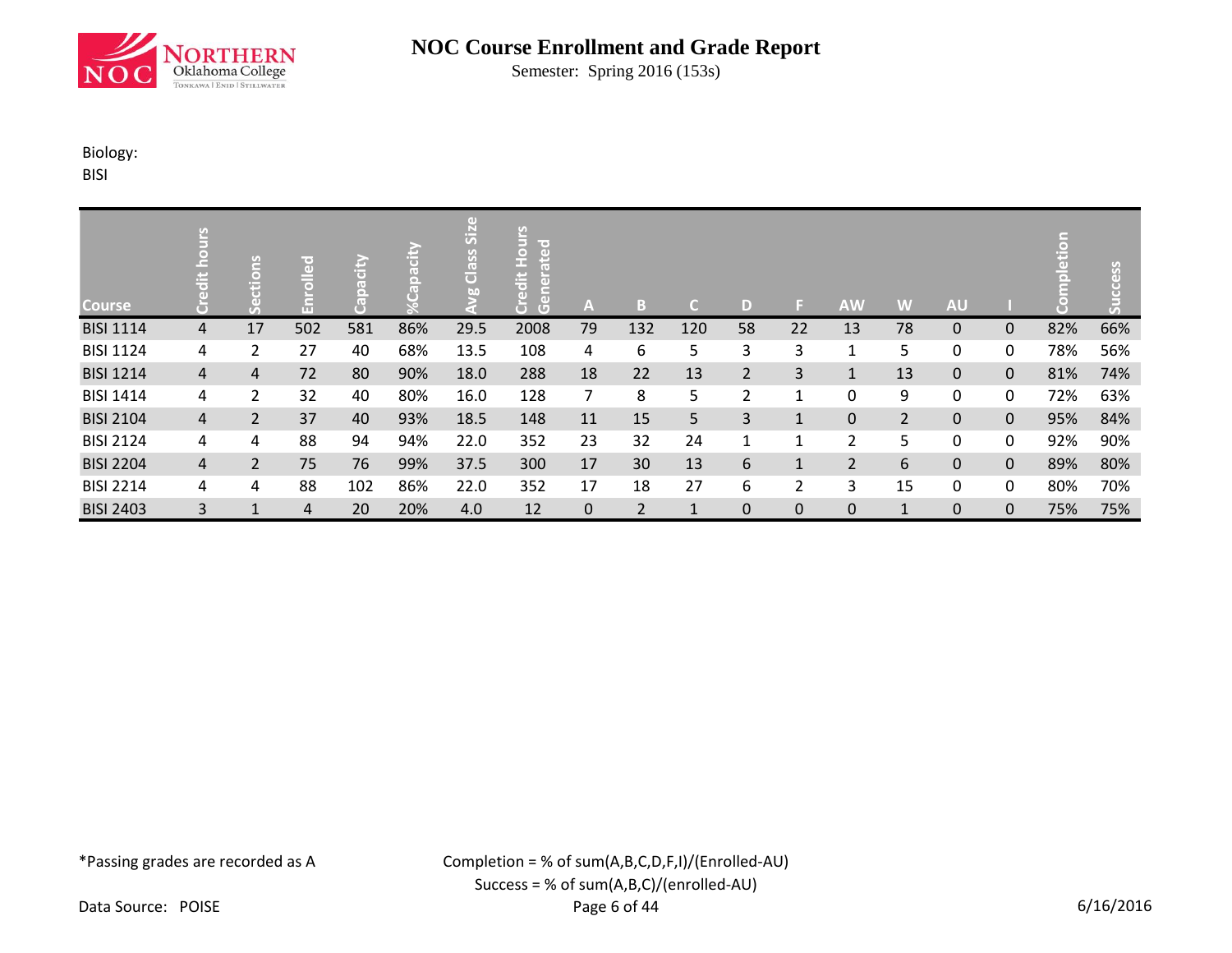

Semester: Spring 2016 (153s)

### Business Management:

BMGT

| <b>Course</b>     | 中 | leno<br>흉 |    |    |     | $\overline{S}$<br><b>Class</b><br>bo | lir oʻ<br>$\circ$<br>edit<br>$\overline{G}$<br>$\Box$ | A  |                |   | D |   | <b>AW</b>      | W | <b>AU</b> |             |      | $\sigma$ |
|-------------------|---|-----------|----|----|-----|--------------------------------------|-------------------------------------------------------|----|----------------|---|---|---|----------------|---|-----------|-------------|------|----------|
| BMGT 1321*        |   |           |    | 25 | 28% | 7.0                                  |                                                       |    | 0              | 0 | 0 | U | 0              | 0 | 0         | $\Omega$    | 100% | 100%     |
| <b>BMGT 1711*</b> |   |           | 10 | 25 | 40% | 10.0                                 | 10                                                    | 10 | 0              | 0 | 0 | 0 | 0              | 0 | 0         | 0           | 100% | 100%     |
| <b>BMGT 2143</b>  | 3 | 1         | 14 | 25 | 56% | 14.0                                 | 42                                                    | 3  | $\overline{4}$ | 3 |   | 0 | $\overline{2}$ | 1 | 0         | $\mathbf 0$ | 79%  | 71%      |
| <b>BMGT 2233</b>  |   |           | 8  | 35 | 23% | 8.0                                  | 24                                                    |    |                |   | 0 | 0 | 0              |   | 0         | 0           | 75%  | 75%      |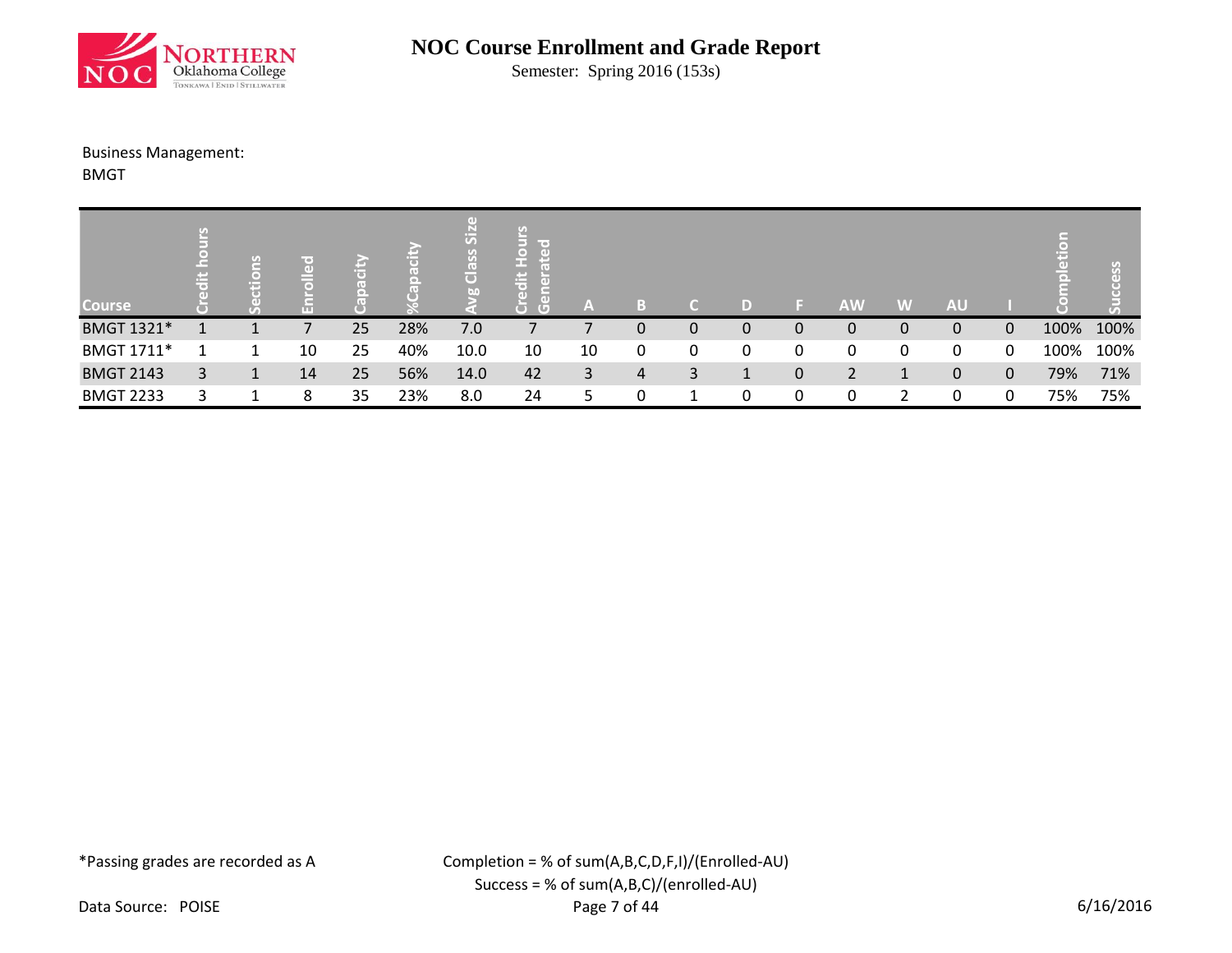

Semester: Spring 2016 (153s)

### Business Administration:

BSAD

|                  | ÷ | U. |     |     |     | $\overline{S}$<br>$\overline{\textbf{C}}$ | . .<br>품                                                    |    |    |    |    |   |           |             |           |   |      | GD. |
|------------------|---|----|-----|-----|-----|-------------------------------------------|-------------------------------------------------------------|----|----|----|----|---|-----------|-------------|-----------|---|------|-----|
| <b>Course</b>    |   |    | TП  |     |     | <b>b</b> <sub>0</sub>                     | $\overline{\phantom{a}}$<br>$\Box$<br>$\left( \Box \right)$ | A  |    |    | D) |   | <b>AW</b> | W           | <b>AU</b> |   |      |     |
| <b>BSAD 1103</b> | 3 | 5  | 111 | 145 | 77% | 22.2                                      | 333                                                         | 45 | 31 | 16 | 3  |   |           | 8           | 0         | 0 | 86%  | 83% |
| <b>BSAD 1113</b> |   |    | 138 | 175 | 79% | 19.7                                      | 414                                                         | 58 | 20 | 23 | 11 | Ь | 8         | 13          | 0         | 0 | 85%  | 73% |
| <b>BSAD 2113</b> |   |    | 12  | 25  | 48% | 12.0                                      | 36                                                          | 5. | 4  | 0  |    |   | 0         | $\mathbf 0$ | 0         | 0 | 100% | 75% |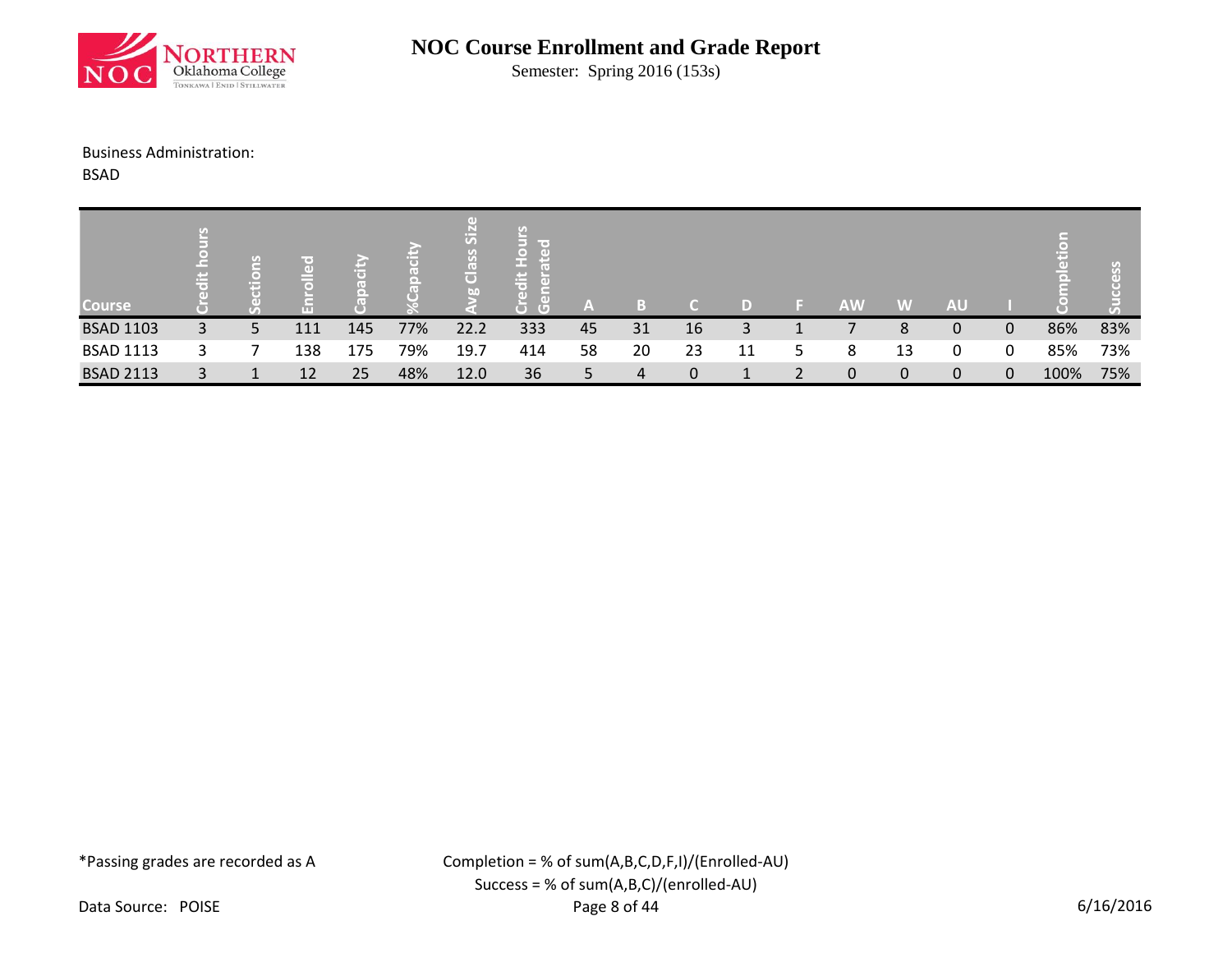

Semester: Spring 2016 (153s)

### Child Development:

CD

| <b>Course</b> | Ō              | ctions<br>وح   | 문  | k<br>Glio<br>$\overline{a}$<br>ت<br>و | $\odot$ | $\left( 1 \right)$<br>Siz<br>Class<br>ಀೢ | ated<br><b>UOH</b><br>ä<br>$\overline{5}$<br>$\overline{a}$<br>ă<br>$\overline{G}$ | A  | B              | $\mathsf{C}$   | D           | F.             | <b>AW</b>      | W              | <b>AU</b>   |              |      | ess<br>云 |
|---------------|----------------|----------------|----|---------------------------------------|---------|------------------------------------------|------------------------------------------------------------------------------------|----|----------------|----------------|-------------|----------------|----------------|----------------|-------------|--------------|------|----------|
| CD 1023       | $\overline{3}$ | 1              | 22 | 25                                    | 88%     | 22.0                                     | 66                                                                                 | 12 | 1              | 1              | 0           | 2              | 3              | 3              | 0           | 0            | 73%  | 64%      |
| CD 1043       | 3              | $\mathbf{1}$   | 5  | 25                                    | 20%     | 5.0                                      | 15                                                                                 | 4  | 0              | 0              | 0           | 0              | $\mathbf{1}$   | 0              | 0           | 0            | 80%  | 80%      |
| CD 1053       | 3 <sup>1</sup> | $\overline{2}$ | 41 | 55                                    | 75%     | 20.5                                     | 123                                                                                | 20 | 5 <sup>1</sup> | 3              | 3           | $\mathbf{3}$   | $\overline{2}$ | 5              | $\mathbf 0$ | $\mathbf{0}$ | 83%  | 68%      |
| CD 2013       | 3              | 2              | 46 | 55                                    | 84%     | 23.0                                     | 138                                                                                | 21 | 5              | 3              | 2           | 5.             | 4              | 6              | 0           | 0            | 78%  | 63%      |
| CD 2023       | $\overline{3}$ | $\mathbf{1}$   | 26 | 25                                    | 104%    | 26.0                                     | 78                                                                                 | 17 | 5              | $\mathbf 0$    | $\mathbf 0$ | $\overline{2}$ | $\overline{2}$ | $\pmb{0}$      | $\mathbf 0$ | $\mathbf{0}$ | 92%  | 85%      |
| CD 2033       | 3              | 1              | 13 | 25                                    | 52%     | 13.0                                     | 39                                                                                 | 6  | 4              | 3              | 0           | 0              | 0              | 0              | 0           | 0            | 100% | 100%     |
| CD 2143       | $\overline{3}$ | 1              | 13 | 20                                    | 65%     | 13.0                                     | 39                                                                                 | 10 | $2^{\circ}$    | $\pmb{0}$      | 0           | $\mathbf{1}$   | $\pmb{0}$      | $\pmb{0}$      | 0           | 0            | 100% | 92%      |
| CD 2243       | 3              | $\mathbf{1}$   | 25 | 25                                    | 100%    | 25.0                                     | 75                                                                                 | 14 | 3              | $\mathbf{1}$   | 0           | 3              | $\overline{2}$ | $\overline{2}$ | 0           | 0            | 84%  | 72%      |
| CD 2313       | 3              | $\mathbf{1}$   | 18 | 25                                    | 72%     | 18.0                                     | 54                                                                                 | 9  | 3              | $\overline{2}$ | 0           | $\overline{2}$ | $\mathbf{1}$   | $\mathbf{1}$   | 0           | $\mathbf 0$  | 89%  | 78%      |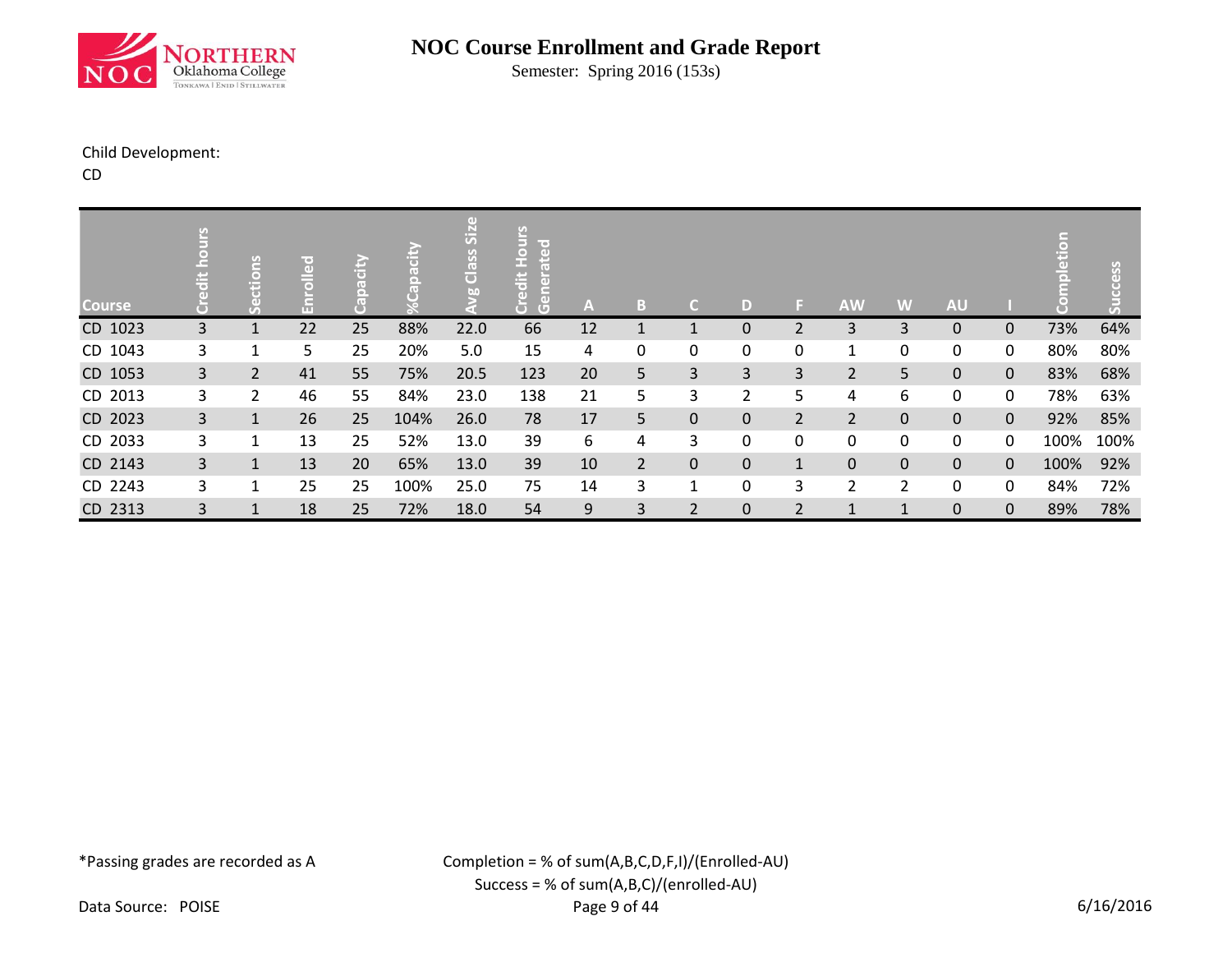

Semester: Spring 2016 (153s)

## Chemistry:

CHEM

| <b>Course</b>    | 岩 | ctions |     |     |     | $\overline{5}$<br><b>SS</b><br>$\overline{\mathbf{o}}$<br><b>b</b> <sub>0</sub> | lir o t<br>$\Box$<br>$\ddot{a}$<br>$\overline{a}$<br>ā<br>$\overline{G}$ | ZA. |    |    | D              |    | <b>AW</b> | W  | <b>AU</b> |              |      | SS  |
|------------------|---|--------|-----|-----|-----|---------------------------------------------------------------------------------|--------------------------------------------------------------------------|-----|----|----|----------------|----|-----------|----|-----------|--------------|------|-----|
| <b>CHEM 1014</b> | 4 | 4      | 51  | 90  | 57% | 12.8                                                                            | 204                                                                      | 8   | 13 | 13 | າ              | 4  | 0         | 11 | 0         | 0            | 78%  | 67% |
| <b>CHEM 1314</b> | 4 | 9      | 232 | 264 | 88% | 25.8                                                                            | 928                                                                      | 46  | 44 | 56 | 17             | 10 | 5         | 53 | 0         |              | 75%  | 63% |
| <b>CHEM 1414</b> | 4 | 3      | 66  | 80  | 83% | 22.0                                                                            | 264                                                                      | 13  | 16 | 20 | $\overline{2}$ |    | 3         | 11 | 0         | $\mathbf{0}$ | 79%  | 74% |
| <b>CHEM 2014</b> | 4 |        | 11  | 24  | 46% | 11.0                                                                            | 44                                                                       |     |    |    | ำ              |    | 0         | 0  | 0         | 0            | 100% | 82% |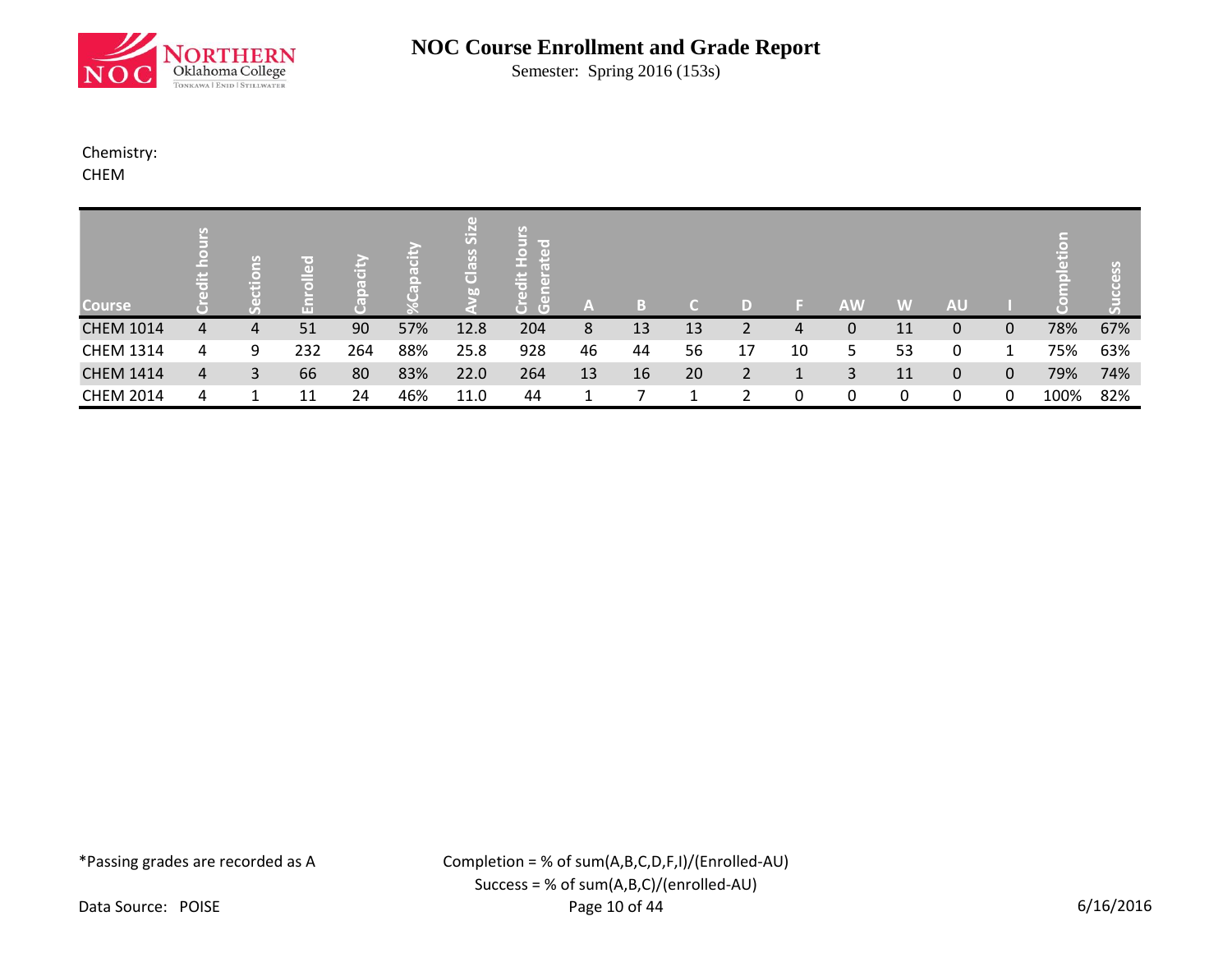

Semester: Spring 2016 (153s)

### Criminal Justice Administration:

CRMJ

| <b>Course</b>    | 高 | lang<br>È.     |    |    |     | $\ddot{5}$<br>$\overline{\frac{2}{1}}$<br>bn | lir oʻ<br>$\Box$<br>edit<br>ÆT<br>$\overline{G}$ | A |    |    | D  |   | <b>AW</b> | W | <b>AU</b> |              |     | SS<br>$\left( \mathbf{1}\right)$ |
|------------------|---|----------------|----|----|-----|----------------------------------------------|--------------------------------------------------|---|----|----|----|---|-----------|---|-----------|--------------|-----|----------------------------------|
| <b>CRMJ 1113</b> | 3 |                | 56 | 60 | 93% | 28.0                                         | 168                                              | 3 | 19 | 14 | 12 | 4 |           | 3 | 0         | $\mathbf{0}$ | 93% | 64%                              |
| <b>CRMJ 1223</b> | 3 |                | 22 | 35 | 63% | 22.0                                         | 66                                               |   | 6  | 11 | 0  |   |           |   | 0         | 0            | 82% | 82%                              |
| <b>CRMJ 1333</b> | 3 | $\overline{2}$ | 32 | 55 | 58% | 16.0                                         | 96                                               | 3 | 10 | 9  | 4  | 0 | 1         | 5 | 0         | $\mathbf 0$  | 81% | 69%                              |
| <b>CRMJ 2113</b> |   |                | 16 | 30 | 53% | 16.0                                         | 48                                               | 1 |    | 6  |    |   | 0         | 3 | 0         | 0            | 81% | 75%                              |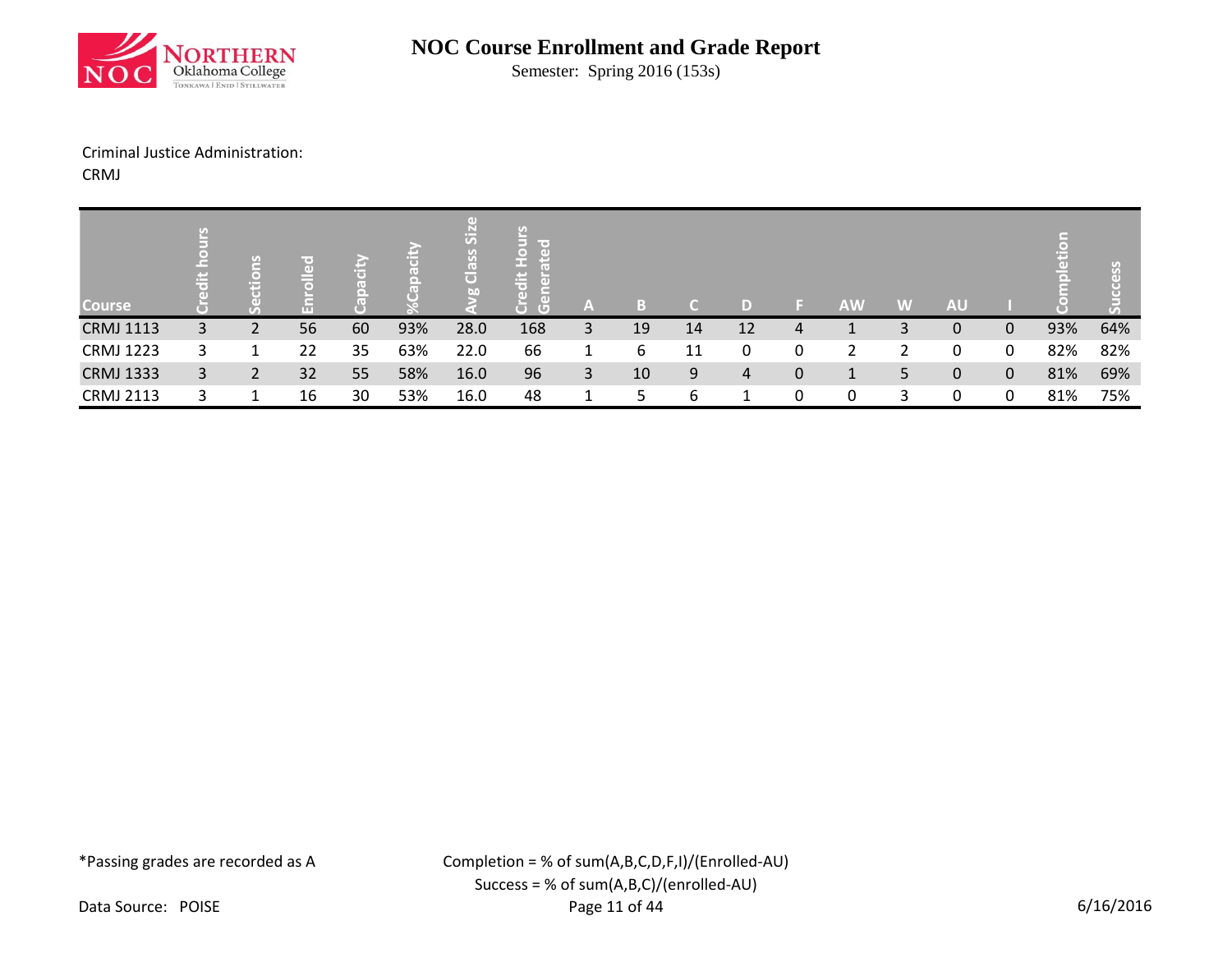

Semester: Spring 2016 (153s)

### Computer Science:

CS

|               | وسمع<br>高 | $\sigma$ | πe:<br>GDI |     |     | 5<br>$\bullet$<br>S6<br>$\vec{\mathbf{o}}$<br>b <sub>0</sub> | 픊<br>$\Box$<br>$\overline{a}$ |     |              |    |    |    |           |    |           |   |     |     |
|---------------|-----------|----------|------------|-----|-----|--------------------------------------------------------------|-------------------------------|-----|--------------|----|----|----|-----------|----|-----------|---|-----|-----|
| <b>Course</b> |           |          |            |     |     |                                                              | $\overline{(\mathbb{G})}$     | A   | l = 1<br>۱., |    |    |    | <b>AW</b> | W  | <b>AU</b> |   |     |     |
| CS 1113       | 3         | 20       | 383        | 478 | 80% | 19.2                                                         | 1149                          | 146 | 67           | 50 | 21 | 15 | 30        | 53 | 0         | 1 | 78% | 69% |
| CS 2123       | 3         | 5        | 103        | 140 | 74% | 20.6                                                         | 309                           | 38  | 24           | 19 | 5  | 5. | 0         | 12 | 0         | 0 | 88% | 79% |
| CS 2303       | 3         |          | 22         | 30  | 73% | 22.0                                                         | 66                            | 6   | 6            | 3  | 0  | 0  | 6         |    | 0         | 0 | 68% | 68% |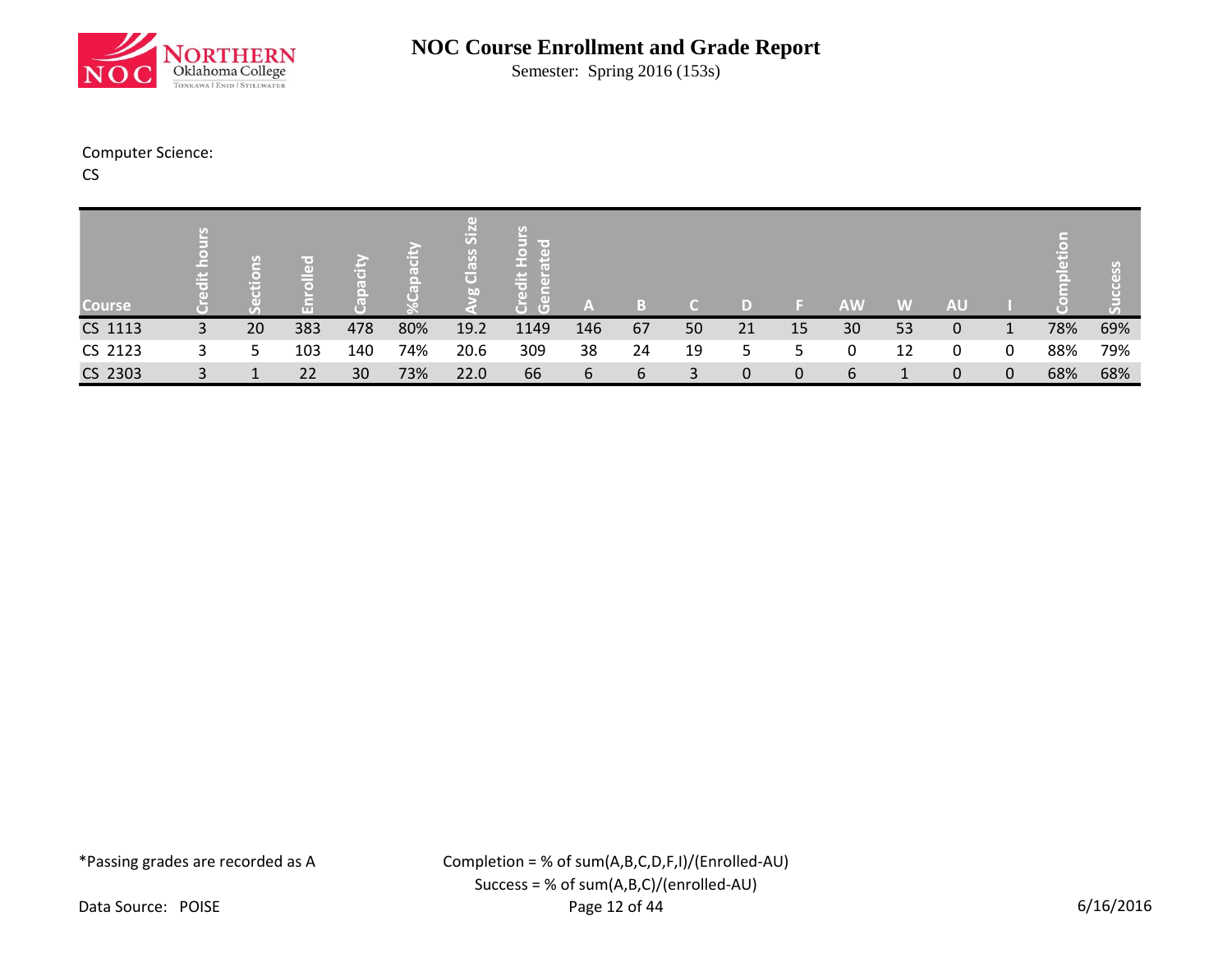

Semester: Spring 2016 (153s)

### Learning Assistance:

DEVS

| <b>Course</b>    | Ë | $\approx$<br>$\Box$<br>E |    |     |     | $\overline{5}$<br>lo.<br>G<br>bn | lir oʻ<br>i≑<br>ਰਿ<br>GD.<br>╼<br>$\Box$<br>$\left( \mathbb{G}\right)$ | A  |    |   | D |   | <b>AW</b> | W            | <b>AU</b> |             |     | U)<br>3<br>$\tau_{\rm a}$ |
|------------------|---|--------------------------|----|-----|-----|----------------------------------|------------------------------------------------------------------------|----|----|---|---|---|-----------|--------------|-----------|-------------|-----|---------------------------|
| <b>DEVS 1101</b> |   | 5                        | 68 | 120 | 57% | 13.6                             | 68                                                                     | 32 | 13 | 8 |   |   |           | 6            | 0         | 0           | 90% | 78%                       |
| <b>DEVS 1102</b> |   |                          | 30 | 55  | 55% | 15.0                             | 60                                                                     | 11 |    | 3 |   |   | 0         |              | 0         | 0           | 97% | 70%                       |
| <b>DEVS 1112</b> |   | C.                       | 27 | 50  | 54% | 13.5                             | 54                                                                     | 15 | 6  | 0 | 2 | 3 | 0         | $\mathbf{1}$ | 0         | $\mathbf 0$ | 96% | 78%                       |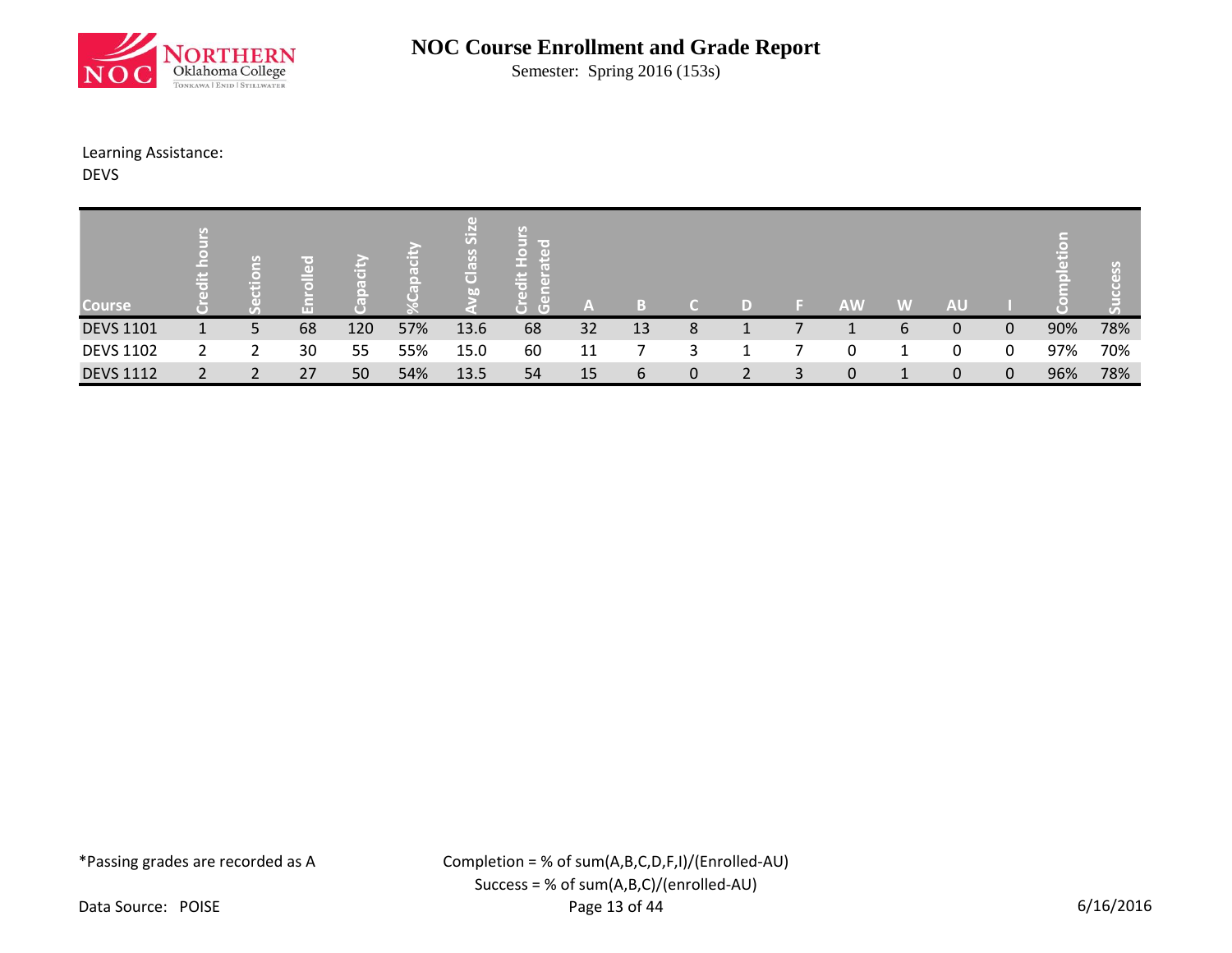

Semester: Spring 2016 (153s)

## Digital Media, Animation and Design: DMAD

| <b>Course</b>    |   | <b>SUO</b><br>ĕ | 공  |    |     | $\left( 1 \right)$<br>Siz<br>Class<br>bn | lir ed<br>$\overline{a}$<br>오<br>e<br>넘<br>듮<br>$\overline{a}$<br>ă<br>$\overline{G}$ | A  | B | a           | D |              | <b>AW</b>   | W         | <b>AU</b>    |              |      |      |
|------------------|---|-----------------|----|----|-----|------------------------------------------|---------------------------------------------------------------------------------------|----|---|-------------|---|--------------|-------------|-----------|--------------|--------------|------|------|
| <b>DMAD 1133</b> | 3 |                 | 12 | 20 | 60% | 12.0                                     | 36                                                                                    | 4  | 6 | 2           | 0 | $\Omega$     | $\mathbf 0$ | 0         | $\mathbf{0}$ | $\Omega$     | 100% | 100% |
| <b>DMAD 1223</b> | 3 |                 | 12 | 20 | 60% | 12.0                                     | 36                                                                                    | 12 | 0 | 0           | 0 | 0            | 0           | 0         | 0            | 0            | 100% | 100% |
| <b>DMAD 1233</b> | 3 | $\mathbf{1}$    | 12 | 20 | 60% | 12.0                                     | 36                                                                                    | 8  | 4 | $\mathbf 0$ | 0 | $\mathbf{0}$ | $\pmb{0}$   | $\pmb{0}$ | $\mathbf{0}$ | $\mathbf{0}$ | 100% | 100% |
| <b>DMAD 2333</b> | 3 | 1               | 14 | 20 | 70% | 14.0                                     | 42                                                                                    | 6  | 5 | 3           | 0 | 0            | 0           | 0         | 0            | 0            | 100% | 100% |
| <b>DMAD 2353</b> | 3 | $\mathbf{1}$    | 14 | 20 | 70% | 14.0                                     | 42                                                                                    | 7  | 4 | 3           | 0 | $\Omega$     | $\mathbf 0$ | $\pmb{0}$ | $\mathbf{0}$ | $\mathbf{0}$ | 100% | 100% |
| <b>DMAD 2363</b> | 3 |                 | 14 | 20 | 70% | 14.0                                     | 42                                                                                    | 10 | 3 | 1           | 0 | 0            | 0           | 0         | 0            | 0            | 100% | 100% |
| <b>DMAD 2383</b> | 3 |                 | 14 | 20 | 70% | 14.0                                     | 42                                                                                    | 9  | 4 |             | 0 | $\mathbf{0}$ | $\mathbf 0$ | 0         | $\mathbf{0}$ | 0            | 100% | 100% |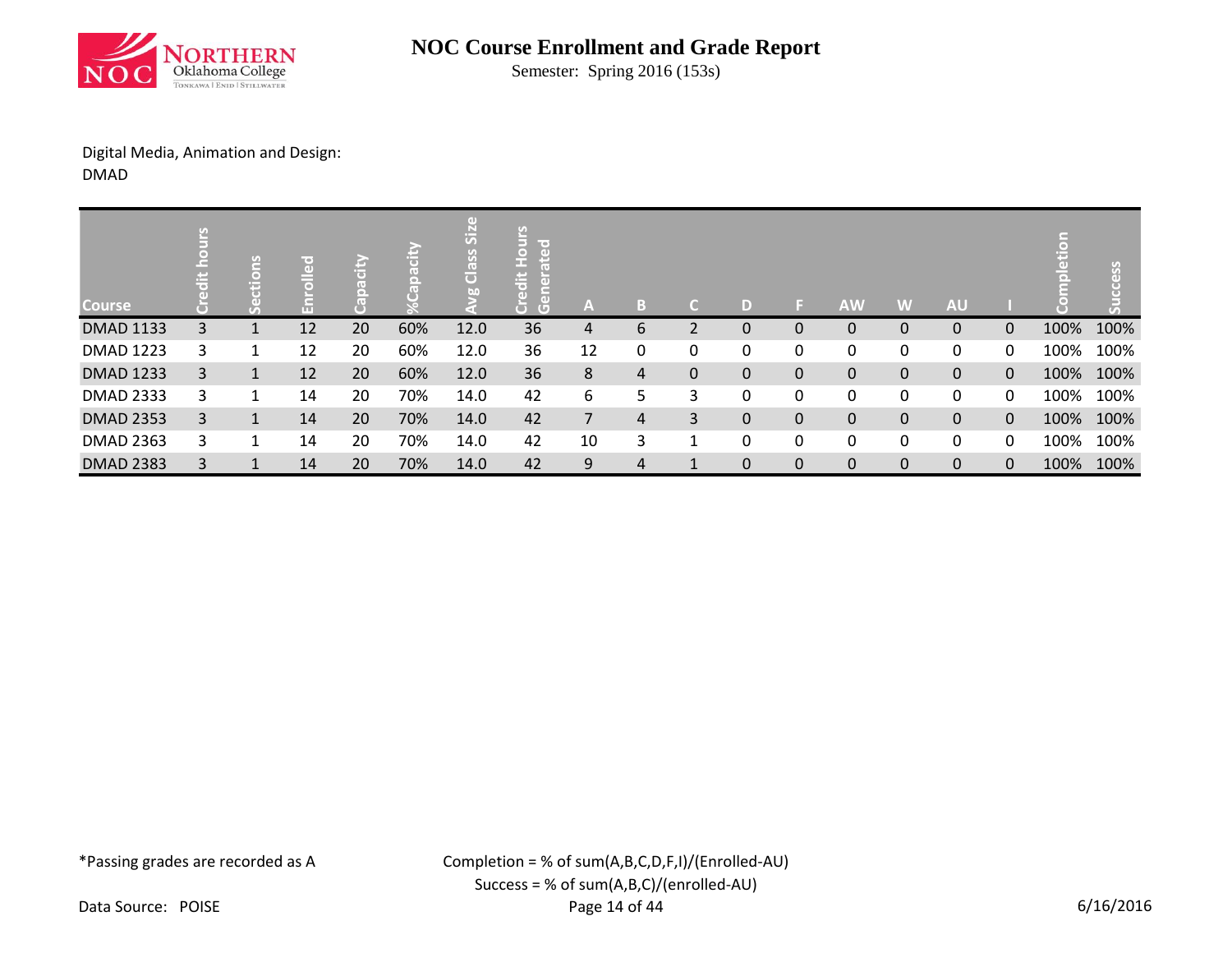

Semester: Spring 2016 (153s)

### Economics:

ECON

| <b>Course</b>    | وسمير<br>œ | $\nabla F_{\rm obs}$<br>per p | GD.<br>ш |     |     | $\overline{S}$<br>(e)<br>$\cup$<br><b>bn</b> | $\sim$<br>Œ | 7AN |    |    |   | <b>AW</b> | W | <b>AU</b>    |   |     |     |
|------------------|------------|-------------------------------|----------|-----|-----|----------------------------------------------|-------------|-----|----|----|---|-----------|---|--------------|---|-----|-----|
| <b>ECON 2113</b> | 3          | 5                             | 119      | 130 | 92% | 23.8                                         | 357         | 47  | 41 | 17 |   |           | 8 | 0            | 0 | 92% | 88% |
| <b>ECON 2123</b> |            | 5                             | 108      | 130 | 83% | 21.6                                         | 324         | 37  | 40 | 17 | 4 |           |   | <sup>n</sup> |   | 95% | 87% |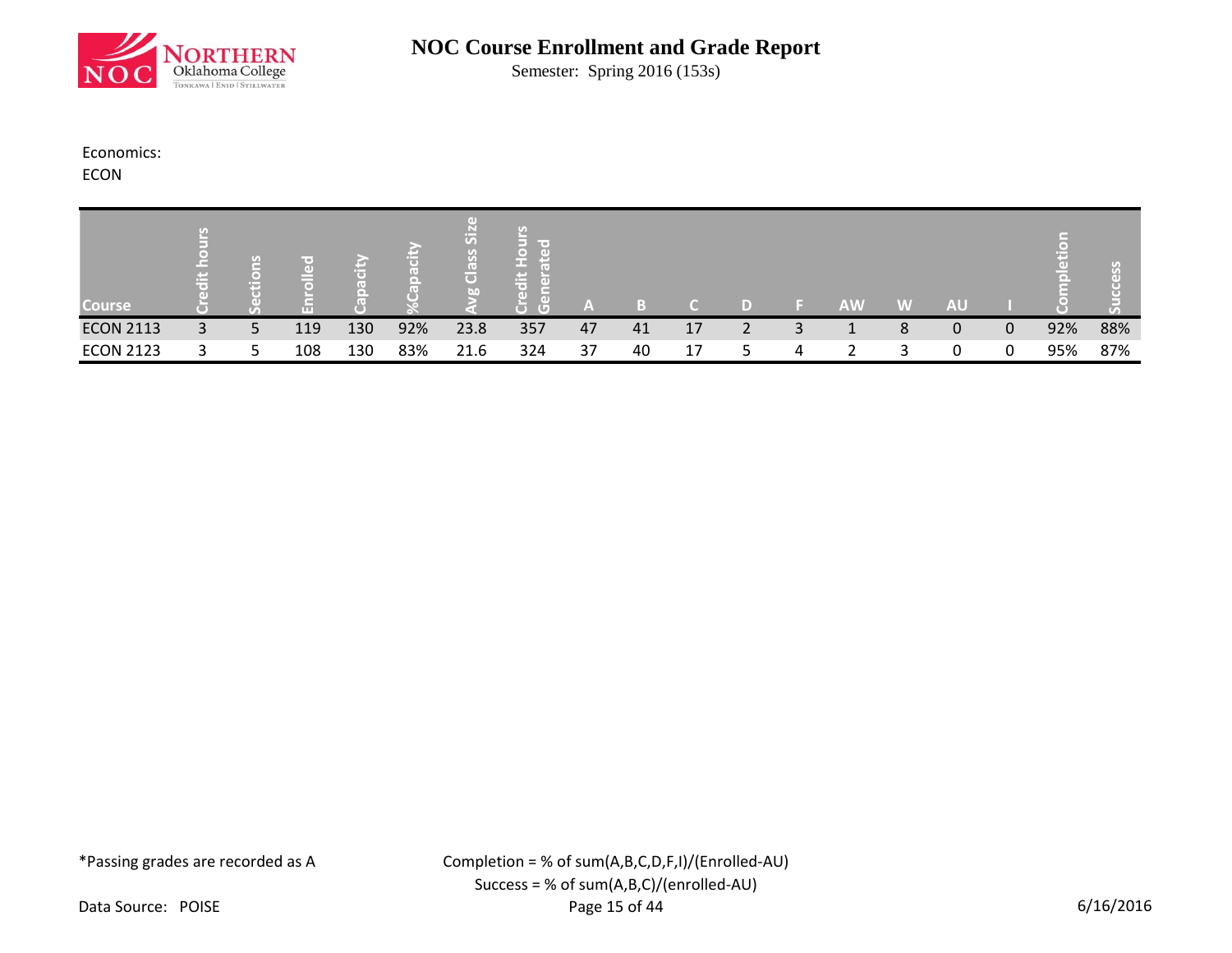

Semester: Spring 2016 (153s)

## English:

ENGL

| <b>Course</b>    |   | $\frac{12}{5}$<br>Ē | 공   | s<br>а |     | $\left( \mathbf{d} \right)$<br><b>Size</b><br>Class<br>b <sub>0</sub> | lir ed<br>$\overline{z}$<br>$\left( \mathbf{d} \right)$<br>е<br>edit<br>듦<br>$\left( \Box \right)$ | A   | в            | п            | D  |              | <b>AW</b>      | W            | <b>AU</b>    |                |     |     |
|------------------|---|---------------------|-----|--------|-----|-----------------------------------------------------------------------|----------------------------------------------------------------------------------------------------|-----|--------------|--------------|----|--------------|----------------|--------------|--------------|----------------|-----|-----|
| <b>ENGL 0123</b> | 3 | 5                   | 90  | 120    | 75% | 18.0                                                                  | 270                                                                                                | 15  | 19           | 20           | 6  | 8            | 4              | 18           | $\mathbf{0}$ | $\mathbf{0}$   | 76% | 60% |
| <b>ENGL 1113</b> | 3 | 22                  | 469 | 550    | 85% | 21.3                                                                  | 1407                                                                                               | 121 | 143          | 79           | 30 | 35           | 26             | 33           | 0            | 2              | 87% | 73% |
| <b>ENGL 1213</b> | 3 | 40                  | 839 | 990    | 85% | 21.0                                                                  | 2517                                                                                               | 350 | 225          | 103          | 32 | 46           | 29             | 52           | $\mathbf{0}$ | $\overline{2}$ | 90% | 81% |
| <b>ENGL 1223</b> | 3 |                     | 9   | 25     | 36% | 9.0                                                                   | 27                                                                                                 | 4   |              |              | 0  | 0            | $\overline{2}$ | 0            | 0            | 0              | 78% | 78% |
| <b>ENGL 2423</b> | 3 | 1                   | 21  | 25     | 84% | 21.0                                                                  | 63                                                                                                 | 20  | $\mathbf{0}$ | $\mathbf{0}$ | 0  | $\mathbf{0}$ | 0              | $\mathbf{1}$ | $\mathbf{0}$ | $\mathbf{0}$   | 95% | 95% |
| <b>ENGL 2453</b> | 3 |                     | 16  | 25     | 64% | 16.0                                                                  | 48                                                                                                 |     |              |              | 0  |              | 0              | 2            | 0            | 0              | 88% | 81% |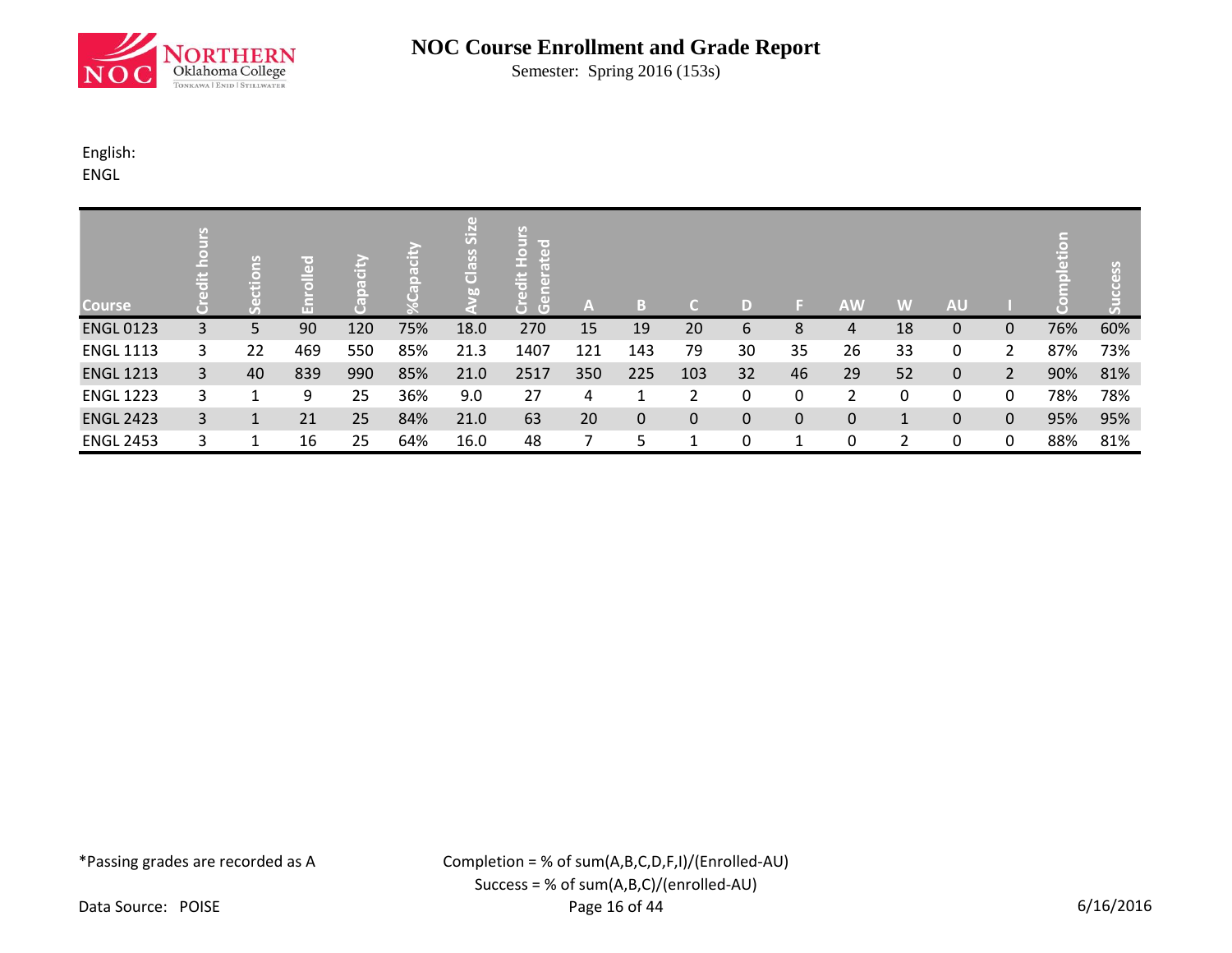

Semester: Spring 2016 (153s)

Pre-Engineering:

ENGR

| <b>Course</b>    | - 10<br>n – | U.<br>≖ | ш | −  | l o | ی<br>(e)<br>$\overline{\mathbf{o}}$<br>bn | $\sim$<br>4 P I<br>-<br>$\sqrt{2}$<br>ĈΡ | ľ٨ |   |   | <b>AW</b> | W | <b>AU</b> |              |     |     |
|------------------|-------------|---------|---|----|-----|-------------------------------------------|------------------------------------------|----|---|---|-----------|---|-----------|--------------|-----|-----|
| <b>ENGR 2111</b> |             |         |   | 24 | 29% | 7.0                                       |                                          | 4  | 0 | 0 | 0         |   | 0         | $\mathbf{0}$ | 86% | 71% |
| <b>ENGR 2113</b> |             |         |   | 24 | 29% | 7.0                                       | 21                                       |    |   |   | 0         |   |           | 0            | 86% | 86% |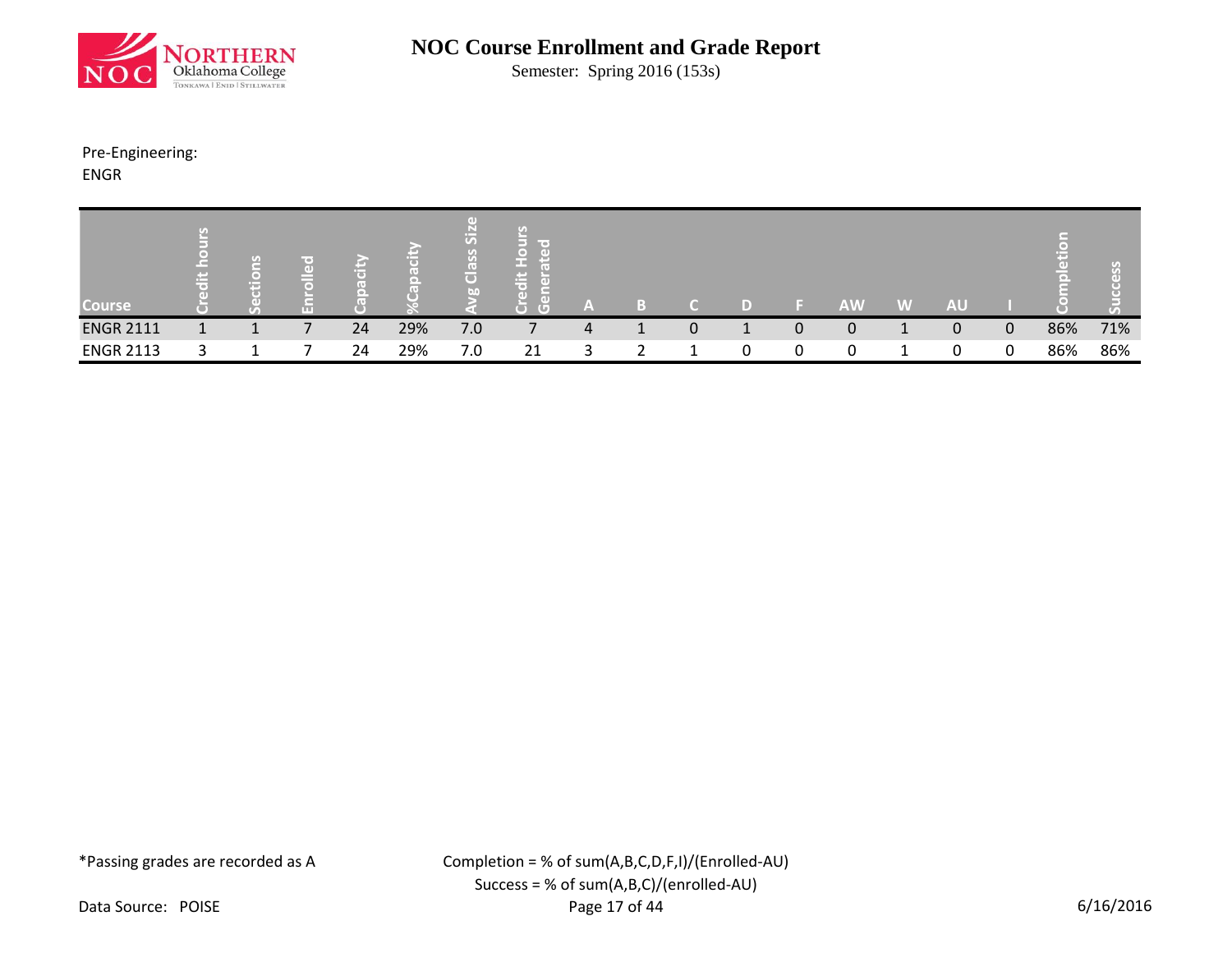

Semester: Spring 2016 (153s)

### Earth Science:

ESCI

| <b>Course</b>    |   | 뗻<br>a mar |     |     |     | S<br>ਨ<br>bn | <b>College</b><br>$\overline{(\Box)}$ | $\sim$ |    |    |  | <b>AW</b> | W  | <b>AU</b> |     |     |
|------------------|---|------------|-----|-----|-----|--------------|---------------------------------------|--------|----|----|--|-----------|----|-----------|-----|-----|
| <b>ESCI 1214</b> | 4 |            | 173 | 201 | 86% | 24.7         | 692                                   | 42     | 52 | 42 |  | 10        | 14 | 0         | 86% | 79% |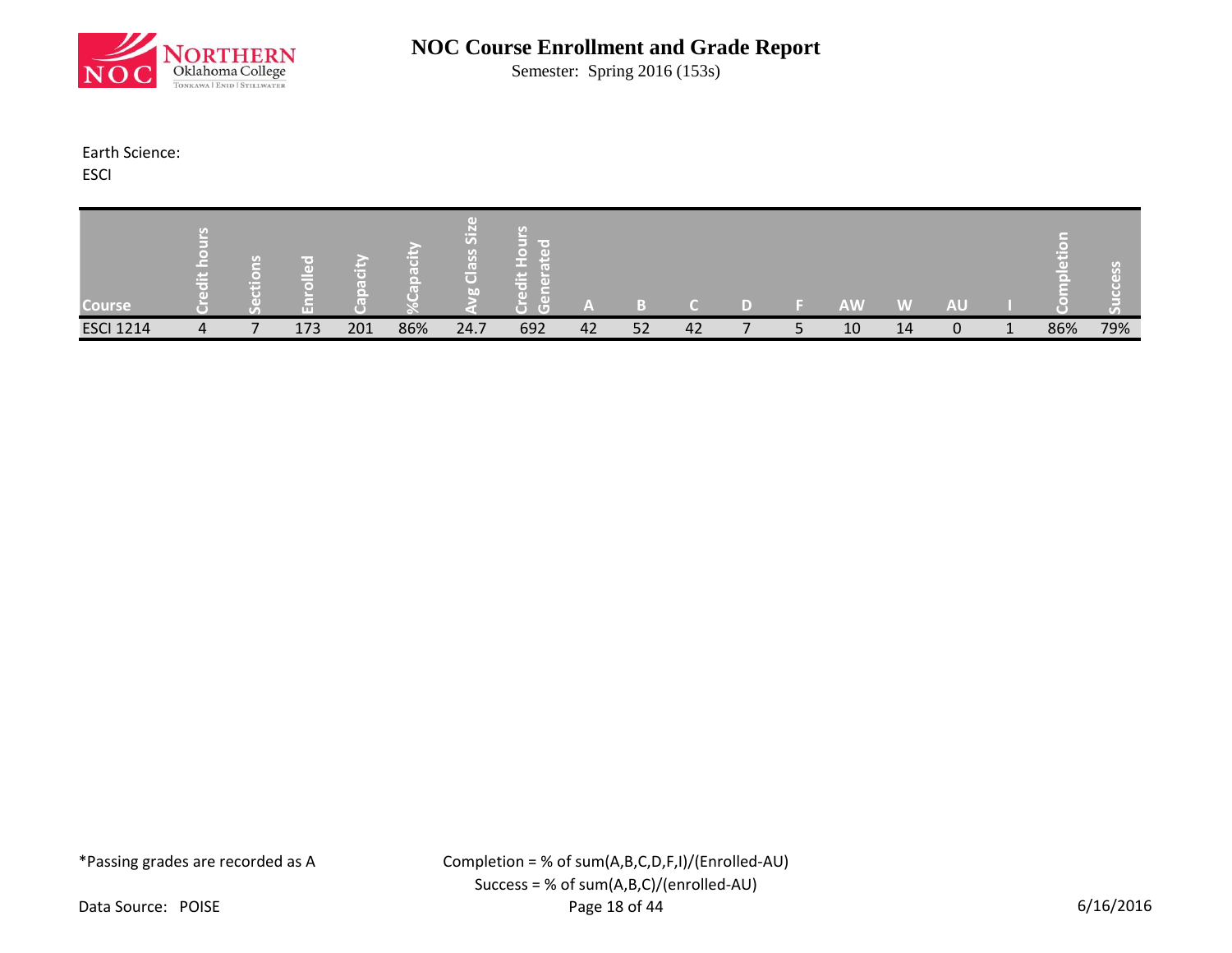

Semester: Spring 2016 (153s)

## Geography:

GEOG

| <b>Course</b>    |              | <b>LO</b><br>÷ | AT T |     |     | $\overline{S}$<br>$\overline{\mathbf{G}}$<br><b>Jan</b> | mar es<br><b>COLLECTIVE</b><br>$\sim$<br>GD.<br>(O)<br>$\sim$<br>G | A  |    |    |    | <b>AW</b>       | W  | <b>AU</b> |          |     |     |
|------------------|--------------|----------------|------|-----|-----|---------------------------------------------------------|--------------------------------------------------------------------|----|----|----|----|-----------------|----|-----------|----------|-----|-----|
| <b>GEOG 2253</b> | $\mathbf{a}$ | 6              | 163  | 200 | 82% | 27.2                                                    | 489                                                                | 50 | 41 | 35 | 16 | $\sqrt{2}$<br>ر | 14 | 0         | $\Omega$ | 90% | 77% |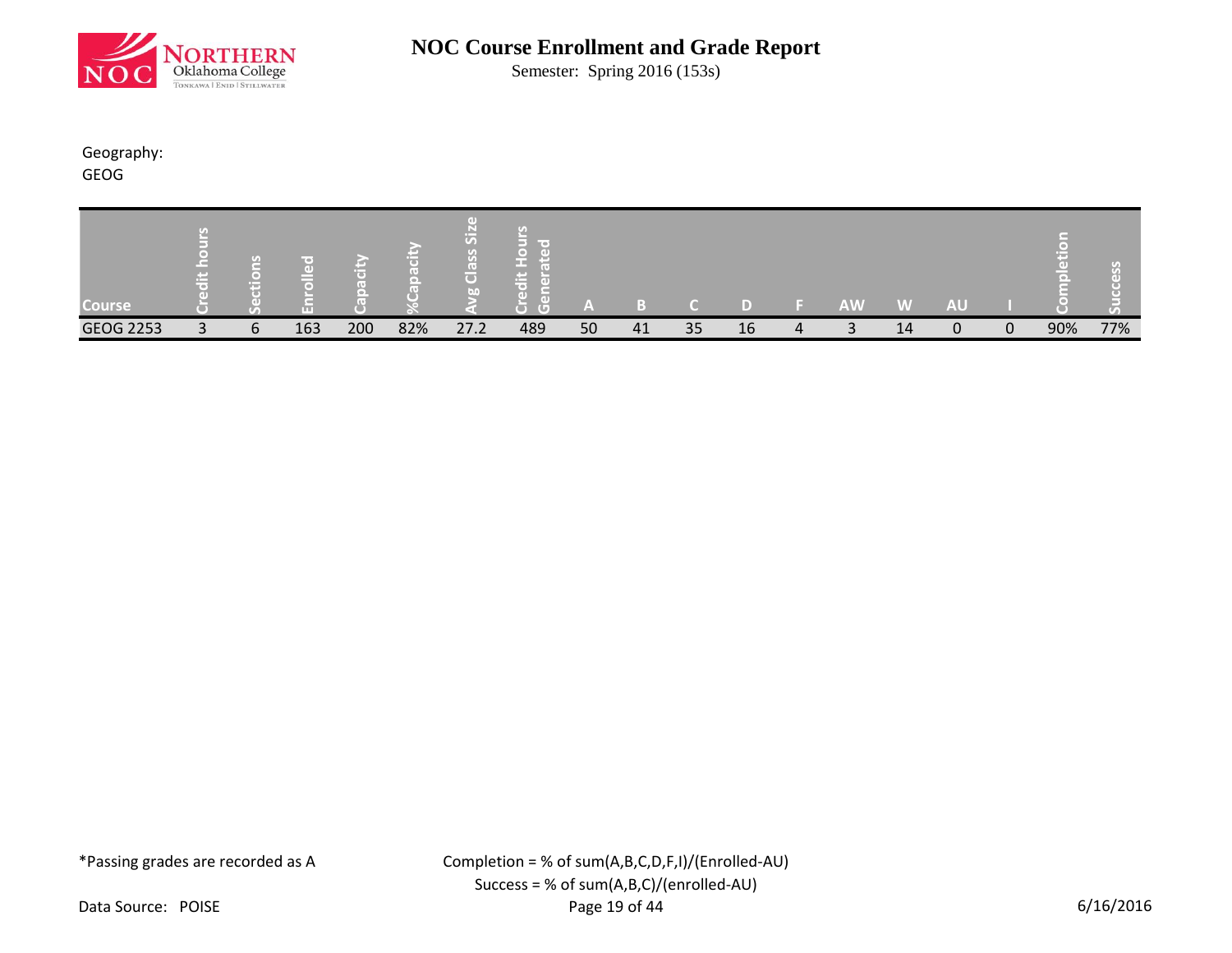

Semester: Spring 2016 (153s)

## Global Studies:

GLBL

|                  |   |        |    |    |     | $\overline{5}$                |                                                             |    |             |   |    |   |           |   |           |   |      |          |
|------------------|---|--------|----|----|-----|-------------------------------|-------------------------------------------------------------|----|-------------|---|----|---|-----------|---|-----------|---|------|----------|
| <b>Course</b>    | 忘 | G<br>н | TП |    |     | $\sigma$<br>ll (+)<br>Õ<br>bn | <b>COLLECT</b><br>흉<br>e an<br>$\overline{C}$<br>$\sqrt{2}$ | A  |             |   | D) |   | <b>AW</b> | W | <b>AU</b> |   |      | U)<br>GТ |
| <b>GLBL 2113</b> | 3 |        | 11 | 25 | 44% | 11.0                          | 33                                                          | 10 | $\mathbf 0$ |   |    | 0 | 0         | 0 | 0         | 0 | 100% | 100%     |
| <b>GLBL 2123</b> | ર |        | 10 | 25 | 40% | 10.0                          | 30                                                          | 10 | 0           | 0 | 0  |   | 0         | 0 | 0         | 0 | 100% | 100%     |
| <b>GLBL 2133</b> | 3 |        | 17 | 25 | 68% | 17.0                          | 51                                                          | 4  | 4           | 4 |    |   |           |   | 0         | 0 | 88%  | 71%      |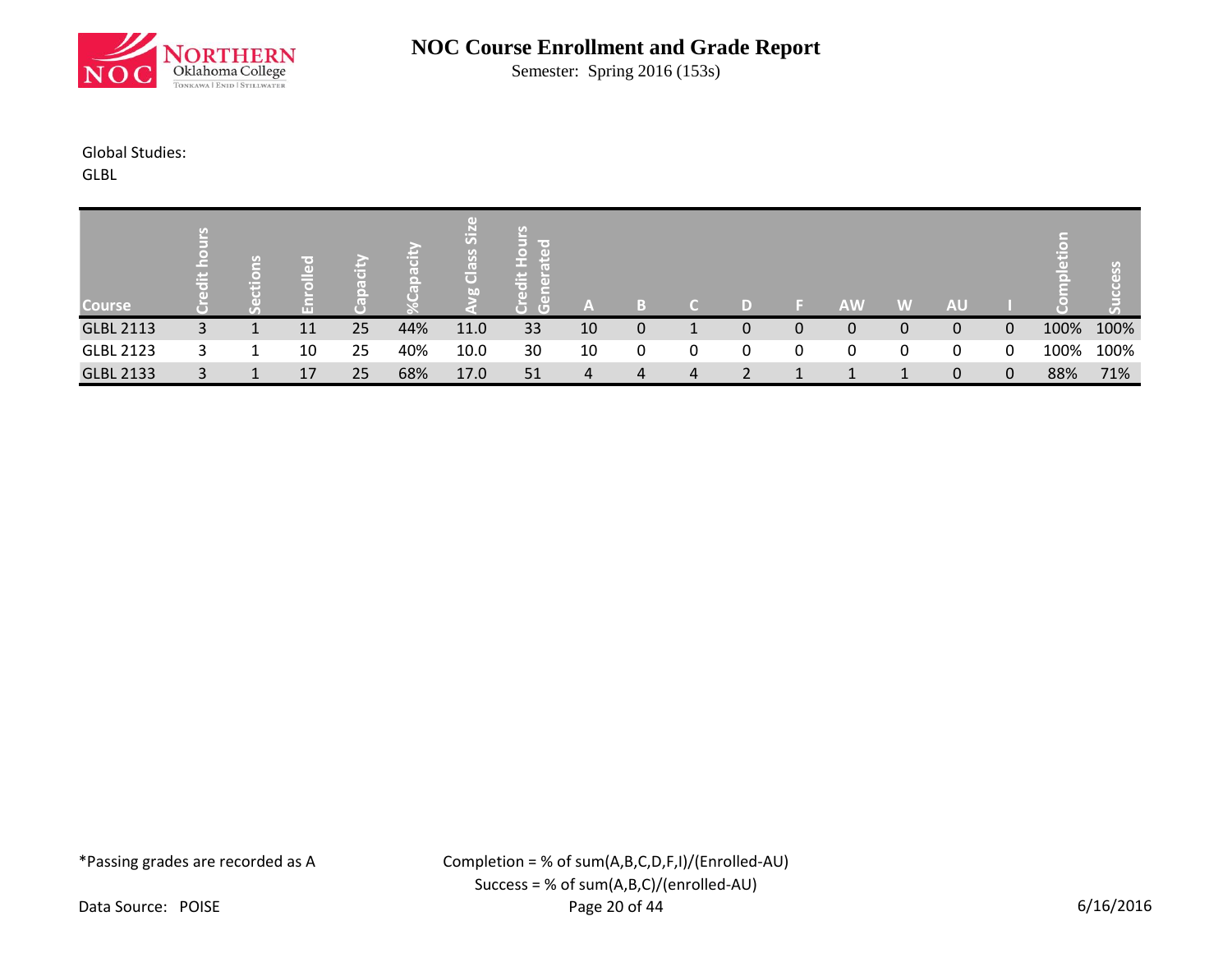

Semester: Spring 2016 (153s)

### History:

**HIST** 

| <b>Course</b>    | 岩  |    | m   | m   |      | $\overline{5}$<br>$\left( 0 \right)$<br>lō<br><b>Ian</b> | lir oʻ<br>ä<br>$\overline{a}$<br>т.<br>υ | A   | B   |    | D  |    | <b>AW</b> | W  | <b>AU</b>    |   |     | SS  |
|------------------|----|----|-----|-----|------|----------------------------------------------------------|------------------------------------------|-----|-----|----|----|----|-----------|----|--------------|---|-----|-----|
| <b>HIST 1113</b> | 3  | 3  | 90  | 90  | 100% | 30.0                                                     | 270                                      | 23  | 31  | 21 | 5  | 3  |           | 6  | 0            | 0 | 92% | 83% |
| <b>HIST 1223</b> | 3. |    | 41  | 60  | 68%  | 20.5                                                     | 123                                      | 11  | 14  | 11 | 3  |    | 0         | 2  | 0            | 0 | 95% | 88% |
| <b>HIST 1483</b> | 3  | 8  | 228 | 250 | 91%  | 28.5                                                     | 684                                      | 59  | 65  | 46 | 19 | 12 | 4         | 22 | $\mathbf{0}$ |   | 89% | 75% |
| <b>HIST 1493</b> |    | 17 | 437 | 550 | 79%  | 25.7                                                     | 1311                                     | 124 | 129 | 63 | 32 | 29 |           | 53 | 0            | 0 | 86% | 72% |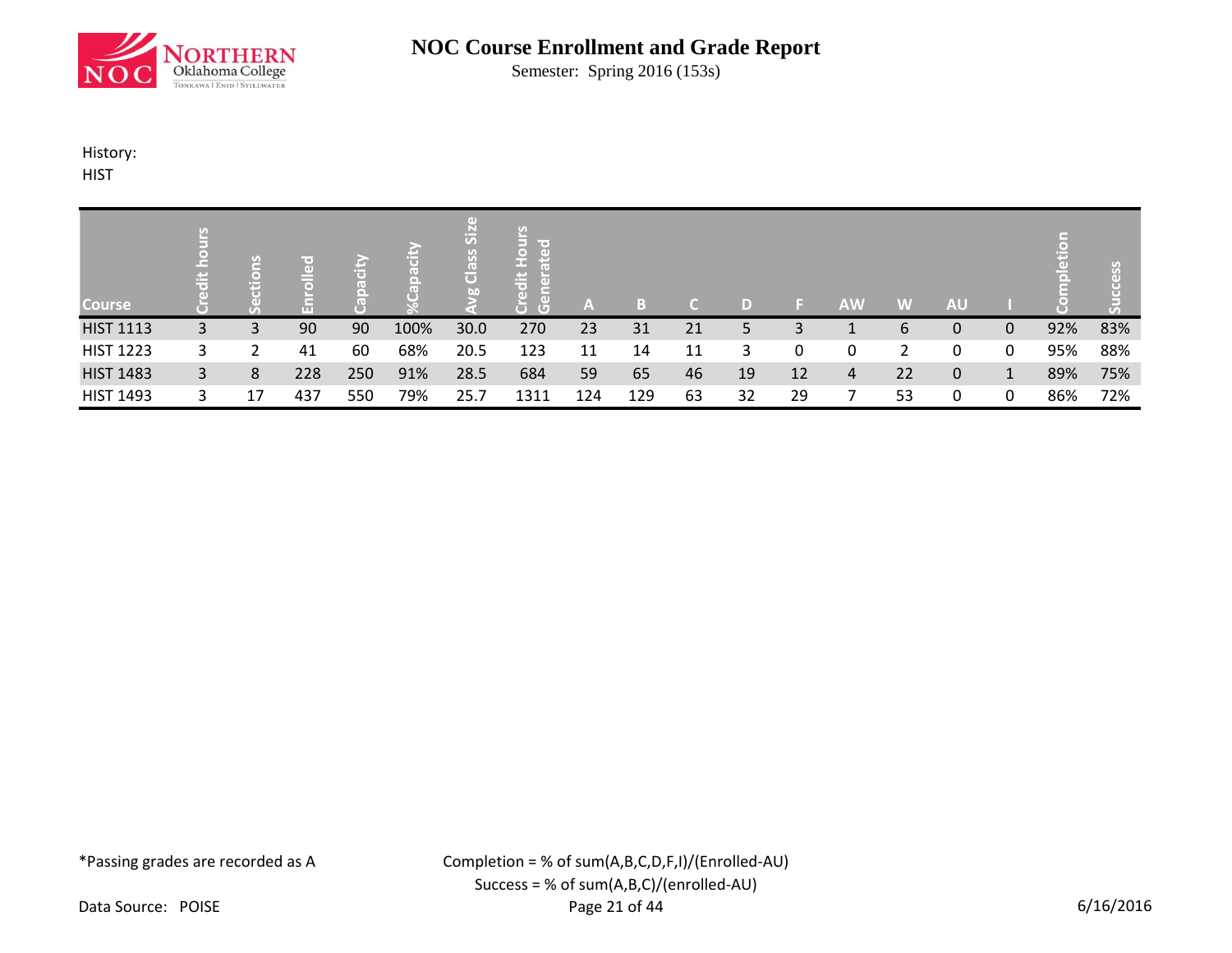

Semester: Spring 2016 (153s)

### Health Studies:

**HLST** 

| Course <sup>1</sup> |              | $\bullet$<br>m |    |    |     | 迈<br>o<br>ō<br>bn | $-1$<br>r o'i<br>m<br>O)<br>G | Z. |    |    |   | <b>AW</b> | <b>W</b> | <b>AU</b> |          |     | $\sigma$ |
|---------------------|--------------|----------------|----|----|-----|-------------------|-------------------------------|----|----|----|---|-----------|----------|-----------|----------|-----|----------|
| <b>HLST 1113</b>    | $\mathbf{r}$ | 4              | 76 | 95 | 80% | 19.0              | 228                           | 28 | 20 | 11 | 4 |           |          | 0         | $\Omega$ | 87% | 78%      |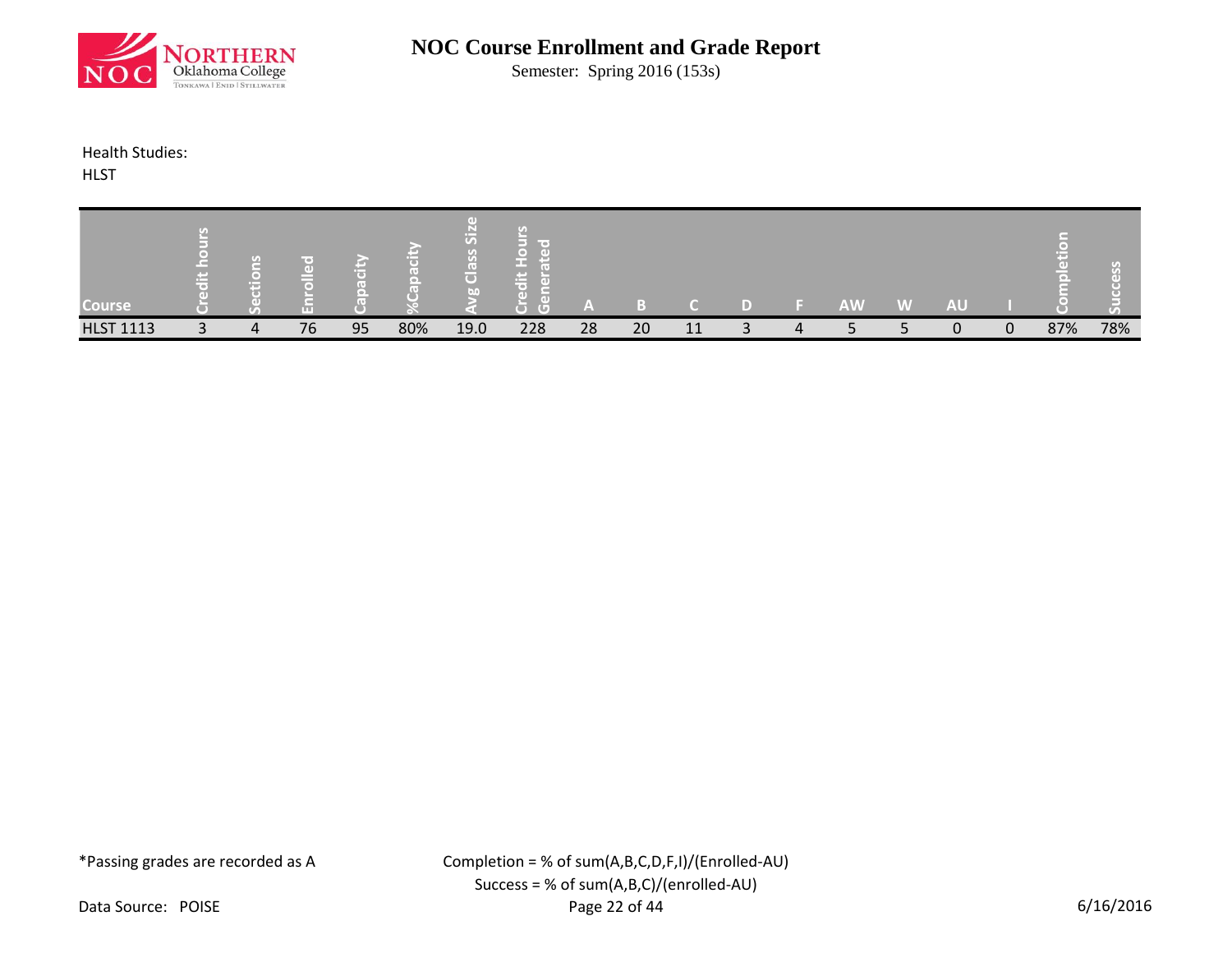

Semester: Spring 2016 (153s)

## Health and Physical Education - Activity:

HPEA

| <b>Course</b>    | ŠΙΓ<br>$\Box$ | ctions<br>قی   | $T = 1$<br>ō.<br>mп | acity<br>ō<br>U. |      | $\left( \mathbf{d} \right)$<br>Class Siz<br>60 | 9<br><b>UOH</b><br>erated<br>edit<br>Gene<br>ă | A  | TB.          | C              | D           | ы              | <b>AW</b>   | W              | <b>AU</b>      |              |      | cess |
|------------------|---------------|----------------|---------------------|------------------|------|------------------------------------------------|------------------------------------------------|----|--------------|----------------|-------------|----------------|-------------|----------------|----------------|--------------|------|------|
| <b>HPEA 1221</b> |               | 6              | 60                  | 120              | 50%  | 10.0                                           | 60                                             | 41 | 7            | 3              |             | 6              | 0           | $\overline{2}$ | 0              | 0            | 97%  | 85%  |
| <b>HPEA 1241</b> | $\mathbf{1}$  | 1              | 13                  | 18               | 72%  | 13.0                                           | 13                                             | 13 | 0            | 0              | 0           | 0              | 0           | 0              | 0              | 0            | 100% | 100% |
| <b>HPEA 1421</b> | $\mathbf{1}$  | $\mathbf{1}$   | 5                   | 20               | 25%  | 5.0                                            | 5                                              | 5  | $\mathbf{0}$ | 0              | $\mathbf 0$ | 0              | 0           | $\overline{0}$ | $\overline{0}$ | $\mathbf{0}$ | 100% | 100% |
| <b>HPEA 1521</b> |               | 1              | 25                  | 25               | 100% | 25.0                                           | 25                                             | 24 | 1            | 0              | 0           | 0              | 0           | 0              | 0              | 0            | 100% | 100% |
| <b>HPEA 1531</b> | $\mathbf{1}$  | $\overline{2}$ | 44                  | 54               | 81%  | 22.0                                           | 44                                             | 43 | $\mathbf{0}$ | $\Omega$       | $\Omega$    | $\mathbf{0}$   | $\mathbf 0$ | $\mathbf 0$    | $\mathbf 0$    | $\mathbf{1}$ | 100% | 98%  |
| <b>HPEA 1551</b> | $\mathbf{1}$  | 1              | 12                  | 20               | 60%  | 12.0                                           | 12                                             | 12 | 0            | 0              | 0           | 0              | 0           | 0              | 0              | 0            | 100% | 100% |
| <b>HPEA 1561</b> | $\mathbf{1}$  | $\mathbf{1}$   | 15                  | 20               | 75%  | 15.0                                           | 15                                             | 10 | $\mathbf{0}$ | $\overline{2}$ | 1           | $\mathbf 0$    | $\mathbf 0$ | $\overline{2}$ | 0              | $\pmb{0}$    | 87%  | 80%  |
| <b>HPEA 1571</b> | $\mathbf{1}$  | 1              | 10                  | 20               | 50%  | 10.0                                           | 10                                             | 5  | 1            | $\overline{2}$ | 0           | $\overline{2}$ | 0           | 0              | 0              | 0            | 100% | 80%  |
| <b>HPEA 2021</b> | $\mathbf{1}$  | $\mathbf{1}$   | 10                  | 15               | 67%  | 10.0                                           | 10                                             | 9  | $\mathbf 0$  | 0              | $\mathbf 0$ | 0              | 0           | $\mathbf{1}$   | 0              | $\mathbf 0$  | 90%  | 90%  |
| <b>HPEA 2031</b> | $\mathbf{1}$  | 3              | 50                  | 96               | 52%  | 16.7                                           | 50                                             | 47 | 1            | $\mathbf{1}$   | 0           | 0              | 0           | 1              | 0              | 0            | 98%  | 98%  |
| <b>HPEA 2381</b> |               | $\overline{2}$ | 16                  | 30               | 53%  | 8.0                                            | 16                                             | 10 | 4            | $\mathbf{1}$   | 1           | $\mathbf{0}$   | $\mathbf 0$ | $\mathbf 0$    | $\mathbf 0$    | $\mathbf 0$  | 100% | 94%  |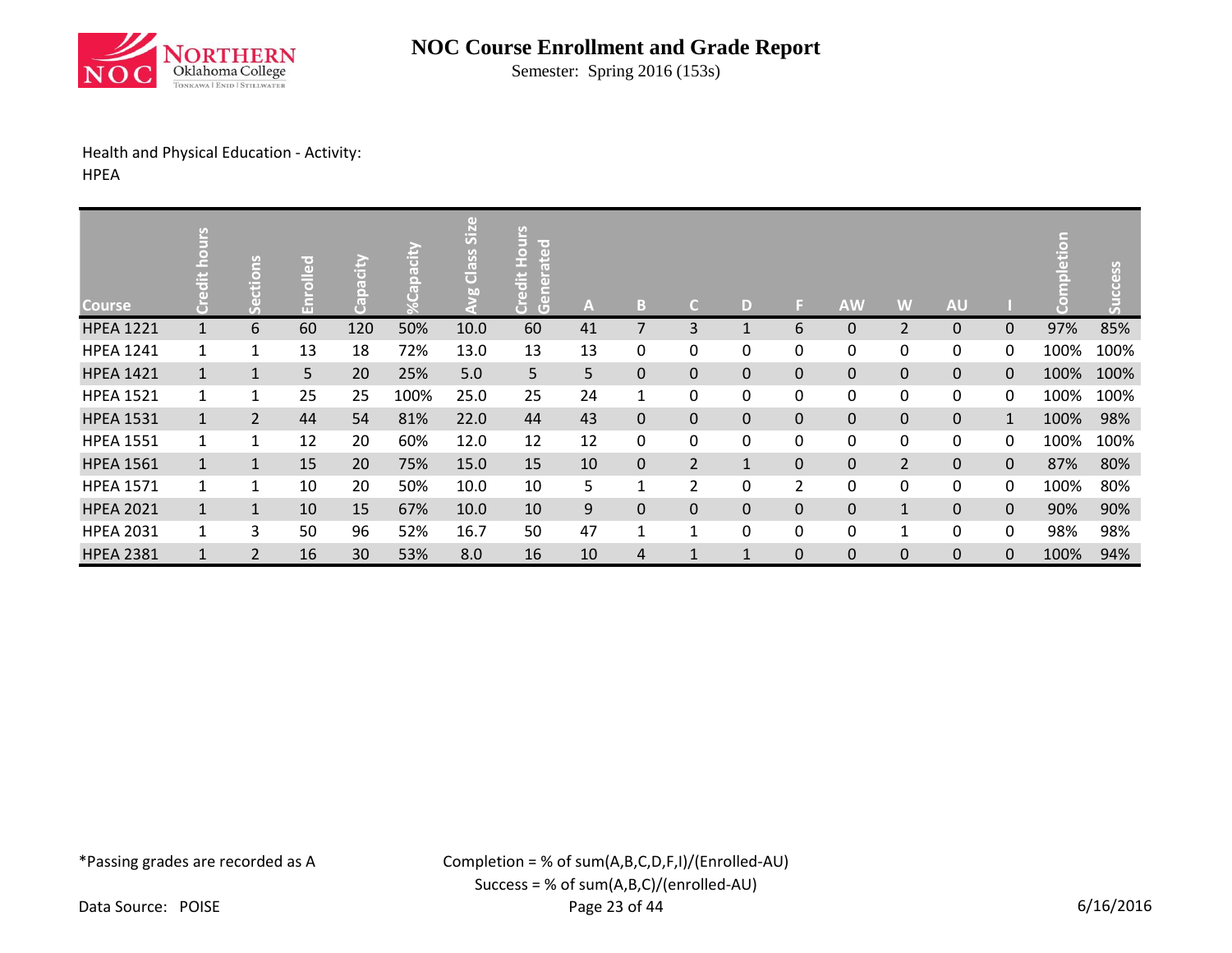

Semester: Spring 2016 (153s)

# Health and Physical Education Theory:

HPET

| <b>Course</b>    | ی              | ctions<br>$\omega$<br>v. | m              |     |     | $\overline{5}$<br>Class<br>b. | uoH<br>lice d<br>ate<br>edit<br>ă<br>ā<br>$\overline{G}$ | A              | B.             | C           | D |              | <b>AW</b>    | W            | <b>AU</b> |              |      | SSS  |
|------------------|----------------|--------------------------|----------------|-----|-----|-------------------------------|----------------------------------------------------------|----------------|----------------|-------------|---|--------------|--------------|--------------|-----------|--------------|------|------|
| <b>HPET 1113</b> | 3              | 2                        | 53             | 60  | 88% | 26.5                          | 159                                                      | 24             | 15             | 9           | 3 |              | $\mathbf 0$  | 1            | 0         | $\mathbf{0}$ | 98%  | 91%  |
| <b>HPET 1132</b> | $\mathbf{2}$   | 1                        | 17             | 20  | 85% | 17.0                          | 34                                                       | 16             | 1              | 0           | 0 | 0            | 0            | 0            | 0         | 0            | 100% | 100% |
| <b>HPET 1142</b> | 3              | 1                        | 8              | 20  | 40% | 8.0                           | 24                                                       | 8              | $\mathbf{0}$   | $\mathbf 0$ | 0 | $\mathbf{0}$ | $\mathbf{0}$ | $\mathbf{0}$ | 0         | $\mathbf{0}$ | 100% | 100% |
| <b>HPET 1223</b> | 3              | 4                        | 109            | 114 | 96% | 27.3                          | 327                                                      | 45             | 31             | 15          | 8 | 8            | 0            | 2            | 0         | 0            | 98%  | 83%  |
| <b>HPET 2053</b> | 3              | $\overline{2}$           | 46             | 50  | 92% | 23.0                          | 138                                                      | 42             | $\overline{4}$ | 0           | 0 | $\mathbf{0}$ | $\mathbf 0$  | $\mathbf 0$  | 0         | $\mathbf{0}$ | 100% | 100% |
| <b>HPET 2212</b> | $\overline{2}$ | 3                        | 62             | 65  | 95% | 20.7                          | 124                                                      | 49             | 8              | 4           | 0 | 1            | 0            | 0            | 0         | 0            | 100% | 98%  |
| <b>HPET 2482</b> | $\overline{2}$ | 2                        | $\overline{7}$ | 40  | 18% | 3.5                           | 14                                                       | $\overline{7}$ | $\mathbf{0}$   | $\mathbf 0$ | 0 | $\Omega$     | $\mathbf{0}$ | $\mathbf{0}$ | 0         | $\mathbf{0}$ | 100% | 100% |
| <b>HPET 2633</b> | 3              | 1                        | 30             | 35  | 86% | 30.0                          | 90                                                       | 16             | 12             | 2           | 0 | 0            | 0            | 0            | 0         | 0            | 100% | 100% |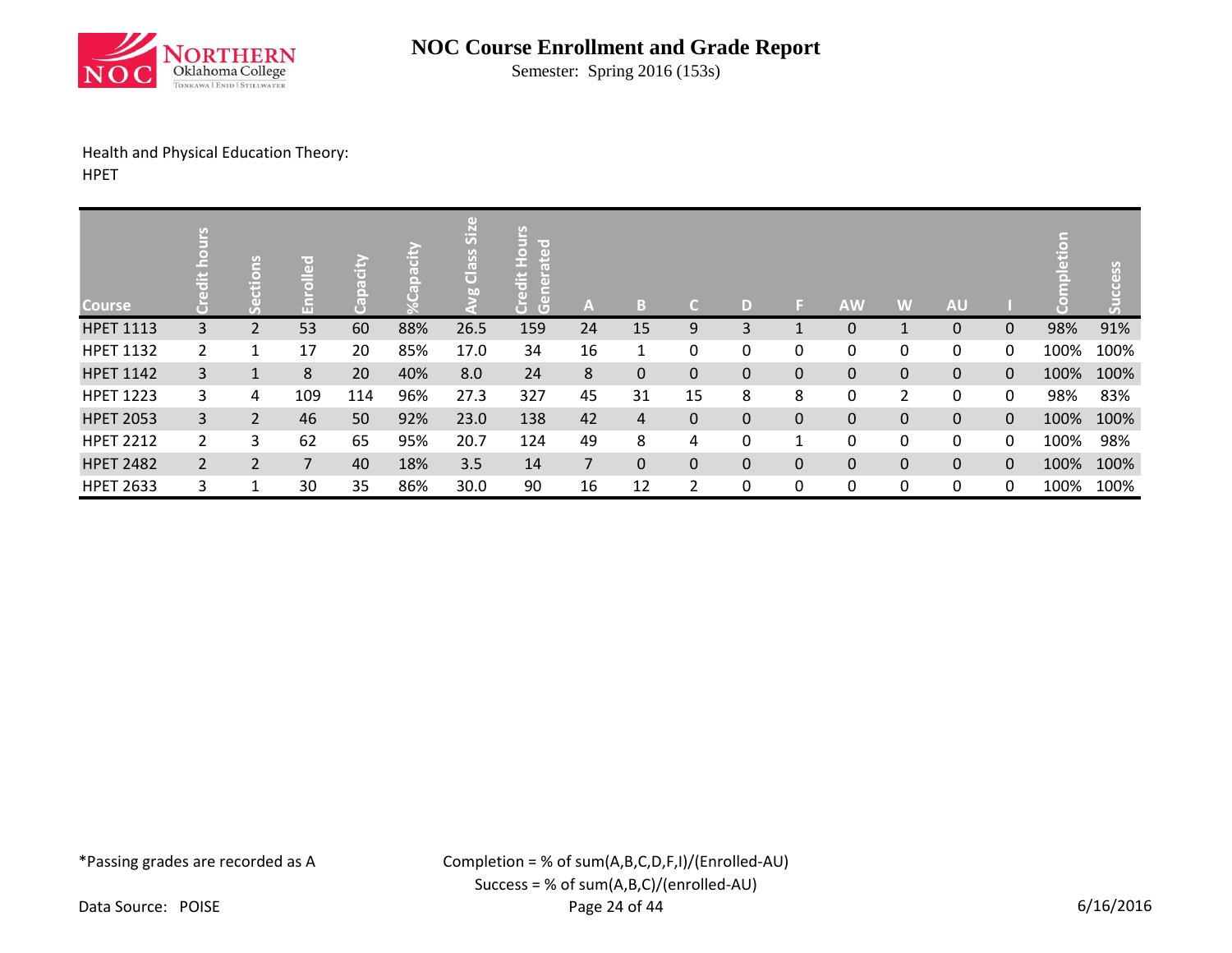

Semester: Spring 2016 (153s)

## Humanities:

HUMN

| <b>Course</b>    | وسمع<br>忘 | TG. | $\left( \mathrm{d} \right)$<br>ш |     |     | 5<br>$\mathcal{L}_{\mathcal{D}}$<br>Clas<br>bn | <b>The Contract of Street</b><br>두<br>ে<br>$\left( \Box \right)$ | /AV |    |    | D) |   | <b>AW</b> | W  | <b>AU</b> |   |     | U)<br>GТ |
|------------------|-----------|-----|----------------------------------|-----|-----|------------------------------------------------|------------------------------------------------------------------|-----|----|----|----|---|-----------|----|-----------|---|-----|----------|
| <b>HUMN 1133</b> | 3         | 3   | 91                               | 100 | 91% | 30.3                                           | 273                                                              | 46  | 21 | 15 |    | 4 | 0         | 3  | 0         | 0 | 97% | 90%      |
| <b>HUMN 2113</b> |           | ว   | 57                               | 65  | 88% | 28.5                                           | 171                                                              | 29  | 19 | 6  |    |   |           |    | 0         | 0 | 96% | 95%      |
| <b>HUMN 2223</b> |           | 2   | 60                               | 65  | 92% | 30.0                                           | 180                                                              | 11  | 8  | 15 | 0  | 6 | 5         | 15 | 0         | 0 | 67% | 57%      |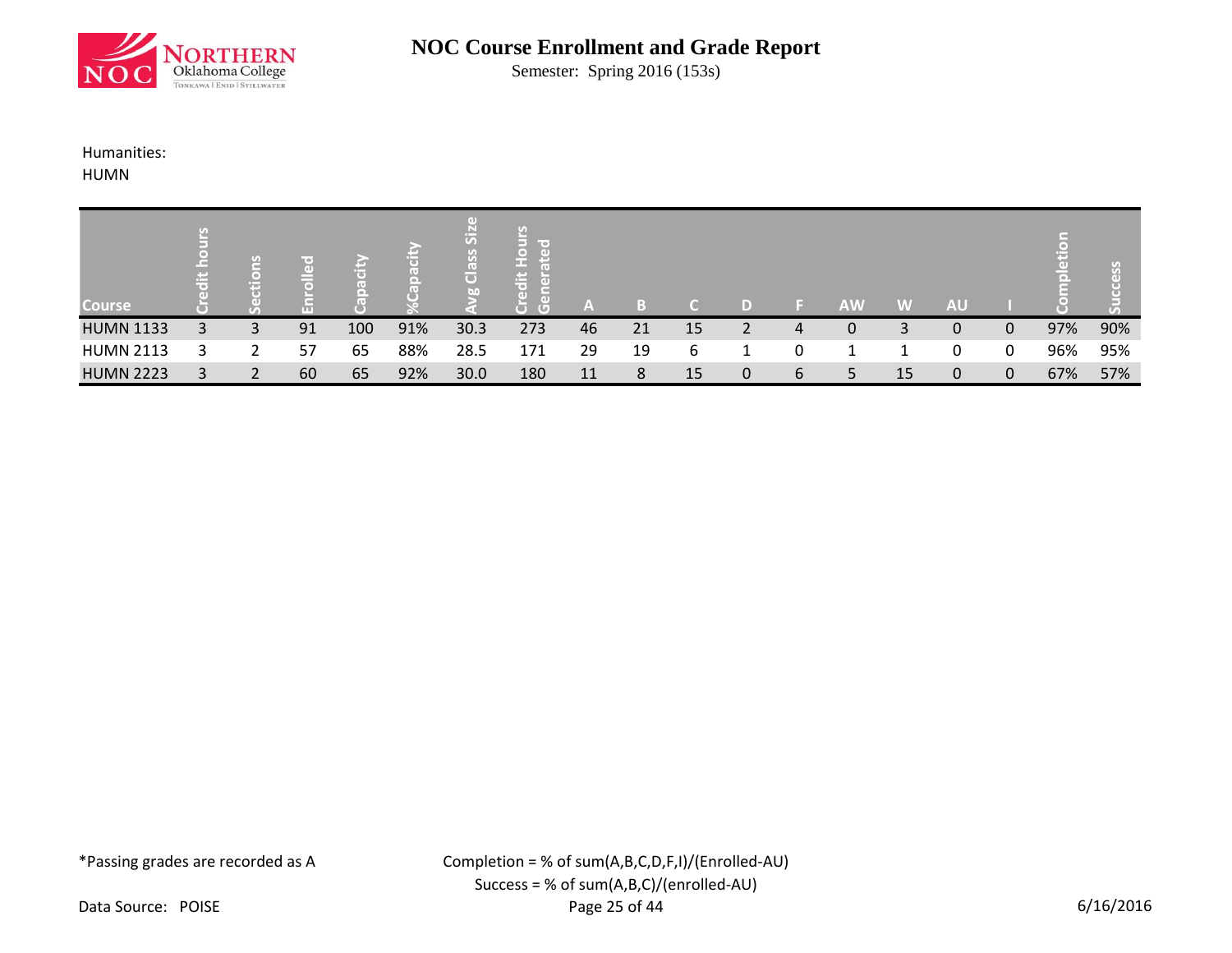

Semester: Spring 2016 (153s)

## Journalism:

JOUR

| <b>Course</b>    |   | $\frac{12}{10}$<br>Ē | n. | ю  |     | (1)<br>Siz<br>Class<br>b <sub>0</sub> | lir en<br>$\left( \mathbf{d} \right)$<br>오<br>٠<br>ä<br>듮<br>$\overline{a}$<br>$\mathbb G$ | A  | в  | п | D |              | <b>AW</b> | W | <b>AU</b> |   |      |      |
|------------------|---|----------------------|----|----|-----|---------------------------------------|--------------------------------------------------------------------------------------------|----|----|---|---|--------------|-----------|---|-----------|---|------|------|
| <b>JOUR 1133</b> | 3 |                      | 8  | 18 | 44% | 8.0                                   | 24                                                                                         | 2  | 2  |   | 0 | $\mathbf 0$  | 0         | 3 | 0         | 0 | 63%  | 63%  |
| <b>JOUR 2013</b> | 3 |                      | 24 | 35 | 69% | 24.0                                  | 72                                                                                         | 6  | 11 | 4 |   |              | 0         |   | 0         | 0 | 96%  | 88%  |
| <b>JOUR 2023</b> | 3 |                      | 17 | 40 | 43% | 17.0                                  | 51                                                                                         | 10 | 3  | 1 |   | $\mathbf{0}$ | 0         |   | 0         | 1 | 94%  | 82%  |
| <b>JOUR 2033</b> | 3 |                      | 22 | 25 | 88% | 22.0                                  | 66                                                                                         | 12 | 5  | 2 | 0 | 0            | 2         |   | 0         | 0 | 86%  | 86%  |
| JOUR 2431*       |   | $\mathbf{1}$         | 5  | 10 | 50% | 5.0                                   | 5                                                                                          | 5. | 0  | 0 | 0 | $\mathbf{0}$ | 0         | 0 | 0         | 0 | 100% | 100% |
| JOUR 2441*       |   |                      | 4  | 10 | 40% | 4.0                                   | 4                                                                                          | 4  | 0  | 0 | 0 | 0            | 0         | 0 | 0         | 0 | 100% | 100% |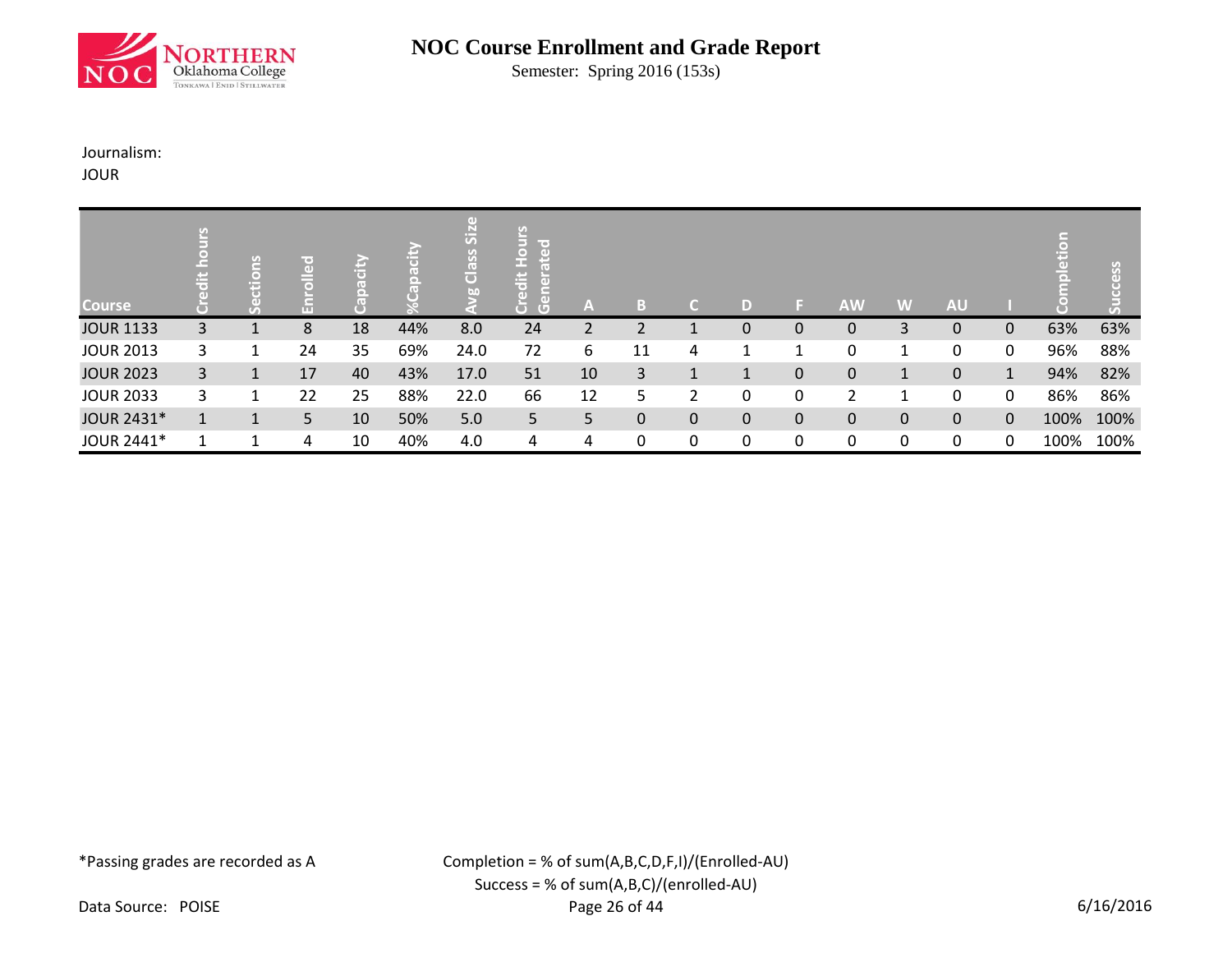

Semester: Spring 2016 (153s)

### Foreign Language:

LANG

| <b>Course</b>    | $\ddot{=}$ | <b>G</b> | Œ  |    |     | $\overline{5}$<br>$\omega$<br>õ<br>bn | <b>Contract</b><br>$\sim$<br>তা<br>$\sqrt{2}$ | A) |   |   |   | <b>AW</b> | W | <b>AU</b> |             |      |     |
|------------------|------------|----------|----|----|-----|---------------------------------------|-----------------------------------------------|----|---|---|---|-----------|---|-----------|-------------|------|-----|
| <b>LANG 1125</b> | 5          | 2        | 29 | 60 | 48% | 14.5                                  | 145                                           | 9  | 9 | 3 | 0 |           |   | 0         | $\mathbf 0$ | 90%  | 79% |
| <b>LANG 1213</b> | 2          |          | 16 | 20 | 80% | 16.0                                  | 48                                            | 12 |   | 0 |   | 0         | 0 | 0         | 0           | 100% | 94% |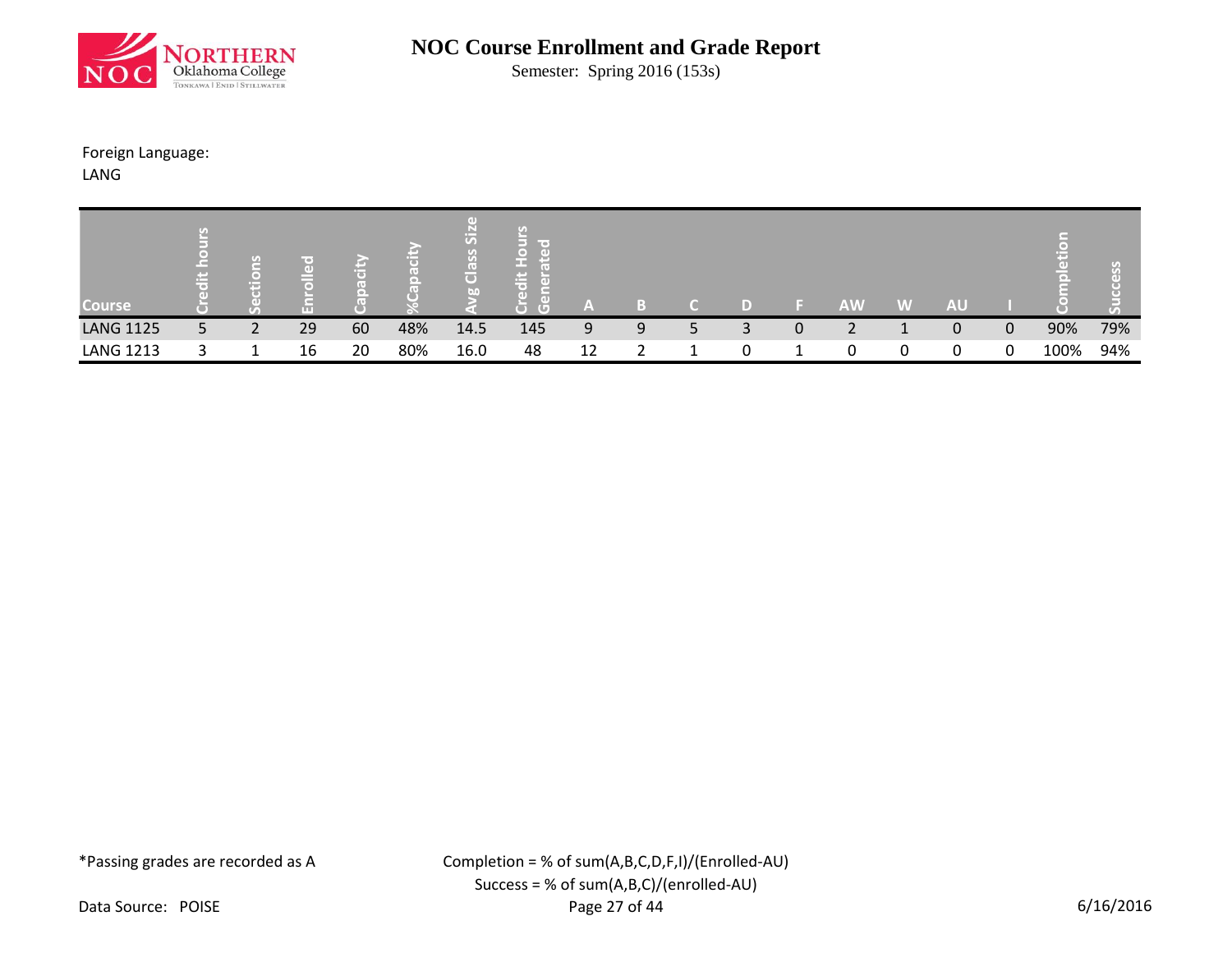

Semester: Spring 2016 (153s)

### Literature:

LIT

| <b>Course</b>   | ä | $\mathcal{L}_{\mathcal{D}}$ | GП | E,  |     | (1)<br>$\overline{\text{Si}}$<br>SSG<br>$\overline{\mathbf{o}}$<br><b>b</b> <sub>0</sub> | $\circ$<br>$\left( 1\right)$<br>$\ddot{a}$<br>$\Box$<br>$\overline{a}$<br>Ы<br>$\mathbb G$ | A  | l s'<br>۱., |   |               |          | <b>AW</b> | W             | <b>AU</b>    |              |     |     |
|-----------------|---|-----------------------------|----|-----|-----|------------------------------------------------------------------------------------------|--------------------------------------------------------------------------------------------|----|-------------|---|---------------|----------|-----------|---------------|--------------|--------------|-----|-----|
| <b>LIT 2223</b> | 3 |                             | 19 | 30  | 63% | 19.0                                                                                     | 57                                                                                         | 3  | 5           | 6 | $\mathcal{D}$ | $\Omega$ |           | $\mathcal{D}$ | 0            | $\Omega$     | 84% | 74% |
| LIT 2413        | 3 | 5                           | 96 | 135 | 71% | 19.2                                                                                     | 288                                                                                        | 51 | 18          | 9 | 2             | 3        | 5         | 8             | 0            | 0            | 86% | 81% |
| <b>LIT 2543</b> | 3 | $\mathbf{1}$                | 19 | 30  | 63% | 19.0                                                                                     | 57                                                                                         |    | 4           | 2 | 2             | 2        | 0         | 2             | $\mathbf{0}$ | $\mathbf{0}$ | 89% | 68% |
| <b>LIT 2883</b> | 3 |                             | 15 | 25  | 60% | 15.0                                                                                     | 45                                                                                         | 5  | 3           |   | л             | 3        | 0         |               | 0            | 0            | 93% | 67% |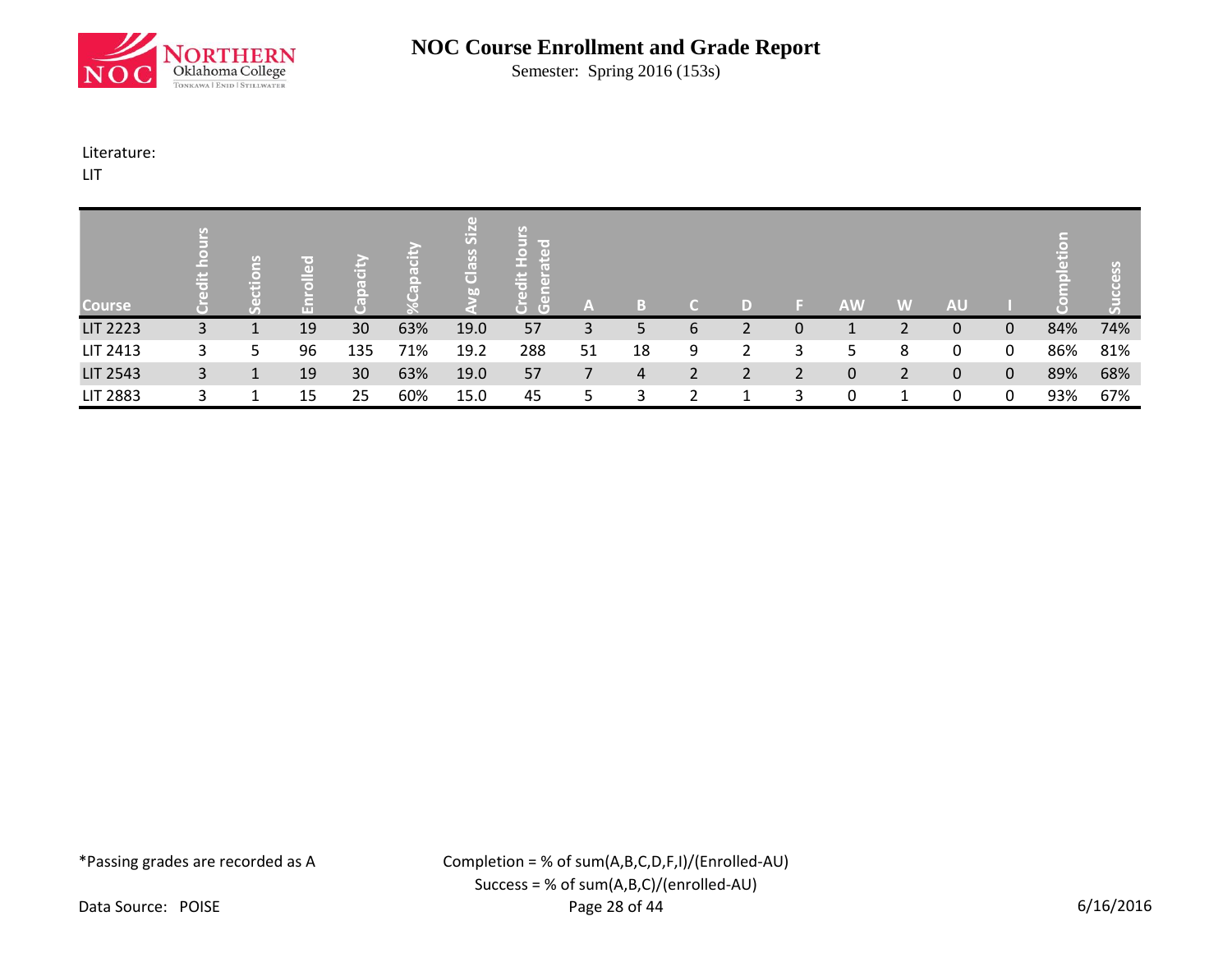

Semester: Spring 2016 (153s)

### Mathematics:

MATH

| <b>Course</b>    | 9<br>Б<br>$\overline{a}$<br>품 | ctions<br>ق    | lir e 1<br>문 | Capacity | pacity<br>τT | $\overline{5}$<br>Class<br>bn | dit Hou<br>erated<br>Gene<br>ق<br>ن | A            | B            | C.  | D              | 31           | <b>AW</b>      | W              | <b>AU</b> |              | $\overline{\bullet}$ | cess<br>こ |
|------------------|-------------------------------|----------------|--------------|----------|--------------|-------------------------------|-------------------------------------|--------------|--------------|-----|----------------|--------------|----------------|----------------|-----------|--------------|----------------------|-----------|
| <b>MATH 0003</b> | 3                             | $\overline{7}$ | 74           | 155      | 48%          | 10.6                          | 222                                 | 13           | 17           | 21  | 11             | 1            | 4              | $\overline{7}$ | 0         | 0            | 85%                  | 69%       |
| <b>MATH 0023</b> | 3                             | 17             | 299          | 409      | 73%          | 17.6                          | 897                                 | 73           | 56           | 70  | 37             | 11           | 15             | 37             | 0         | 0            | 83%                  | 67%       |
| <b>MATH 0123</b> | 3                             | 26             | 579          | 660      | 88%          | 22.3                          | 1737                                | 110          | 112          | 147 | 75             | 40           | 20             | 75             | 0         | 0            | 84%                  | 64%       |
| <b>MATH 1483</b> | 3                             | $\overline{2}$ | 57           | 60       | 95%          | 28.5                          | 171                                 | 18           | 18           | 8   | $\overline{2}$ | 5            | 4              | $\overline{2}$ | 0         | 0            | 89%                  | 77%       |
| <b>MATH 1493</b> | $\mathbf{3}$                  | $\overline{3}$ | 73           | 76       | 96%          | 24.3                          | 219                                 | 28           | 17           | 11  | 4              | 5            | 3              | 5              | 0         | $\mathbf 0$  | 89%                  | 77%       |
| <b>MATH 1513</b> | 3                             | 31             | 770          | 865      | 89%          | 24.8                          | 2310                                | 154          | 174          | 154 | 76             | 42           | 31             | 139            | 0         | 0            | 78%                  | 63%       |
| <b>MATH 1613</b> | 3                             | $\overline{2}$ | 41           | 50       | 82%          | 20.5                          | 123                                 | 12           | 14           | 6   | 0              | $\mathbf{1}$ | $\mathbf{1}$   | $\overline{7}$ | 0         | 0            | 80%                  | 78%       |
| <b>MATH 2023</b> | 3                             | 16             | 374          | 434      | 86%          | 23.4                          | 1122                                | 109          | 90           | 73  | 30             | 21           | 6              | 45             | 0         | 0            | 86%                  | 73%       |
| <b>MATH 2103</b> | 3                             | $\mathbf{1}$   | 6            | 25       | 24%          | 6.0                           | 18                                  | $\mathbf{1}$ | $\mathbf{1}$ | 3   | $\mathbf{1}$   | $\Omega$     | $\overline{0}$ | $\mathbf{0}$   | 0         | $\mathbf 0$  | 100%                 | 83%       |
| <b>MATH 2145</b> | 5                             | $\overline{2}$ | 48           | 50       | 96%          | 24.0                          | 240                                 | 25           | 14           | 3   | 0              | 0            | 1              | 5              | 0         | 0            | 88%                  | 88%       |
| <b>MATH 2233</b> | 3                             | $\mathbf{1}$   | 15           | 25       | 60%          | 15.0                          | 45                                  | 8            | 6            | 0   | 0              | 0            | $\mathbf 0$    | $\mathbf{1}$   | 0         | $\mathbf{0}$ | 93%                  | 93%       |
| <b>MATH 2243</b> | 3                             | 1              | 18           | 25       | 72%          | 18.0                          | 54                                  | 10           | 3            | 3   |                | 0            | 0              | $\mathbf{1}$   | 0         | 0            | 94%                  | 89%       |
| <b>MATH 2613</b> | 3                             | $\overline{2}$ | 19           | 40       | 48%          | 9.5                           | 57                                  | 5            | 5            | 5   | 3              | 0            | 0              | $\mathbf{1}$   | 0         | 0            | 95%                  | 79%       |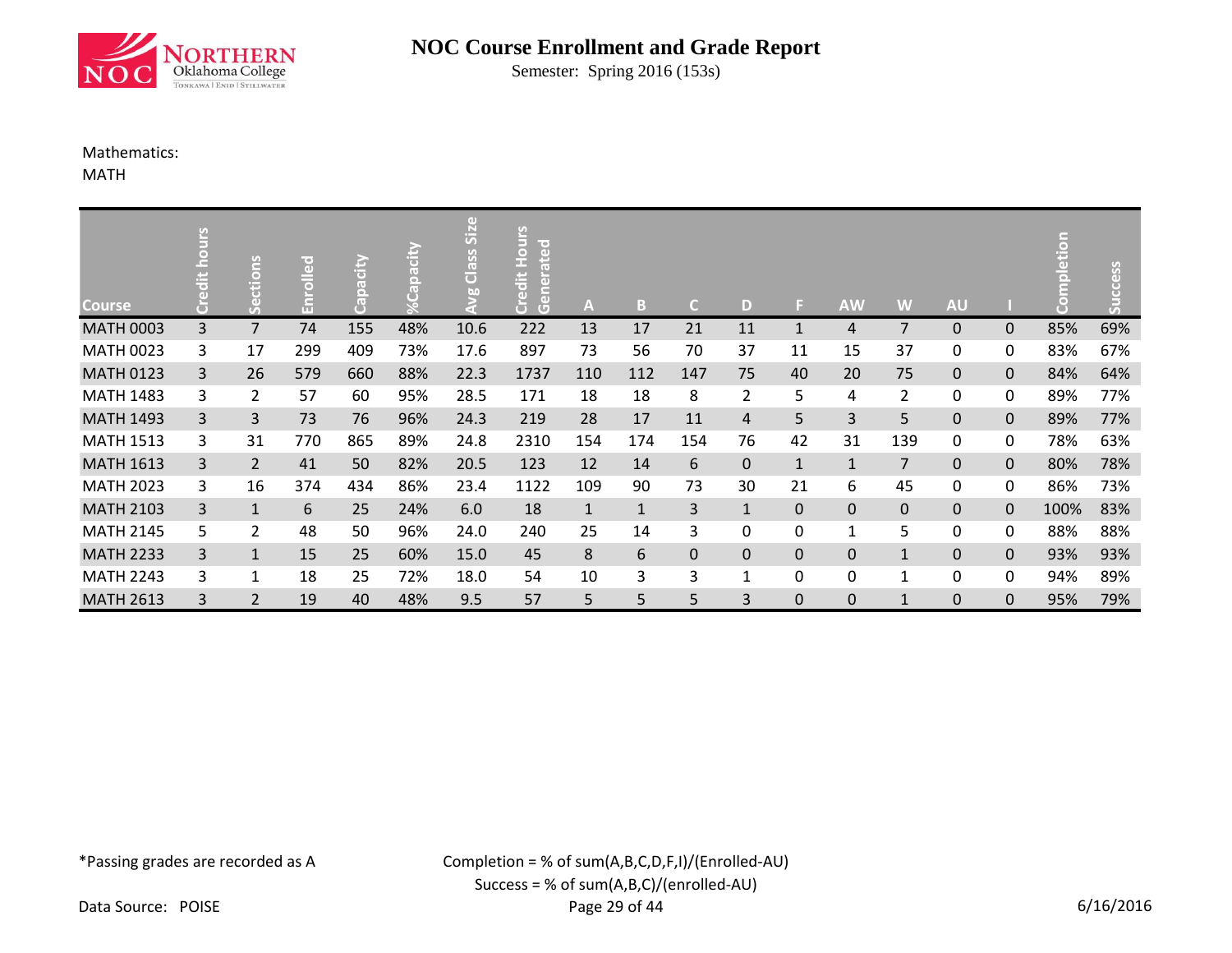

Semester: Spring 2016 (153s)

## Music:

MUSC

| <b>Course</b>    | <b>SJNO</b><br>$\ddot{a}$ | ctions<br>بق | ेता<br>$\bar{a}$<br>Ěnr | Capacity | Capacity<br>उ | Size<br>Class:<br>ğo<br>S | Credit Hou<br>Generated | A              | B            | C.             | D            | ы              | <b>AW</b>        | W            | <b>AU</b>    |              | E    | ccess<br>ສັ |
|------------------|---------------------------|--------------|-------------------------|----------|---------------|---------------------------|-------------------------|----------------|--------------|----------------|--------------|----------------|------------------|--------------|--------------|--------------|------|-------------|
| <b>MUSC 1113</b> | 3                         | 5            | 123                     | 155      | 79%           | 24.6                      | 369                     | 40             | 41           | 20             | 3            | 5              | 5                | 9            | $\Omega$     | $\mathbf{0}$ | 89%  | 82%         |
| <b>MUSC 1141</b> | 1                         | $\mathbf{1}$ | 8                       | 20       | 40%           | 8.0                       | 8                       | 1              | 3            | 3              | 1            | $\mathbf{0}$   | 0                | 0            | 0            | 0            | 100% | 88%         |
| <b>MUSC 1143</b> | 3                         | $\mathbf{1}$ | 6                       | 20       | 30%           | 6.0                       | 18                      | $\overline{2}$ | $\mathbf 0$  | $\overline{2}$ | $\mathbf{1}$ | $\mathbf{1}$   | $\mathbf 0$      | $\mathbf 0$  | $\mathbf 0$  | $\Omega$     | 100% | 67%         |
| <b>MUSC 1211</b> | 1                         | 1            | 2                       | 10       | 20%           | 2.0                       | 2                       | $\mathbf{1}$   | 0            | 0              | 0            | 0              | 0                | $\mathbf{1}$ | 0            | 0            | 50%  | 50%         |
| <b>MUSC 1411</b> | $\mathbf{1}$              | $\mathbf{1}$ | 5                       | 10       | 50%           | 5.0                       | 5                       | 5              | $\mathbf 0$  | $\mathbf 0$    | 0            | $\mathbf 0$    | $\pmb{0}$        | $\pmb{0}$    | $\mathbf 0$  | $\Omega$     | 100% | 100%        |
| <b>MUSC 1521</b> | 1                         | 1            | $\mathbf 1$             | 10       | 10%           | 1.0                       | 1                       | $\mathbf{1}$   | 0            | 0              | 0            | $\mathbf{0}$   | $\pmb{0}$        | 0            | 0            | 0            | 100% | 100%        |
| <b>MUSC 1721</b> | $\mathbf{1}$              | $\mathbf{1}$ | 8                       | 13       | 62%           | 8.0                       | 8                       | 3              | 3            | 0              | 0            | $\overline{2}$ | $\mathbf 0$      | $\mathbf 0$  | $\mathbf{0}$ | $\mathbf{0}$ | 100% | 75%         |
| <b>MUSC 1741</b> | 1                         | $\mathbf{1}$ | 1                       | 10       | 10%           | 1.0                       | 1                       | $\mathbf{1}$   | 0            | 0              | 0            | 0              | 0                | 0            | 0            | 0            | 100% | 100%        |
| <b>MUSC 2141</b> | $\mathbf{1}$              | $\mathbf{1}$ | $\mathbf 1$             | 20       | 5%            | 1.0                       | $\mathbf{1}$            | $\mathbf 0$    | $\mathbf{1}$ | $\Omega$       | $\Omega$     | $\Omega$       | $\boldsymbol{0}$ | $\mathbf 0$  | $\mathbf 0$  | $\Omega$     | 100% | 100%        |
| <b>MUSC 2143</b> | 3                         | 1            | $\mathbf{1}$            | 20       | 5%            | 1.0                       | 3                       | 0              | 0            | 1              | 0            | 0              | 0                | 0            | 0            | 0            | 100% | 100%        |
| <b>MUSC 2331</b> | $\mathbf{1}$              | $\mathbf{1}$ | 3                       | 15       | 20%           | 3.0                       | 3                       | $\overline{2}$ | $\Omega$     | $\Omega$       | $\Omega$     | $\Omega$       | $\mathbf 0$      | $\mathbf{1}$ | $\Omega$     | $\Omega$     | 67%  | 67%         |
| <b>MUSC 2611</b> | 1                         | 2            | 29                      | 55       | 53%           | 14.5                      | 29                      | 28             | 0            | $\mathbf{0}$   | 0            | $\mathbf{0}$   | 0                | $\mathbf{1}$ | 0            | $\mathbf{0}$ | 97%  | 97%         |
| <b>MUSC 2631</b> | $\mathbf{1}$              | $\mathbf{1}$ | 32                      | 75       | 43%           | 32.0                      | 32                      | 23             | 3            | $\overline{2}$ | 0            | $\Omega$       | $\mathbf 0$      | 4            | $\mathbf{0}$ | $\Omega$     | 88%  | 88%         |
| <b>MUSC 2711</b> | 1                         | $\mathbf{1}$ | 13                      | 40       | 33%           | 13.0                      | 13                      | 12             | 0            | 0              | 0            | 0              | 0                | $\mathbf{1}$ | 0            | 0            | 92%  | 92%         |
| <b>MUSC 2731</b> | $\mathbf{1}$              | $\mathbf{1}$ | 30                      | 50       | 60%           | 30.0                      | 30                      | 30             | $\mathbf{0}$ | $\Omega$       | 0            | $\mathbf{0}$   | $\mathbf 0$      | $\mathbf 0$  | $\mathbf{0}$ | $\mathbf{0}$ | 100% | 100%        |
| <b>MUSC 2831</b> | 1                         | $\mathbf{1}$ | 12                      | 24       | 50%           | 12.0                      | 12                      | 10             | 0            | 0              | 1            | 0              | 0                | $\mathbf{1}$ | 0            | $\Omega$     | 92%  | 83%         |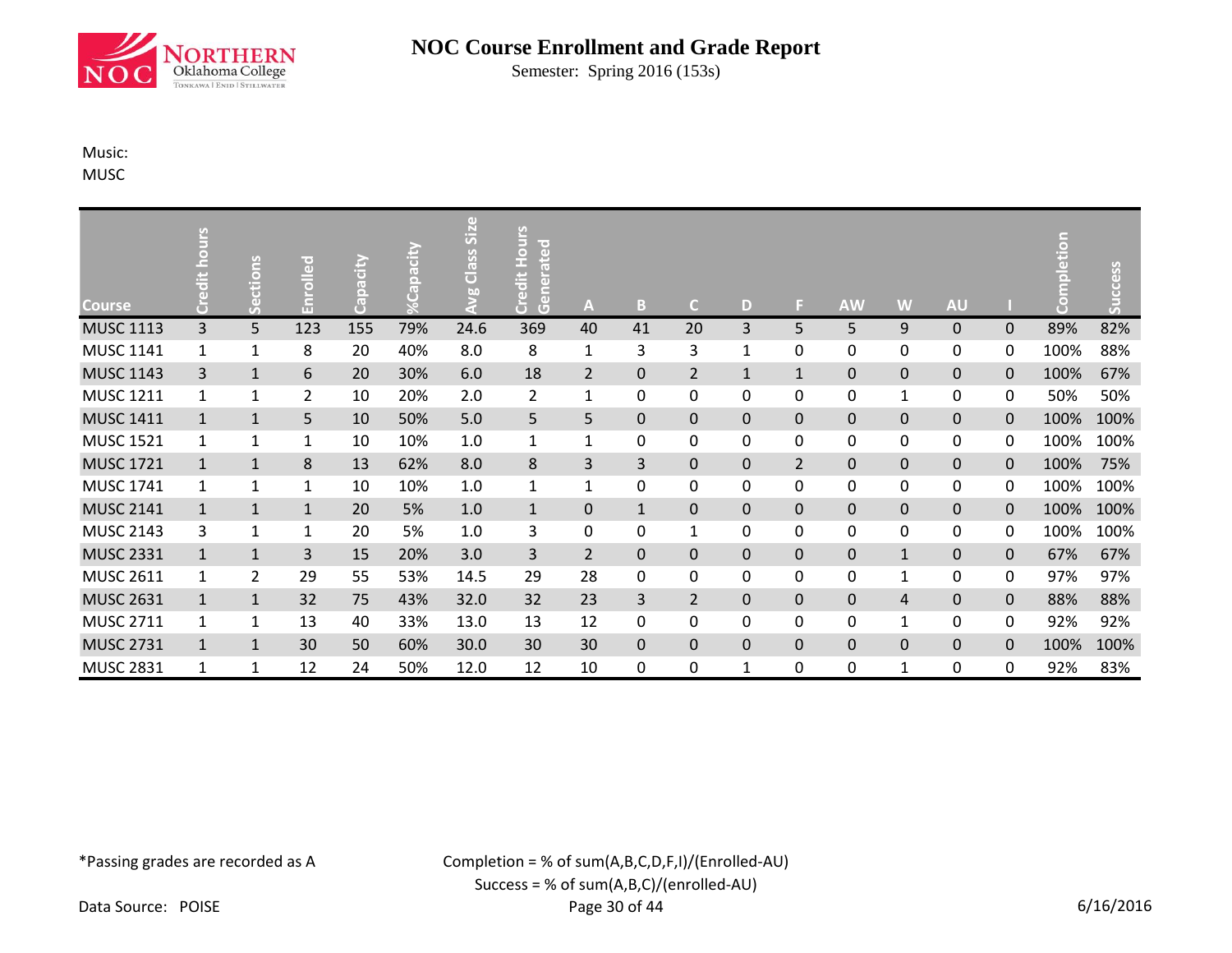

Semester: Spring 2016 (153s)

### Nursing:

NURS

| <b>Course</b>    | ÷              | <u>isuo</u><br>Ë<br>Vá | m  | $\frac{1}{10}$ |     | (1)<br>SiZ<br>SSG<br>ö<br>bn | lir o 1<br>$\overline{a}$<br>오<br>$\ddot{a}$<br>$5\overline{a}$<br>ă<br>$\left( \Box \right)$ | /AV            | B. | r.           | D |              | <b>AW</b>   | W              | <b>AU</b>    |   |      |      |
|------------------|----------------|------------------------|----|----------------|-----|------------------------------|-----------------------------------------------------------------------------------------------|----------------|----|--------------|---|--------------|-------------|----------------|--------------|---|------|------|
| <b>NURS 1121</b> |                |                        | 29 | 30             | 97% | 29.0                         | 29                                                                                            | 19             | 8  | 0            | 0 | $\Omega$     | 0           | $\overline{2}$ | 0            | 0 | 93%  | 93%  |
| <b>NURS 1234</b> | 4              |                        | 71 | 100            | 71% | 71.0                         | 284                                                                                           | 0              | 21 | 40           | 0 | 0            | 0           | 10             | 0            | 0 | 86%  | 86%  |
| <b>NURS 1244</b> | 4              |                        | 71 | 100            | 71% | 71.0                         | 284                                                                                           | 20             | 47 | $\mathbf{0}$ | 0 | $\mathbf{0}$ | $\mathbf 0$ | 4              | $\mathbf{0}$ | 0 | 94%  | 94%  |
| <b>NURS 2072</b> | $\overline{2}$ | 1                      | 60 | 100            | 60% | 60.0                         | 120                                                                                           | 34             | 24 | 2            | 0 | 0            | 0           | 0              | 0            | 0 | 100% | 100% |
| <b>NURS 2415</b> | 5.             |                        | 60 | 100            | 60% | 60.0                         | 300                                                                                           | 2 <sup>1</sup> | 41 | 17           | 0 | $\mathbf{0}$ | $\pmb{0}$   | $\pmb{0}$      | 0            | 0 | 100% | 100% |
| <b>NURS 2425</b> | 5.             |                        | 60 | 150            | 40% | 8.6                          | 300                                                                                           | 34             | 26 | 0            | 0 | 0            | 0           | 0              | 0            | 0 | 100% | 100% |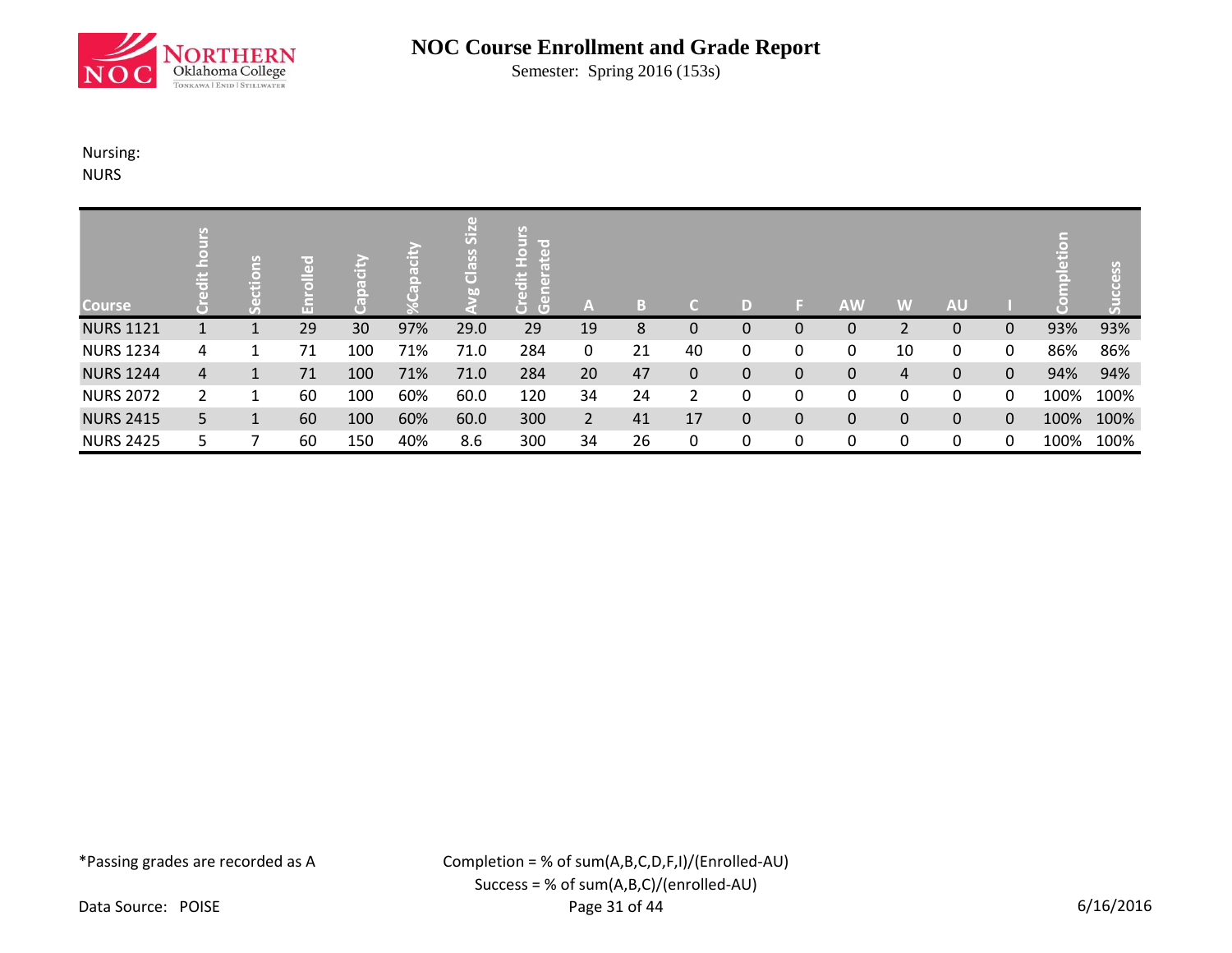

Semester: Spring 2016 (153s)

## Nutrition:

NUTR

| <b>Course</b>    |              | S | m   |     |     | S<br>G<br>bn. | -<br>ta 1 |    |    |    |  | <b>AW</b>                | W            | <b>AU</b> |   |     | ا ه ۱ |
|------------------|--------------|---|-----|-----|-----|---------------|-----------|----|----|----|--|--------------------------|--------------|-----------|---|-----|-------|
| <b>NUTR 2123</b> | $\mathbf{P}$ |   | 116 | 140 | 83% | 23.2          | 348       | 32 | 44 | 21 |  | $\overline{\phantom{0}}$ | $\mathbf{Q}$ | $\Omega$  | ∩ | 91% | 84%   |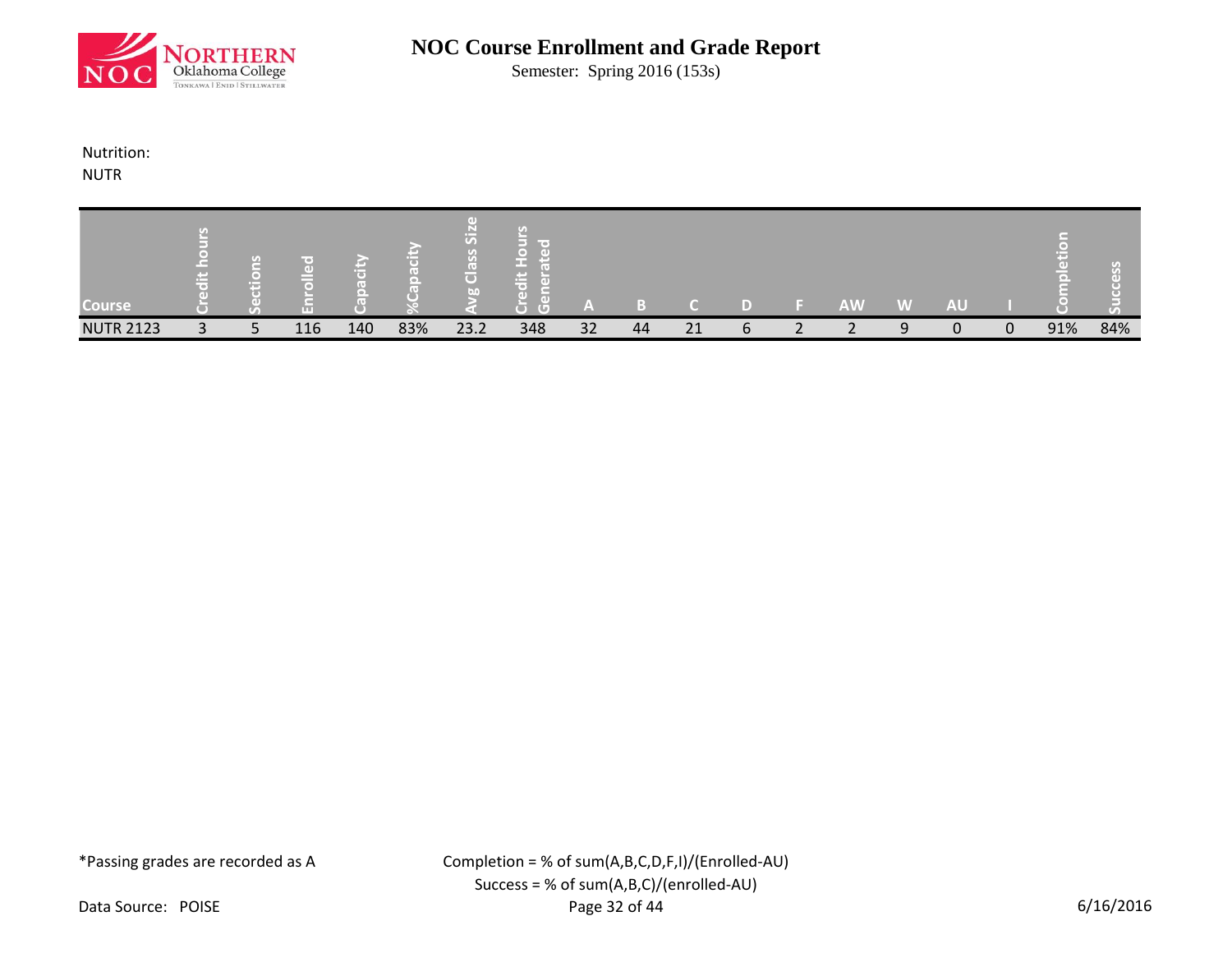

Semester: Spring 2016 (153s)

### Orientation:

ORNT

| <b>Course</b>    | ment of the contract of the contract of the contract of the contract of the contract of the contract of the contract of the contract of the contract of the contract of the contract of the contract of the contract of the co<br>__ | S<br>œ | m   |     |     | $\overline{S}$<br>$\overline{\bullet}$<br><b>Tale</b> | <b>COLLECT</b><br>$\sim$<br>$\sim$<br>$\sqrt{2}$<br>τn | '≞′ |    |    |    |    | <b>AW</b> | W | <b>AU</b> |          |     |     |
|------------------|--------------------------------------------------------------------------------------------------------------------------------------------------------------------------------------------------------------------------------------|--------|-----|-----|-----|-------------------------------------------------------|--------------------------------------------------------|-----|----|----|----|----|-----------|---|-----------|----------|-----|-----|
| <b>ORNT 1101</b> | 1                                                                                                                                                                                                                                    | 15     | 286 | 416 | 69% | 19.1                                                  | 286                                                    | 154 | 40 | 20 | 14 | 11 | 39        | 8 | 0         | $\Omega$ | 84% | 75% |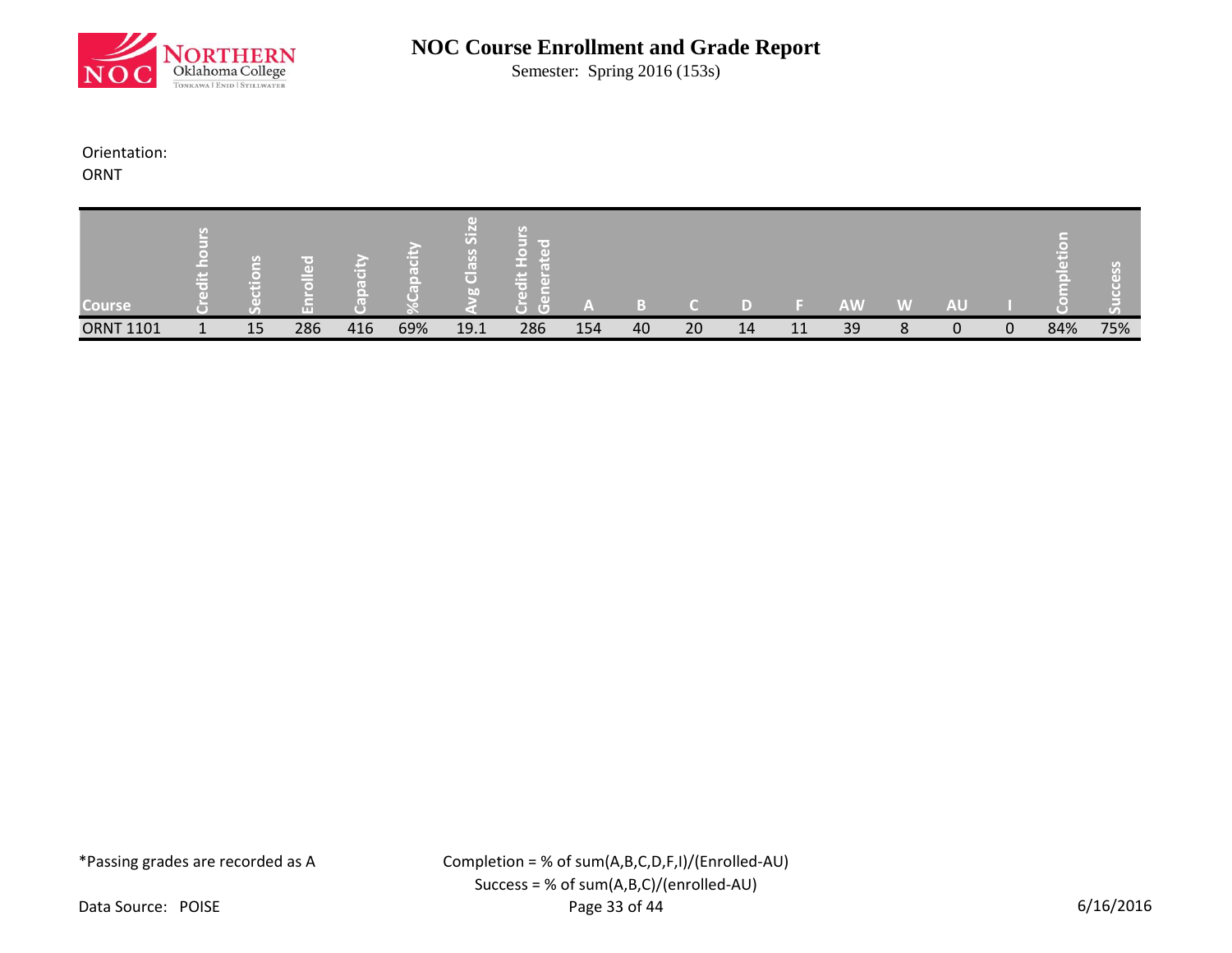

Semester: Spring 2016 (153s)

## Philosophy:

PHIL

| <b>Course</b>    | . .<br> | U) | GD.<br>mп |     |     | $\overline{S}$<br>$\left( 1, 1 \right)$<br>$\overline{C}$<br>bn | <b>COLLEGE</b><br>ω<br>$\left( \Box \right)$<br>O | A  |    |    |   | <b>AW</b> | W | <b>AU</b> |   |      |     |
|------------------|---------|----|-----------|-----|-----|-----------------------------------------------------------------|---------------------------------------------------|----|----|----|---|-----------|---|-----------|---|------|-----|
| <b>PHIL 2213</b> | 3       | 4  | 110       | 130 | 85% | 27.5                                                            | 330                                               | 43 | 33 | 15 | 6 |           |   | 0         | 0 | 100% | 89% |
| <b>PHIL 2223</b> | ີ       |    | 162       | 179 | 91% | 23.1                                                            | 486                                               | 89 | 34 | 19 | ь | 8         | 6 | 0         |   | 100% | 89% |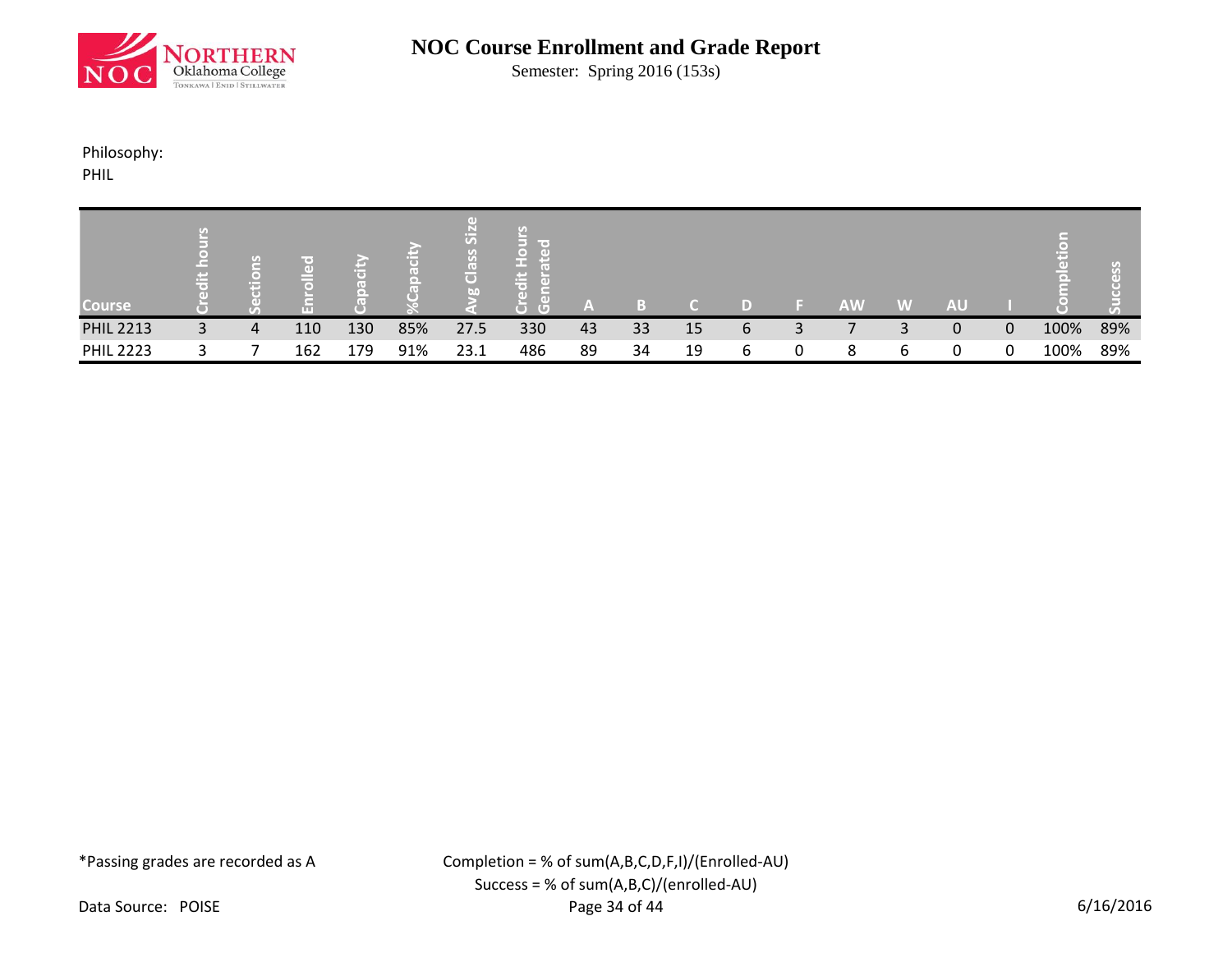

Semester: Spring 2016 (153s)

Physical Science:

PHSC

| <b>Course</b>    |   | G<br>nun                      |    |    |     | S<br>$\overline{\mathbf{C}}$<br>hn | <b>Contract</b><br>ъ<br>7. 11 |   |    |   |  | <b>AW</b> | W | <b>AU</b> |          |     |     |
|------------------|---|-------------------------------|----|----|-----|------------------------------------|-------------------------------|---|----|---|--|-----------|---|-----------|----------|-----|-----|
| <b>PHSC 1114</b> | 4 | $\overline{\phantom{0}}$<br>∠ | 37 | 40 | 93% | 18.5                               | 148                           | 8 | 20 | ь |  | 0         |   | 0         | $\Omega$ | 95% | 92% |

\*Passing grades are recorded as A

Completion = % of sum(A,B,C,D,F,I)/(Enrolled-AU) Success = % of sum(A,B,C)/(enrolled-AU) Page 35 of 44 6/16/2016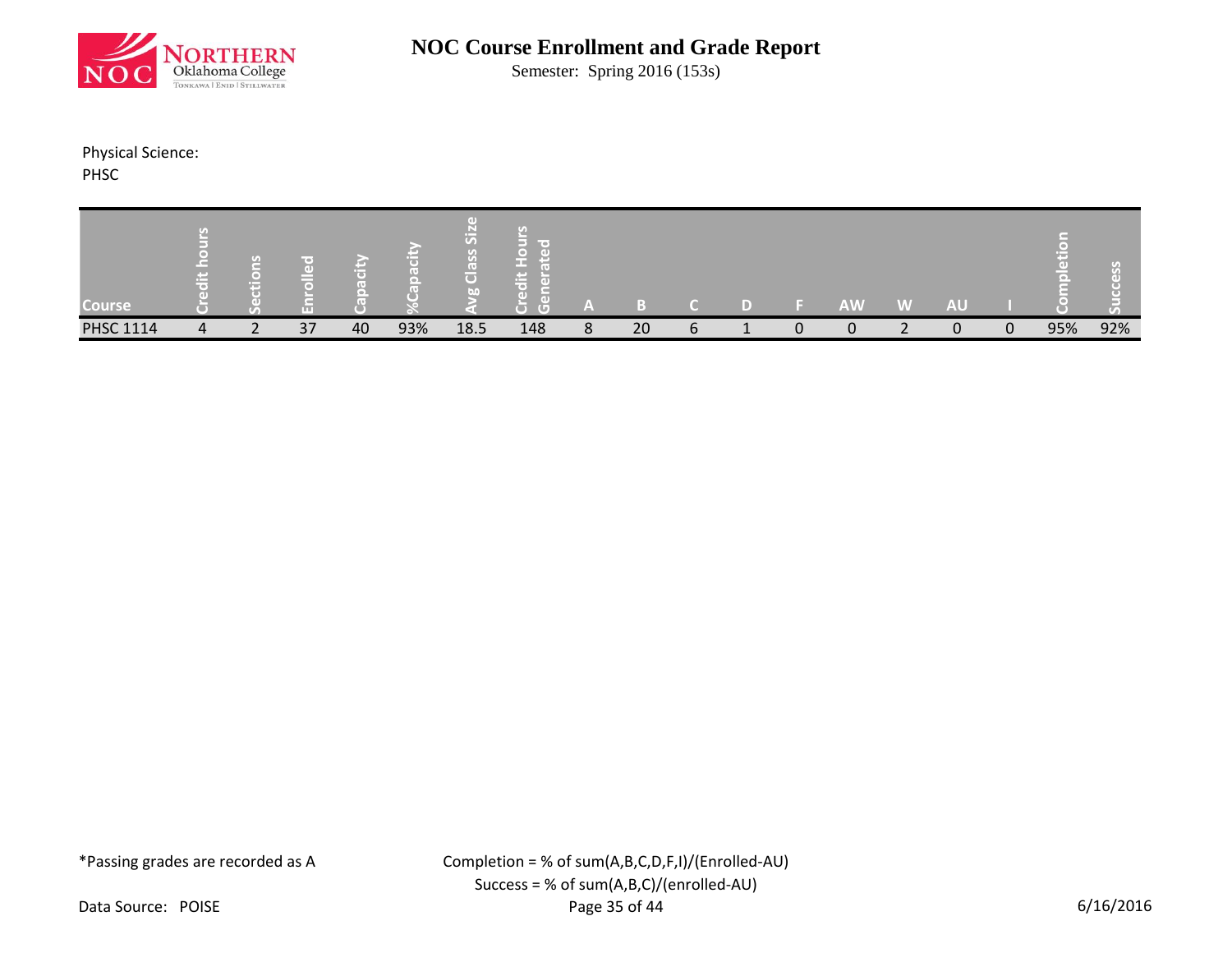

Semester: Spring 2016 (153s)

## Physics:

PHYS

|                  |   | P)<br>$\Box$<br>F. |    |    |     | $\overline{5}$<br>$\overline{C}$<br>õ<br>bn | lir er<br>ä<br>$\overline{a}$<br>− |    |   |   |   |   |           |   |           |              |      | U)   |
|------------------|---|--------------------|----|----|-----|---------------------------------------------|------------------------------------|----|---|---|---|---|-----------|---|-----------|--------------|------|------|
| <b>Course</b>    |   |                    |    |    |     |                                             | G)                                 | A  |   |   | D |   | <b>AW</b> | W | <b>AU</b> |              |      |      |
| <b>PHYS 1114</b> | 4 |                    | 18 | 20 | 90% | 18.0                                        | 72                                 | 8  |   | 4 | 0 | 0 | 0         | 4 | 0         | 0            | 78%  | 78%  |
| <b>PHYS 1214</b> | 4 | 2                  | 25 | 48 | 52% | 12.5                                        | 100                                | 10 | 8 | 5 |   |   | 0         | 1 | 0         | 0            | 96%  | 92%  |
| <b>PHYS 2014</b> | 4 |                    | 24 | 25 | 96% | 24.0                                        | 96                                 | 12 | 6 |   |   |   | 0         | 3 | 0         | $\mathbf{0}$ | 88%  | 79%  |
| <b>PHYS 2104</b> | 4 |                    | 8  | 20 | 40% | 8.0                                         | 32                                 | 6  |   | 0 | 0 |   | 0         | 0 | 0         | 0            | 100% | 100% |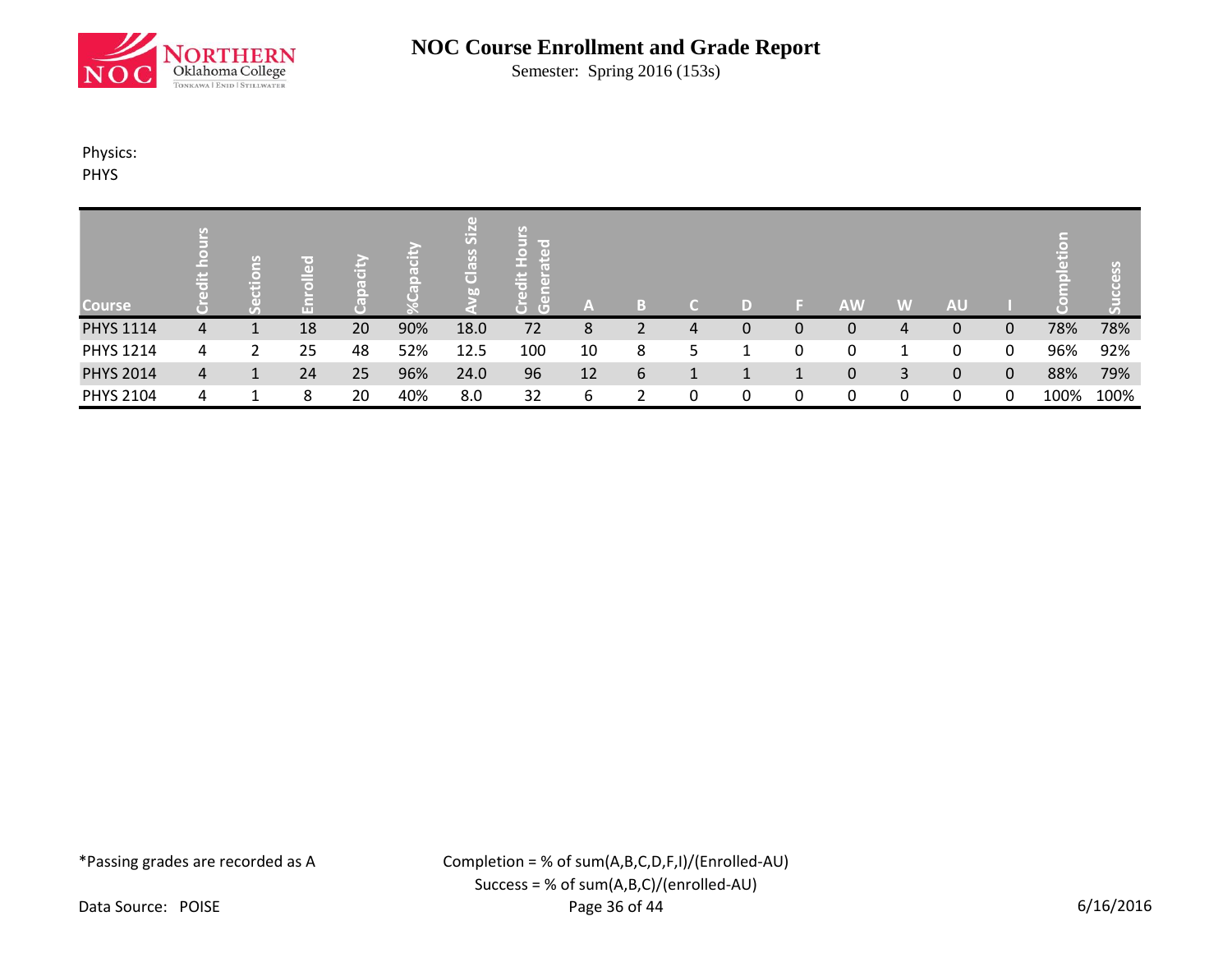

Semester: Spring 2016 (153s)

### Political Science:

POLI

| <b>Course</b>   |                   | G<br>н |     |     |     | $\sigma$<br>$\overline{C}$<br>bn | mar e i<br><b>Contract</b><br>$\overline{(\Box)}$ | $\sim$ |     |     |    |    | <b>AW</b> | W  | <b>AU</b> |     |     |
|-----------------|-------------------|--------|-----|-----|-----|----------------------------------|---------------------------------------------------|--------|-----|-----|----|----|-----------|----|-----------|-----|-----|
| <b>POLI1113</b> | $\mathbf{a}$<br>ر | 22     | 560 | 685 | 82% | 25.5                             | 1680                                              | 153    | 145 | 116 | 38 | 36 | 14        | 57 | 0         | 87% | 74% |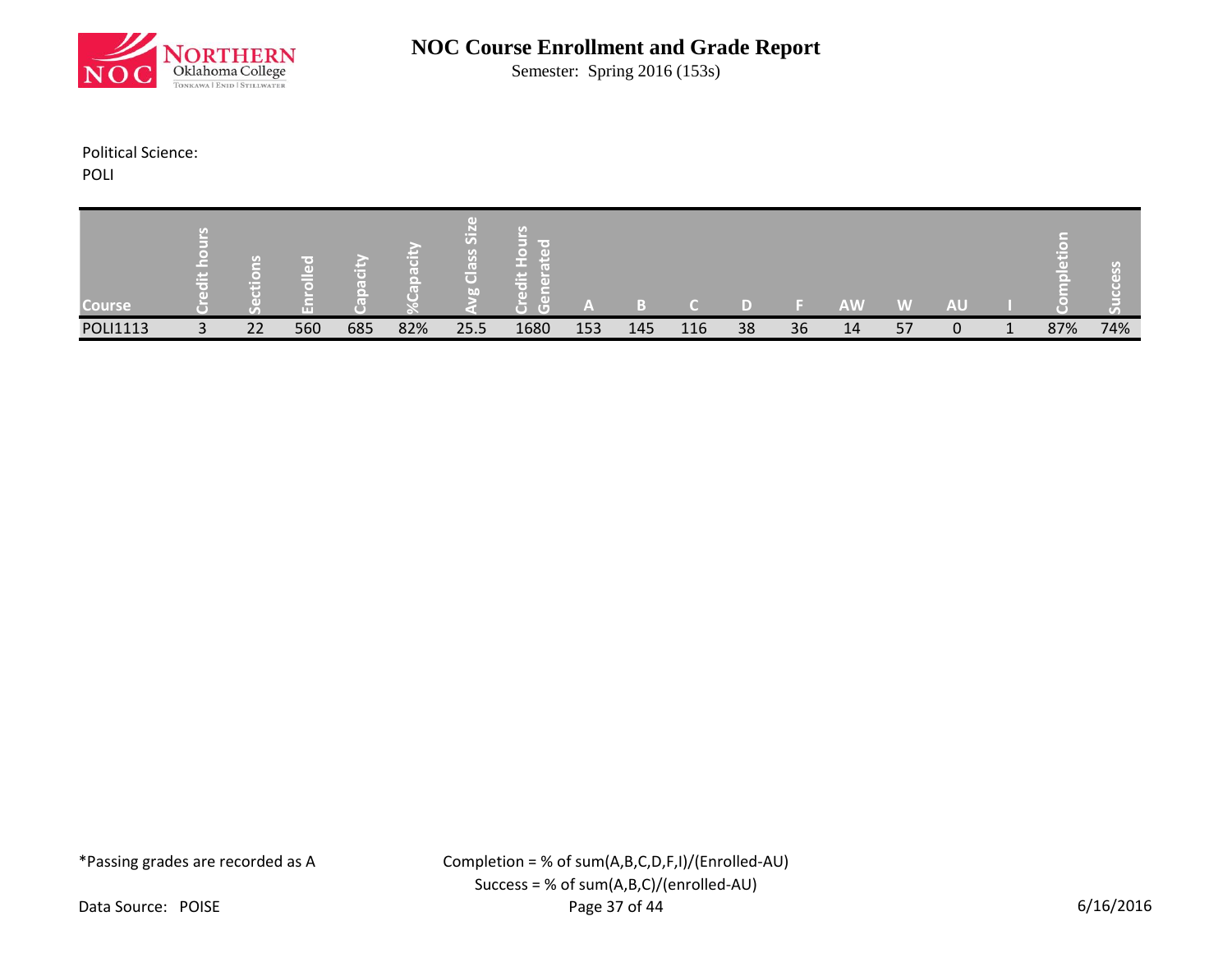

Semester: Spring 2016 (153s)

## Professional Development:

PRDV

| <b>Course</b>   |                          | $\mathbf{G}$<br>m | ŒГ       |   |    | ত<br>o<br>$\overline{\mathbf{C}}$<br>bo | <b>Contract</b><br>G)<br>-- |   |  |              |   | <b>AW</b> | W            | <b>AU</b> |          | Œ  |    |
|-----------------|--------------------------|-------------------|----------|---|----|-----------------------------------------|-----------------------------|---|--|--------------|---|-----------|--------------|-----------|----------|----|----|
| <b>PRDV2321</b> | $\overline{\phantom{a}}$ | $\Omega$          | $\Omega$ | 0 | 0% | 0.0                                     | $\Omega$                    | 0 |  | <sup>n</sup> | n |           | <sup>n</sup> | 0         | $\Omega$ | 0% | 0% |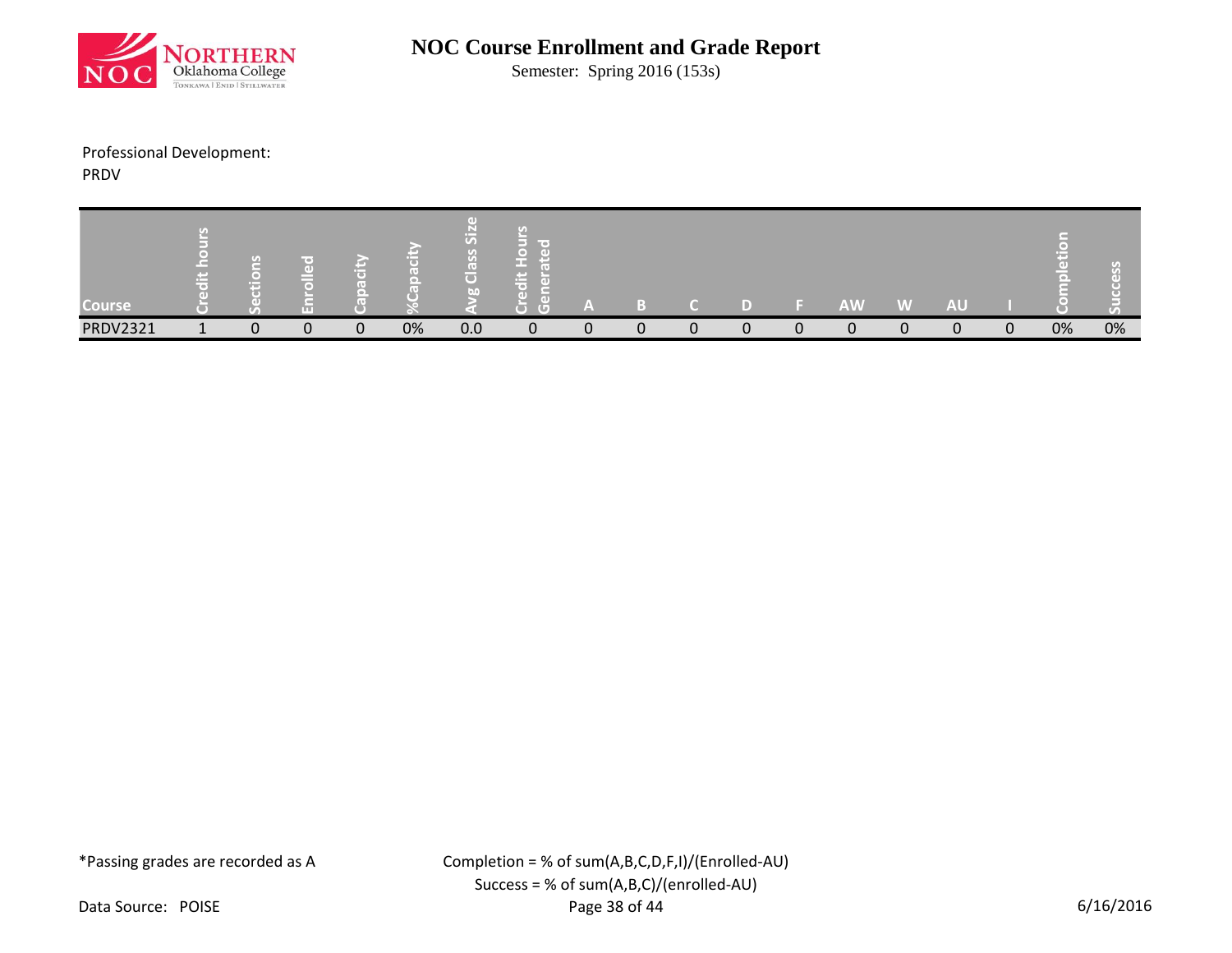

Semester: Spring 2016 (153s)

## Psychology:

PSYC

| <b>Course</b>    | Ħ  | <u>Isilo</u><br>Ę | ЮD  | m   | (e) | I + F I<br>5<br>Class<br>bn | lin e t<br>$\left( \mathbf{d}\right)$<br>$\bullet$<br>edit<br>ਨ<br>т.<br>ō<br>$\left( \Box \right)$ | ÆV  | l = 1<br>۱. . ۱ |    | D  |    | <b>AW</b>   | W  | <b>AU</b> |              |     |     |
|------------------|----|-------------------|-----|-----|-----|-----------------------------|-----------------------------------------------------------------------------------------------------|-----|-----------------|----|----|----|-------------|----|-----------|--------------|-----|-----|
| <b>PSYC 1113</b> | 3. | 13                | 361 | 400 | 90% | 27.8                        | 1083                                                                                                | 112 | 112             | 58 | 21 | 15 | 8           | 35 | 0         | $\mathbf{0}$ | 88% | 78% |
| <b>PSYC 2113</b> | 3. |                   | 29  | 30  | 97% | 29.0                        | 87                                                                                                  | 5.  | 13              | 4  | 0  |    |             | 3  | 0         |              | 86% | 76% |
| <b>PSYC 2213</b> | 3  | 3                 | 84  | 90  | 93% | 28.0                        | 252                                                                                                 | 37  | 21              | 17 |    | 4  |             | 3  | 0         | $\mathbf{0}$ | 95% | 89% |
| <b>PSYC 2233</b> | 3. | ว                 | 51  | 55  | 93% | 25.5                        | 153                                                                                                 | 13  | 10              | 14 | 4  |    | 3           | 5  | 0         | 0            | 84% | 73% |
| <b>PSYC 2333</b> | 3  |                   | 34  | 55  | 62% | 17.0                        | 102                                                                                                 | 13  | 5               | 8  |    |    | $\mathbf 0$ | 6  | 0         | $\mathbf{0}$ | 82% | 76% |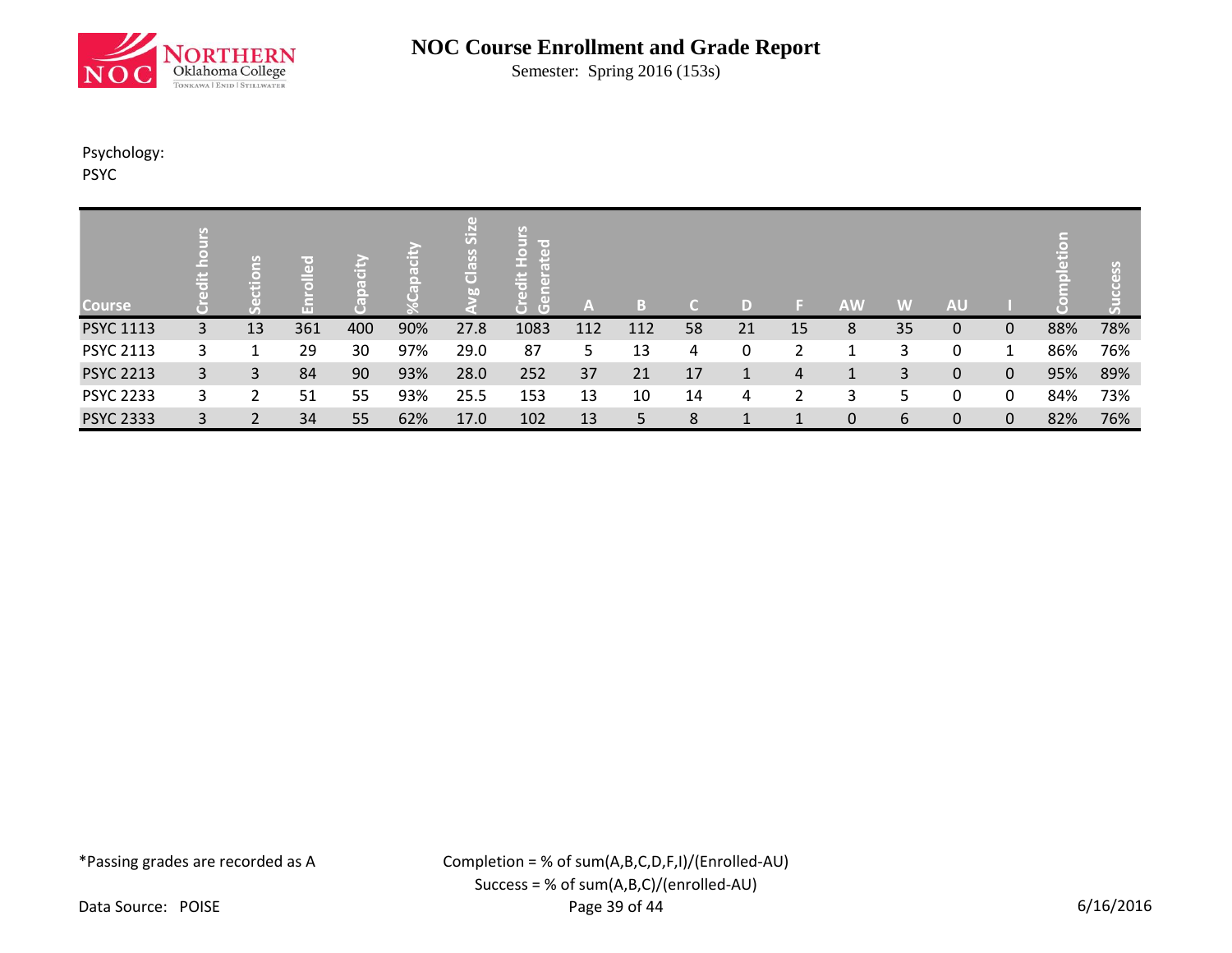

Semester: Spring 2016 (153s)

Process Technology:

PTEC

| <b>Course</b>    |   | v.<br>۲A,<br>G<br>Ē. |    |    |     | $\overline{5}$<br>SSP<br>lō<br><b>b</b> <sub>0</sub> | lir er<br>녱<br>Æ<br>$\overline{G}$ | A              |   |   | D |              | <b>AW</b> | W | <b>AU</b> |   |      | ပ္ပ  |
|------------------|---|----------------------|----|----|-----|------------------------------------------------------|------------------------------------|----------------|---|---|---|--------------|-----------|---|-----------|---|------|------|
| <b>PTEC 1124</b> | 4 |                      | 12 | 24 | 50% | 12.0                                                 | 48                                 | $\mathbf{2}$   | 6 | 4 | 0 | $\Omega$     | 0         | 0 | 0         | 0 | 100% | 100% |
| PTEC 1313        | 3 |                      | 18 | 30 | 60% | 18.0                                                 | 54                                 | 17             |   | 0 | 0 |              | 0         | 0 | 0         | 0 | 100% | 100% |
| <b>PTEC 2014</b> | 4 |                      | 17 | 24 | 71% | 17.0                                                 | 68                                 | $\overline{7}$ | 8 | 2 | 0 | $\mathbf{0}$ | 0         | 0 | 0         | 0 | 100% | 100% |
| <b>PTEC 2214</b> | 4 |                      | 12 | 24 | 50% | 12.0                                                 | 48                                 | 12             | 0 | 0 | 0 |              | 0         | 0 | 0         | 0 | 100% | 100% |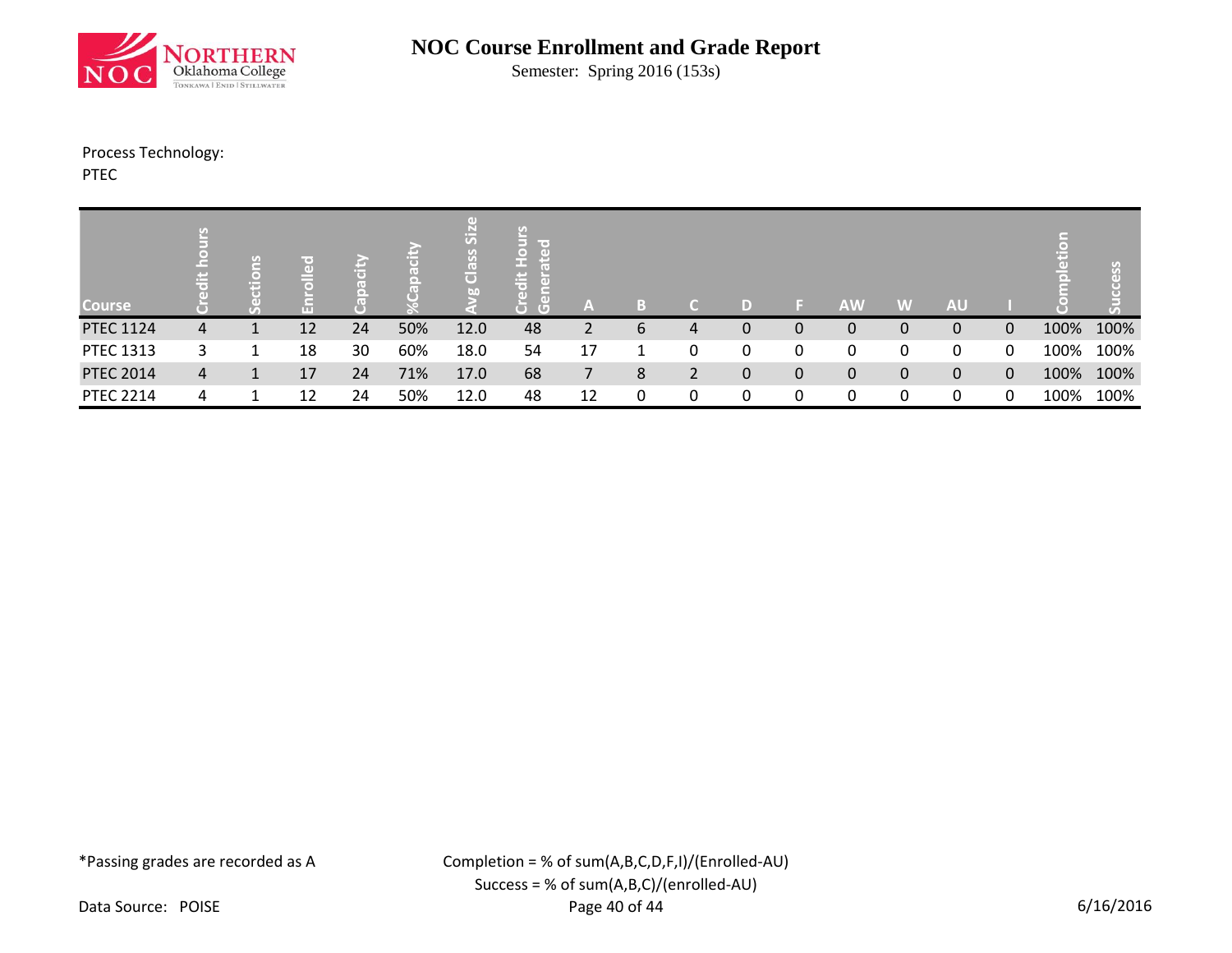

Semester: Spring 2016 (153s)

### Reading:

READ

| <b>Course</b>    |              | U.<br>m |    |     |     | U)<br>$\overline{C}$<br>GOT | <b>COLLECTION</b><br>ы |    |    |    |    | <b>AW</b> | W | <b>AU</b> |   |     |     |
|------------------|--------------|---------|----|-----|-----|-----------------------------|------------------------|----|----|----|----|-----------|---|-----------|---|-----|-----|
| <b>READ 0123</b> | $\mathbf{r}$ | 8       | 90 | 210 | 43% | 11.3                        | 270                    | 34 | 14 | 18 | 10 |           |   | 0         | 0 | 86% | 73% |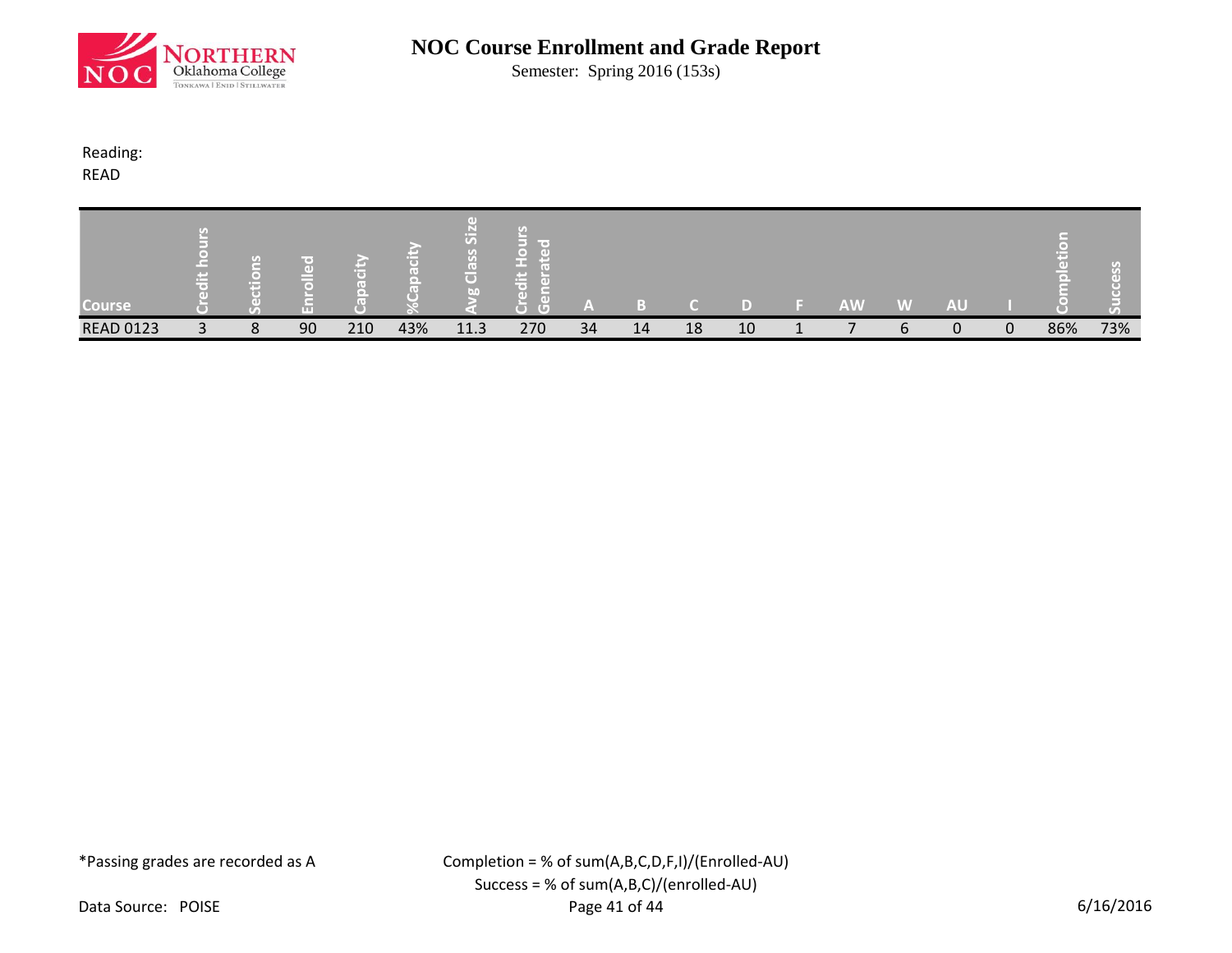

Semester: Spring 2016 (153s)

## Sociology:

SOCI

| Course <sup>1</sup> | p.           | 日<br>$\bullet$<br>ш |     |     |     | 5<br>$\overline{\mathbf{o}}$<br><b>GG</b> | ir o<br>1号<br>$\overline{a}$<br>−<br>$\overline{G}$ | A   |     |    | D |   | <b>AW</b>    | W            | <b>AU</b>    |   |      |     |
|---------------------|--------------|---------------------|-----|-----|-----|-------------------------------------------|-----------------------------------------------------|-----|-----|----|---|---|--------------|--------------|--------------|---|------|-----|
|                     |              |                     |     |     |     |                                           |                                                     |     |     |    |   |   |              |              |              |   |      |     |
| <b>SOCI 1113</b>    | 3            | 12                  | 351 | 365 | 96% | 29.3                                      | 1053                                                | 101 | 100 | 73 | 6 | 8 | 9            | 34           | 0            | 0 | 82%  | 78% |
| <b>SOCI 2223</b>    |              | 4                   | 89  | 125 | 71% | 22.3                                      | 267                                                 | 28  | 29  | 20 | 4 |   |              | 4            | 0            |   | 94%  | 87% |
| <b>SOCI 2323</b>    | $\mathbf{R}$ |                     | 26  | 35  | 74% | 26.0                                      | 78                                                  | 14  | 5   |    | 0 |   | $\mathbf{0}$ | $\mathbf{0}$ | $\mathbf{0}$ | 0 | 100% | 81% |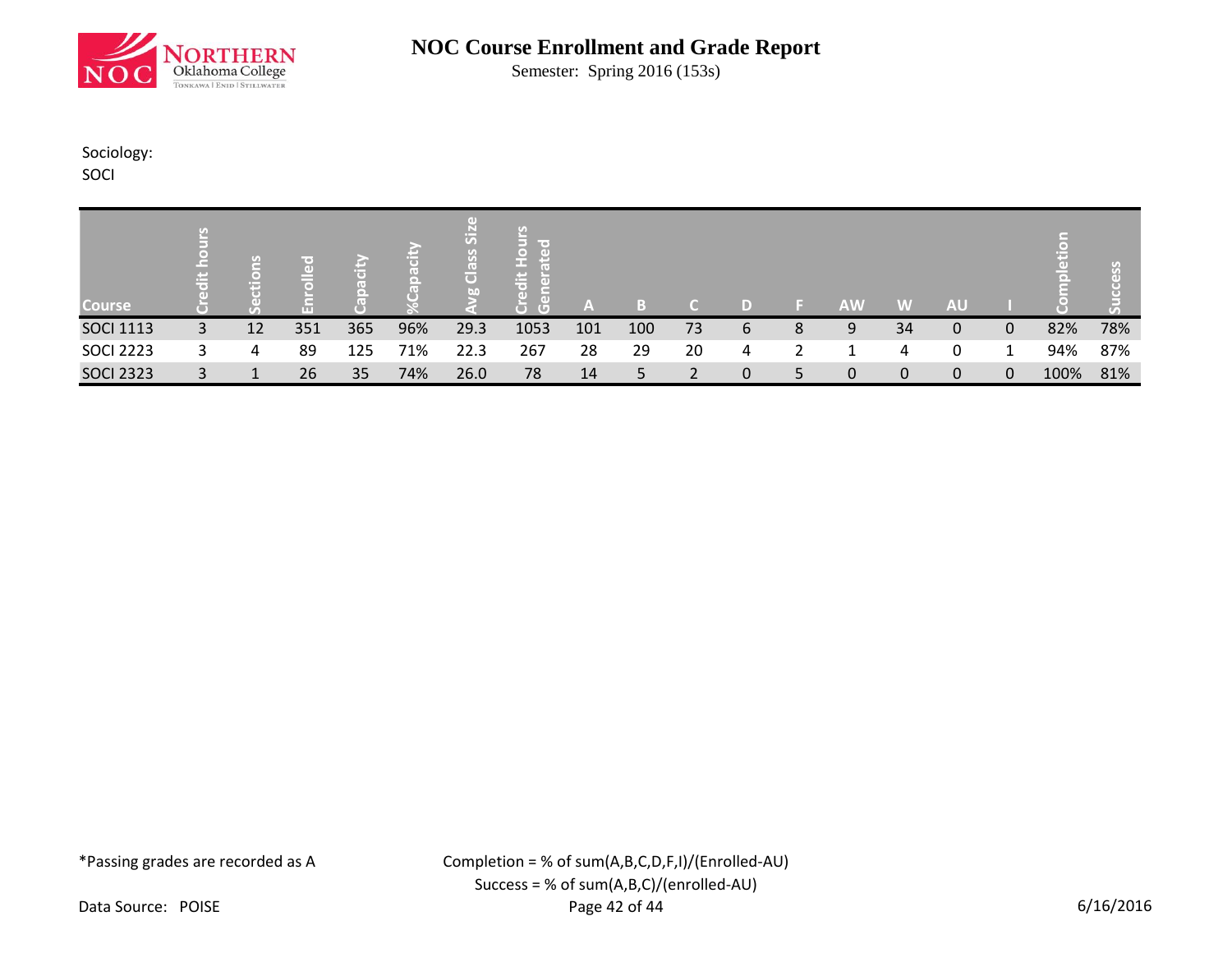

Semester: Spring 2016 (153s)

### Speech and Broadcasting:

SPCH

| Course <sup>1</sup> |   | <u>ra</u><br>œ | m   |     |     | $\sigma$<br>la l<br>bn | m –<br><b>Contract</b><br>m<br>-<br>Œ. | I Al |    |    |   | <b>AW</b> | W  | <b>AU</b> |     | $\lbrack \mathcal{F}_{A}\rbrack$ |
|---------------------|---|----------------|-----|-----|-----|------------------------|----------------------------------------|------|----|----|---|-----------|----|-----------|-----|----------------------------------|
| <b>SPCH 1713</b>    | 3 | 18             | 366 | 432 | 85% | 20.3                   | 1098                                   | 208  | 87 | 25 | Q | 13        | 19 | 0         | 91% | 87%                              |